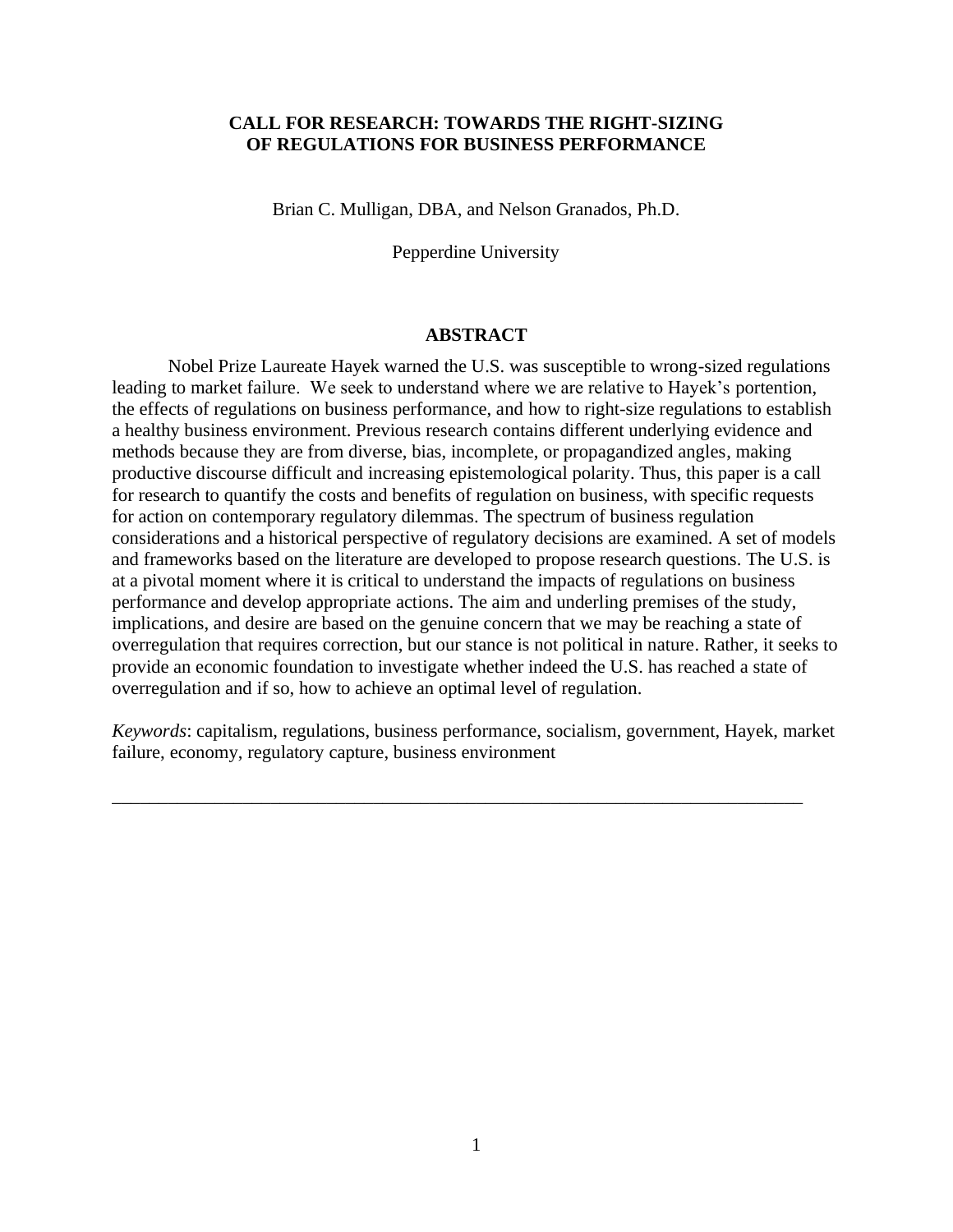### **I. Introduction**

Some economists and business executives believe that the U.S. is no longer an individualist state due to regulatory encroachment but rather a collectivist state. Hayek (1943, 1960) warned that the U.S. could be undermined by regulations and effectively become an unplanned administrative state. Schumpeter (1942) warned of a similar outcome directionally for the U.S. Several Nobel prize-winning economists have warned or conceded that the U.S. is now a collectivist state. An analysis of current source material and original data collection seem to support face validity to these most ominous prognostications. This paper develops a call for research to understand contemporary regulatory phenomena on a macro basis, seeking to know whether the U.S. is already fundamentally (or on the way to) becoming an unplanned administrative state.

A country's regulatory environment affects firms' overall capacity to generate economic rents to better and optimize business and society. There are two broad binary governmental regulatory models to organize the business environment: collectivism and individualism, aka economic liberty (Hayek, 1943, 1960; Marx & Engels, 1848; Rand et al., 1986; Read, 2018; von Mises, 2015). Collectivism uses central government planning, stakeholder primacy, operating regulations, and reporting requirements to organize business to steer the collective economy and society as a whole (Marx & Engels, 1848; Mitchell, 2019; Soros, 2008; Stiglitz, 2015; Wolff, 2016). Individualism uses shareholder primacy based on the natural law of sovereignty of selfreliance and self-interest for individual shareholders and only the minimum necessary amount of regulation for capital formation, fair markets, and competition (Friedman, 1962, 1970; Hayek, 1943, 1945, 1960; Mitchell, 2020; Read, 2018; Weber, 1922, 1930).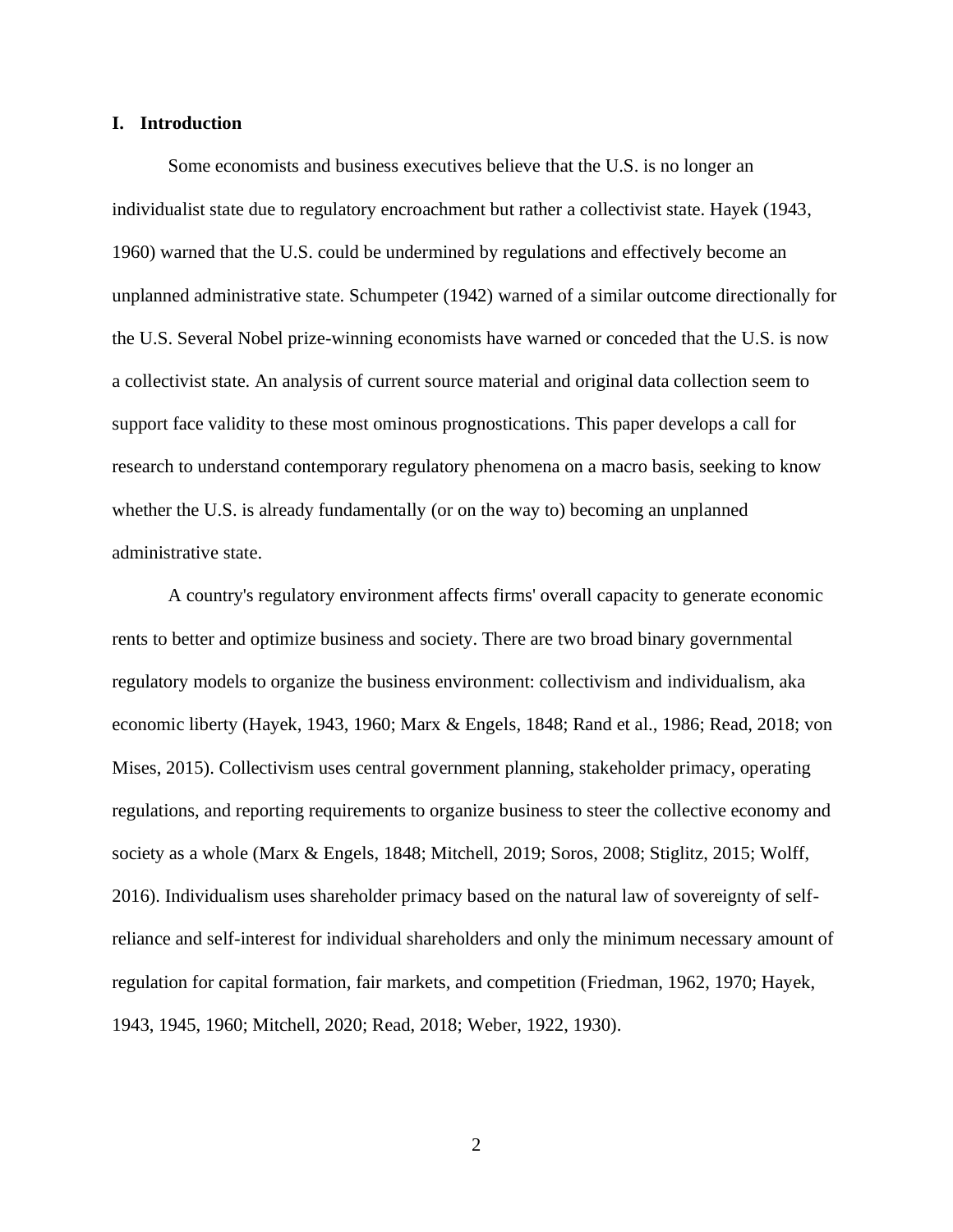Some scholars argue that individualism is the core of liberty and has created more economic and civil elevations than all other forms of business governance combined (Smith, 1776; Boaz, 2015), which is critical for a healthy business environment. All civil achievements and elevations have one commonality, economic performance (Friedman & Schwartz, 1963). Figure 1 shows the strong correlation between economic liberty on GDP per capita.

# **Figure 1. Economic Liberty and GDP per Capita**



World GDP Per Capita (1990\$)

In this study, any governmentally imposed friction costs on business are considered part of the regulatory phenomena to be examined (Peikoff, 1983, 1993; Strassel, 2019). This study's consideration of regulations includes tax, reporting, assessments, intervention, legal, and subsidies (TRAILS). To avoid the fallacy of composition, the TRAILS ecosystem's totality will be examined (Peikoff, 1983).

The U.S. business environment is better than other countries by some economic measures (Appleby, 2010; Elson et al., 2017; Hannan, 2011, 2013; King & Levine, 1993). But this reality

Source. Statistics on World Population, GDP, and Per Capita GDP 1-2008 AD. Groningen, Netherlands: Groningen Growth and Development Centre, University of Groningen.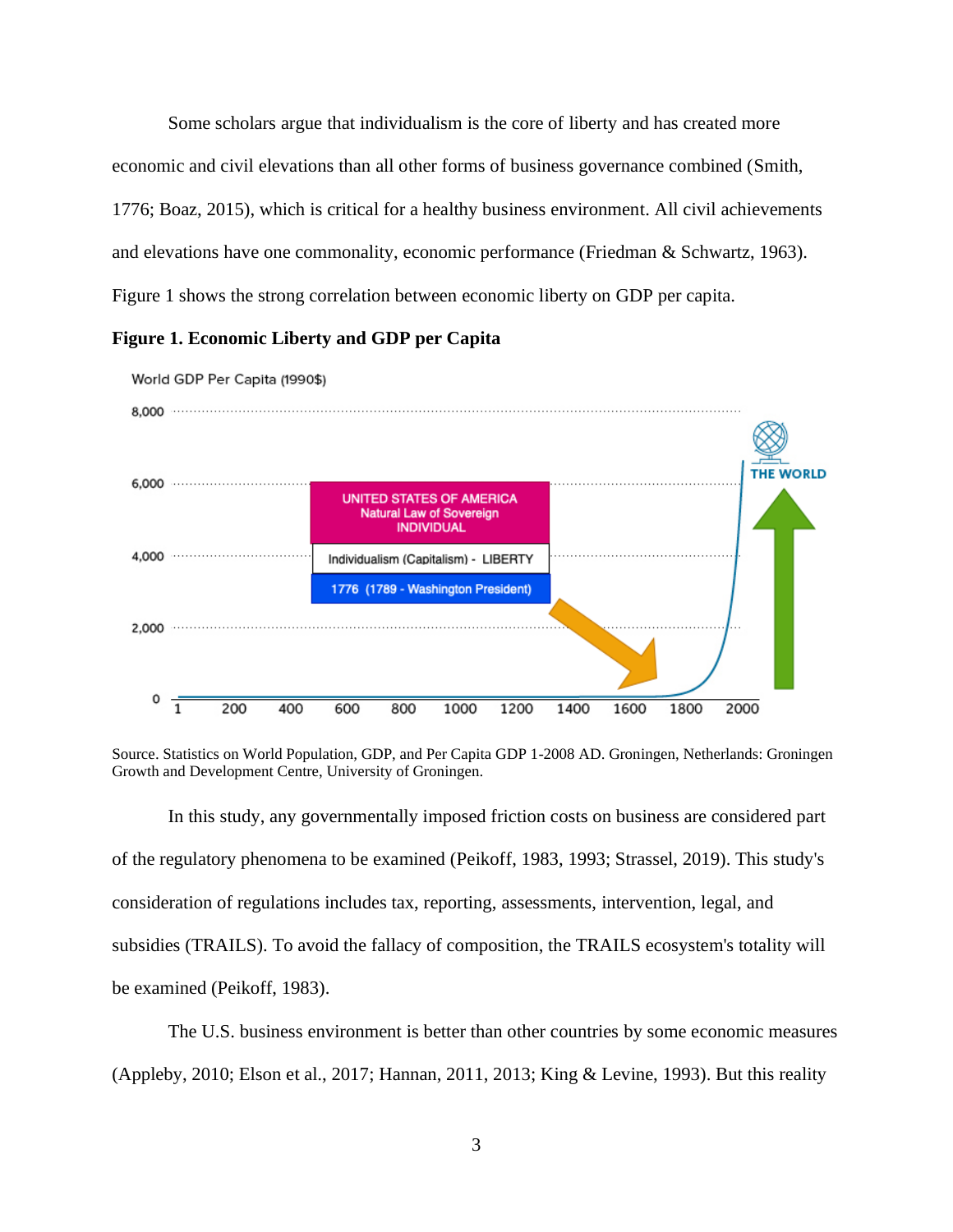could be a strawman if the U.S. is relatively better off because it is lagging on the path to becoming an administrative state compared to other countries. Perhaps a better comparison is the U.S. business environment today as compared to 1960. In the preponderance of meaningful metrics, the U.S. is worse now than it was in 1960. Examples are the worldwide standard of living per capita in the U.S., which is down 58% (Giridharadas, 2018; Hannan, 2011, 2013; Murray, 2016; Stoller, 2019). Recent research suggests that the U.S. is under or is near financial bankruptcy (Alvaredo et al., 2018; Bandow, 2019; Murray, 2016; Whitehead, 2016, 2019).

On a macro basis, a nation can pretend it does not have problems, but its consequences cannot be ignored. Before you can solve a problem, three predicate steps are required: understand the problem, admit the problem exists, and understand its root, symptomatic, and systemic causes. Then you can investigate solutions. The broad approach pursued in this call for research will be to find critical research areas to right-size TRAILS (Flynn, 1987; Gwartney et al., 2018; Jones, 2015; Vásquez & Porc̆nik, 2019) by satisfying the three predicate conditions. This call for research focuses on the appropriate philosophy governing antecedents for a healthy business environment. Then, suitable TRAILS believed to manifest that business environment can be understood. Using this structure, gaps in enacted TRAILS and misalignments of TRAILS help identify areas for further research.

#### **Purpose of the Paper**

This research seeks to expose gaps to be filled in studying the impact of regulations on business performance. Pro-regulation and anti-regulation studies have materially different underlying evidence and methods because they come from diverse and often biased angles (Delsol et al., 2017; Wheelan, 2013, 2019). Unreconciled underlying evidence and facts portend any productive discourse to be fruitless. Thus, this paper proposes directions to quantify the costs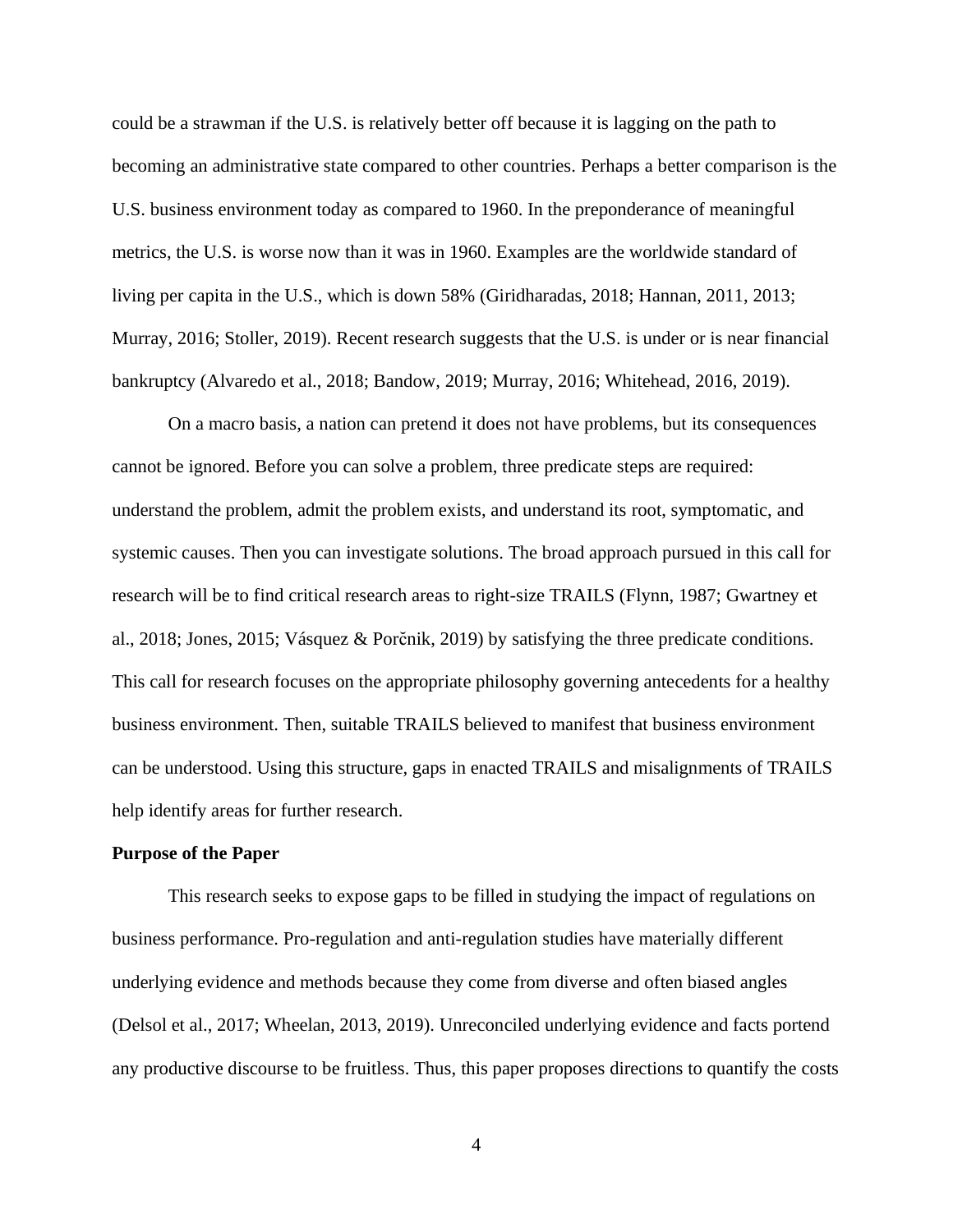and benefits of regulation on business, with specific requests for action on contemporary regulatory dilemmas. The call for research is motivated by the magnitude of the problem and by the need to infuse economic perspectives into policy debates.

The call for research will allow the regulatory debate to be elevated to the practical level to advance toward realistic and actionable research and solutions. This common-sense approach will ideally reduce the extreme epistemic polarity of the current general understanding of the TRAILS phenomena (D'Amato, 2018), in order to propose a research agenda that can lead to a better business environment. In doing so, we make sure that competing analyses do not fall prey to unmoored rhetoric or fallacy of concrete arguments, and instead would seek baseline agreement to represent the business world accurately.

The epistemic polarity in the U.S. political debate has resulted in factional splits. The allencompassing polarity is not merely between collectivists vs. individualists or based on political affiliation or self-interest groups. But instead, importantly, there exists a division of two realities. One side trusts experts from academia, media, entertainment, governmental institutions, unaccountable world organizations, foundations, non-governmental organizations, activists' organizations, and even celebrities. The other has a deep mistrust and complete skepticism of these same experts and notables. From a business standpoint, due to TRAILS, the country is at a pivotal moment in which the two groups face but one unattractive consequence if appropriate TRAILS actions and inactions are not adopted. Given the present juncture with the global COVID-19 economic crisis, it is crucial to bridge the two sides to right-size TRAILS for business performance.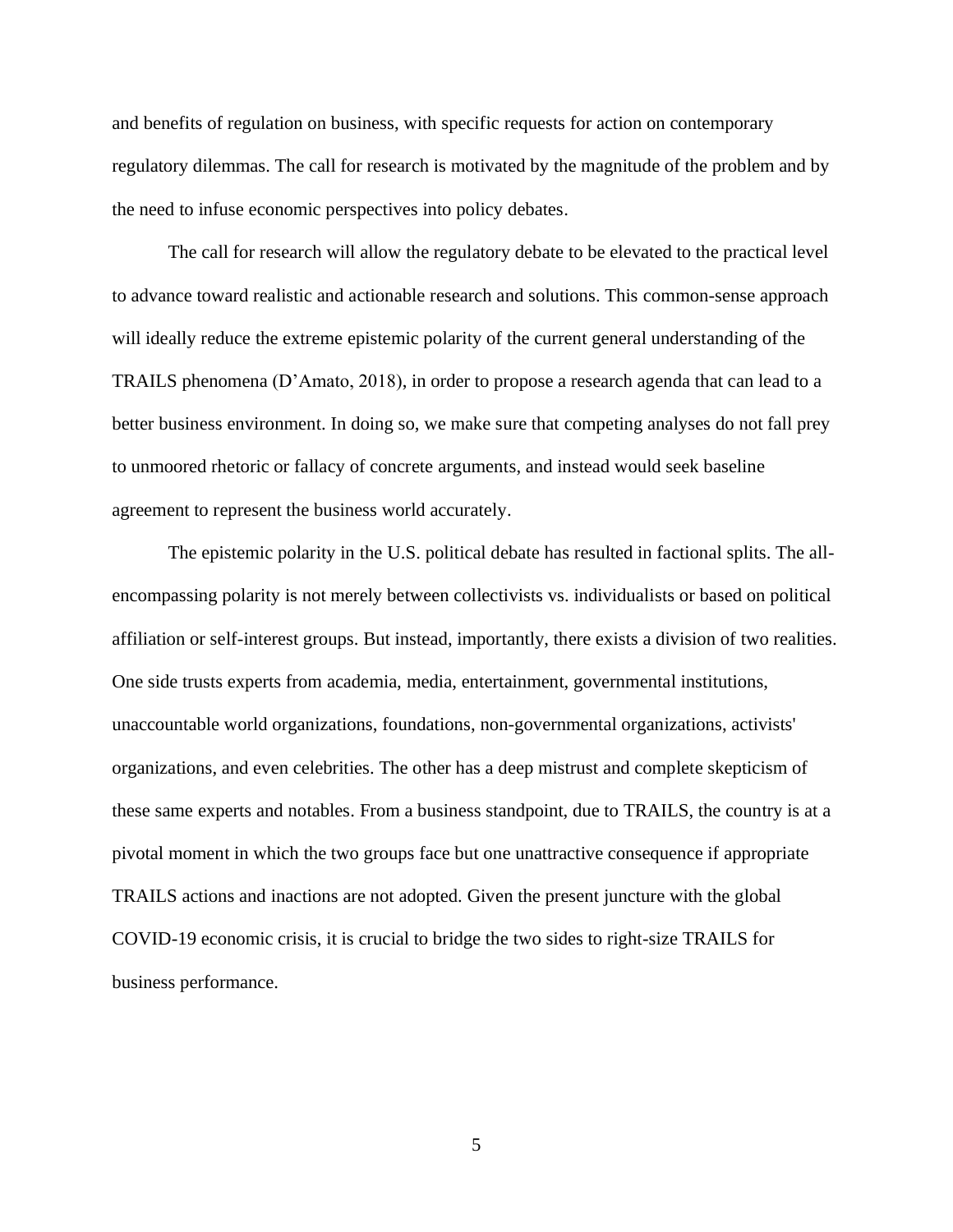### **II. Literature Review**

Hayek (1943, 1960, 1979, 2013) predicted the defeated 'devil' of collectivism would gradually and discreetly destroy the state through TRAILS (Carpenter, 2019). Collectivist propagandists would divert blame to capitalism and business people and manipulate citizens to demand regulation to control capitalism, resulting in tyranny (Boyack, 2014; Caldwell, 2008; Crewdson & Treaster, 1977; Reisman, 1979 & 2012).

Regulatory usurpation of individualism can occur at the national, firm, or operational level and are not mutually exclusive (Bainbridge, 1993, 2019; Hoggett, 2006; Lipton, 2017; Lipton & Podolsky, 2019). Literature on regulatory usurpation suggests that every TRAILS action has consequences, beneficial or ruinous, intended or unintended, if not immediately in the future, and they can be compounding and esoteric (Edwards, 2014; Edwards & Kaeding, 2015; Schuck, 2014; Wilson, 1989). Thus, it is the essence of the regulatory ecosystem that any government TRAILS action will asymmetrically impact human activity and, therefore, business activity (Low & MacMillan, 1988; von Mises, 2016; Wilson, 1989; Wilson et al., 2017).

The regulatory capture can go far beyond observable costs. It includes creating anticompetitive markets by enforcing or not enforcing appropriate TRAILS, all of which lead to wrong-sized TRAILS. They include public and private partnerships that eliminate competition, government investment in private companies that increase monopolies, bailouts, unfair trade deals, and tax breaks for selected entities. These can result in unintended consequences on the business environment and can potentially stifle commerce by advertently or inadvertently having the government pick winners and losers (Allison, 2012, 2014; Bastiat, 2007; Blumenthal, 1984; Blumenthal & Newman, 2015; Cudenec, 2020; Dharapala et al., 2019; Friedman, 1957, 1962, 1970; Hockerts & Wüstenhagen, 2010; Hargadon & Kenney; 2012; LaVecchia & Mitchell,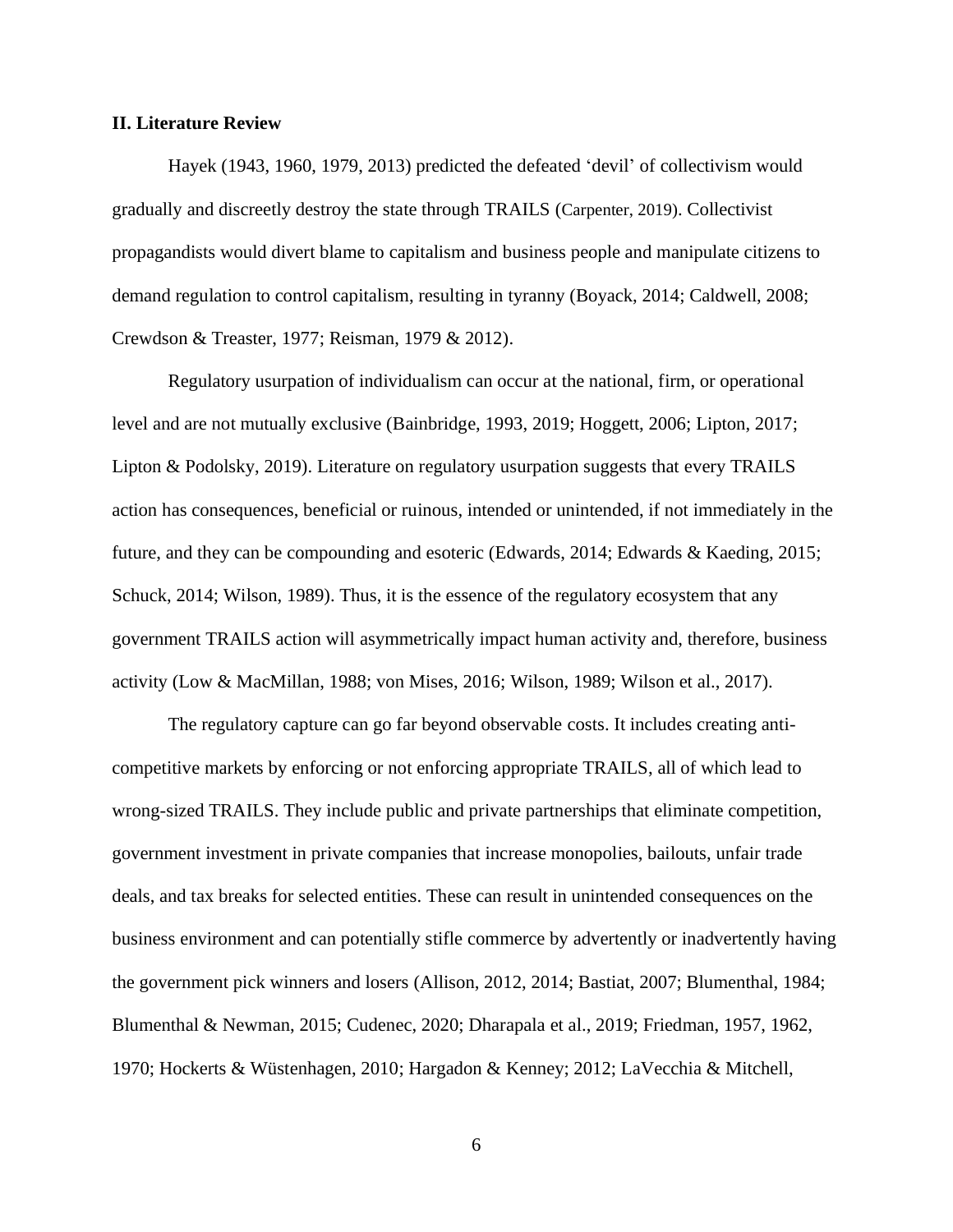2016; Levy & Reynolds, 2000; Miron, 2010; Rothbard, 1959, 2002a, 2002b, 2007, 2009; Schuck, 2014; Strassel, 2019; von Mises, 2015, 2016). The unseen adverse consequences of regulations are far reaching and compounding as Bastiat (1850) first noted and expanded upon in a study on how business executives see the impact of contemporary regulations (Mulligan, 2021). The consequences of wrong-sized regulations purportedly with good intentions to assist or incentivize an industry or the economy, including public-private partnerships, subsidies, and tax breaks, have little or no impact on a company's risk adjusted actions (Mitchell & Farren, 2019; Taleb, 2007, 2012 & 2020).

How does the path to a regulatory state develop? The vast bulk of TRAILS and related direct and indirect costs can grow by individual regulatory actions, leading to an increase in reporting requirements, judicial activism, unaccountable and less competent legislative body, sanctioned activism, creation of oversight agencies, sanctioned oversight, enforcement of selfregulatory bodies, the unelected world governing bodies, and uneven application and enforcement of regulations (Bainbridge, 2019; Cogan, 2017; Kadlec, 2011; Palmer, 2013, 2014; Shlaes, 2009; Stigler, 1983; Strassel, 2019; Stoller, 2019). Therefore, in this call for research, the inquiry areas get back to the basics of natural law, economic liberty, free markets, entrepreneurial innovation, and competition as foundations to advance theory and research on how to right-size TRAILS for business performance.

### **Evidence on the Path to an Administrative State**

Some argue that wrong-sized TRAILS could drive government debt, relative to economic growth, at the Federal, state, municipal, and U.N. systems level to unsustainable ratios (Cogen, 2017; Hayek, 1943, 1960, 1988; Hazlitt, 1959, 1988; Hoppe, 2002, 2019; Rothbard, 1990, 2007; Schumpeter, 1942; von Mises, 1940, 1957, 1961, 1981, 2005, 2007). Gattuso and Katz (2016a,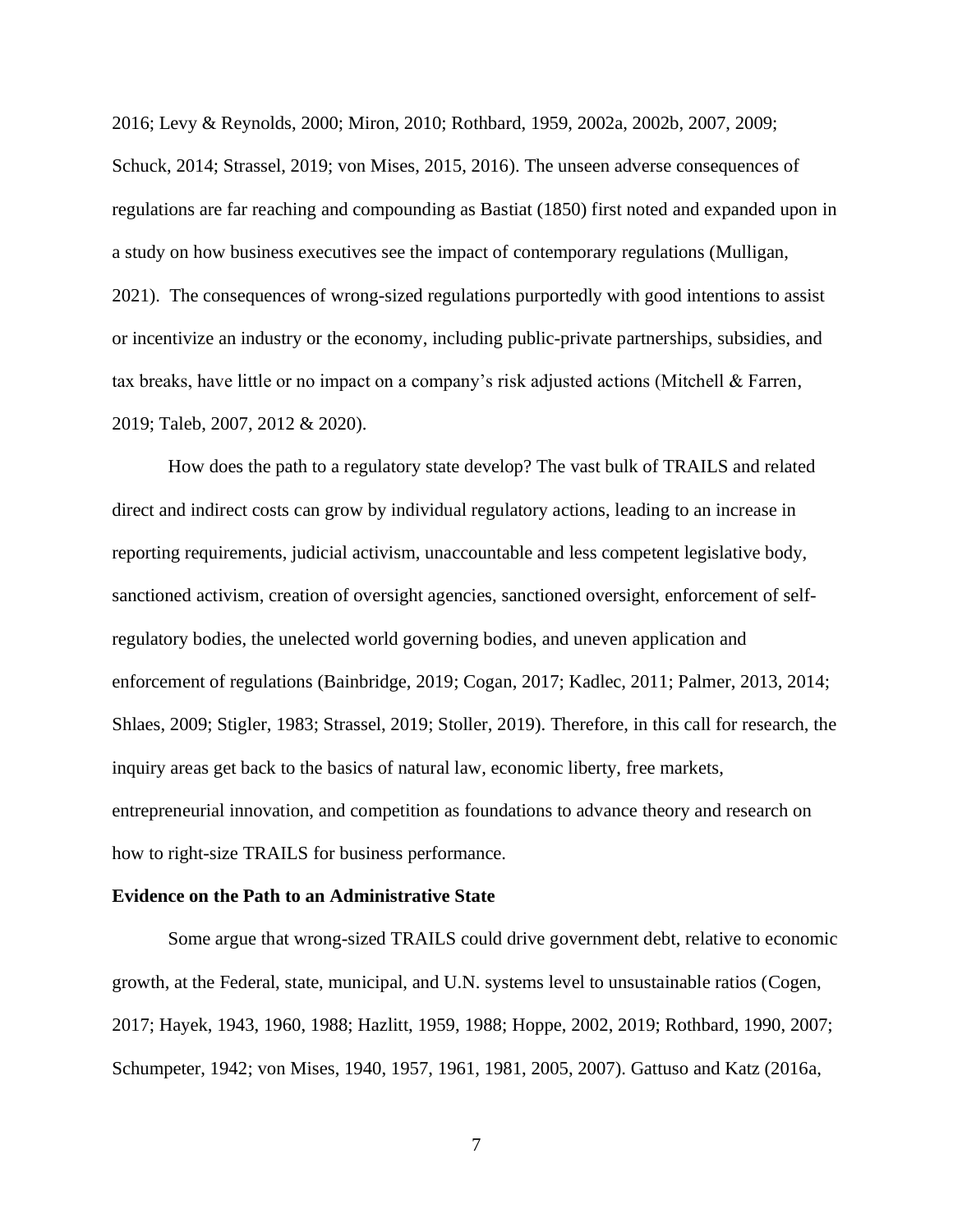2016b) noted that from 2010 to 2015 alone, the federal government added nearly 50,000 new rules to the Federal Registry, and that excluded states, agencies, and self-regulatory organizations.

There are statistics on the impact of TRAILS that raise the flag and signal the importance of addressing the issue in a non-partisan, empirical manner (Table 1). Dawson and Seater (2013), using the percentage ratio of TRAILS to GDP in 1948 vs. the reported proportion of TRAILS to GDP through 2012, calculated TRAILS current and cumulative impact on GDP. In 2012, the difference was \$38 trillion, or \$150 thousand per adult per annum. The estimated cost was \$421 trillion over the last 50 years.

**Table 1. Annual TRAILS Cost Estimates for Federal, State, Municipal, and U.N. Systems** *Impact of TRAILS measures*

| mpace of infinite measures                                                                         |  |                 |                |                                          |
|----------------------------------------------------------------------------------------------------|--|-----------------|----------------|------------------------------------------|
| <b>Category</b>                                                                                    |  |                 | <b>Impact</b>  | <b>Notes</b>                             |
| Journal of Economic Growth, Dawson & Seater (2013)                                                 |  |                 |                |                                          |
| Opportunity Cost Per Year Using Impairment of Growth                                               |  |                 | \$38 Trillion  | 6,7                                      |
| Per Capita                                                                                         |  |                 | \$150 Thousand | h, 5, 6,7                                |
| Estimated aggregrate since 1970 - using reported measurements                                      |  |                 | \$421 Trillion | $(h*50)/2$                               |
| Estimated aggregrate since 1970 - using consistent measurement                                     |  |                 | \$571 Trillion |                                          |
| Research triangulation TRAILS GDP growth rates drag (Beige Book, https://www.macrotrends.net, BEA) |  |                 |                |                                          |
| GDP growth rate 1960 to 1969                                                                       |  | 4.65%           |                | 10                                       |
| GDP growth rate 1970 to 2020                                                                       |  | 2.61%           |                | 10                                       |
| Real GDP in 1969                                                                                   |  | \$4.94 Trillion |                | 10                                       |
| Opportunitity costs per year                                                                       |  |                 |                | \$37 Trillion $(k*(i-i)$ ^50) - 2020 GDP |

*Note*. Sources: Dawson and Seater (2013), Williams (2021), Beige Book, https://www.macrotrends.net, BEA

The Dawson and Seater (2013) research was triangulated by a calculation using GDP growth rates, which slowed as TRAILS grew exponentially starting in the 1960s. The results support Dawson and Seater (2013). The calculation was performed using the government's Beige Book statistics, which changed the GDP calculation methodology upward in 1990. Had GDP been calculated consistently, the growth rate from 1990 to 2020 would have gone from 2.47% to zero, implying a cumulative adverse unseen differential of \$571 trillion (Williams, 2021). Cato estimates that wrong sized TRAILS will result in an addition \$600 trillion reduction in GDP over the following 80 years. (Bailey, & Tupy, 2020).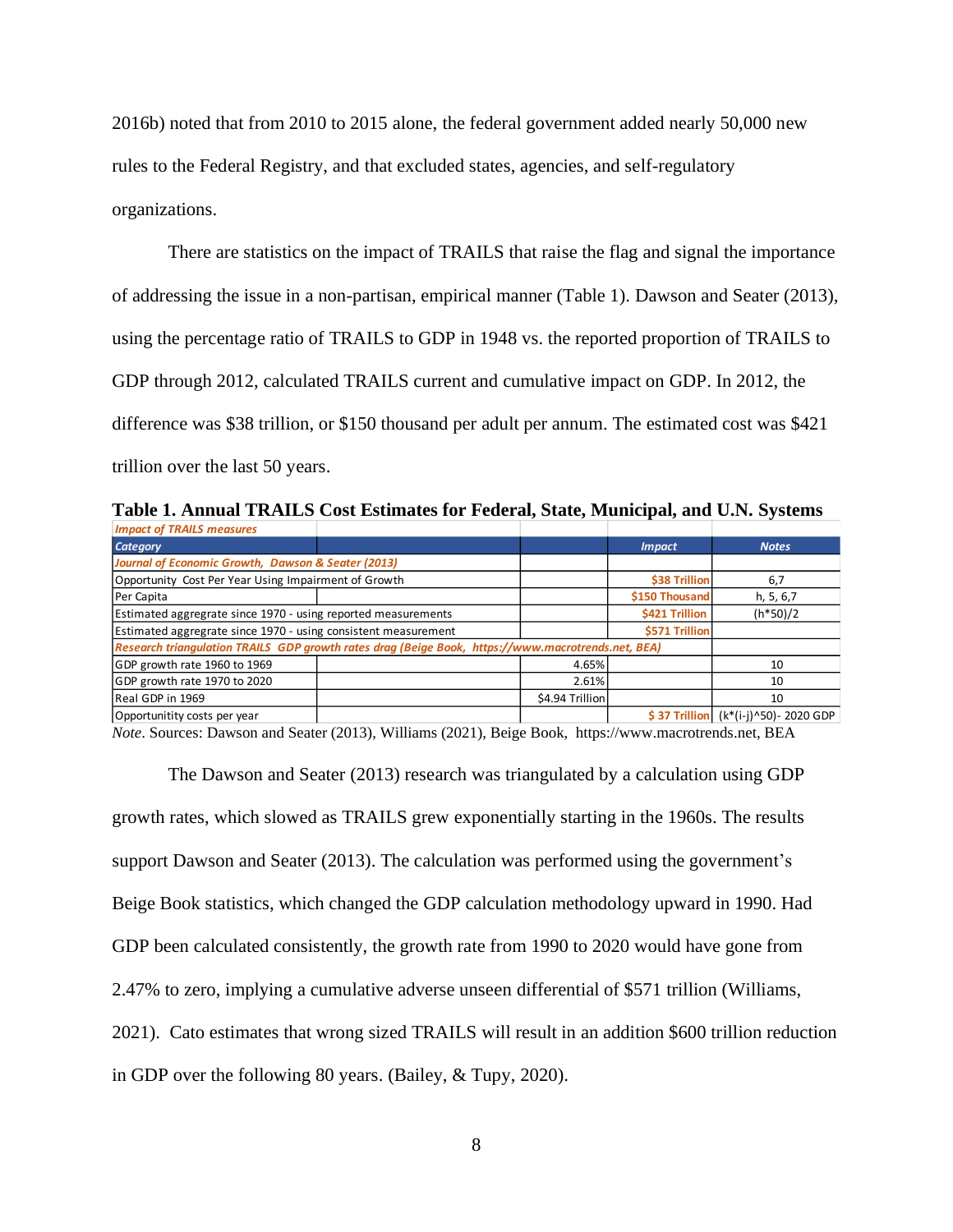Some research suggests that the U.S. has already become a regulatory state. Gilens and Page (2014) performed a multivariate analysis over two decades of 1,779 key TRAILS. Their research shows that the U.S. is dominated by powerful business elites that can get 50% of TRAILS they want to be enacted. Others have little to no influence on TRAILS, and even when they try to organize to influence policy, they are generally ineffective. The economic elites, oligarchs, inherited wealth, economic-minded think tanks, and major investors know the political policy game, and the majority of others with policies worthy of respect do not share the same access or influence (de La Boetie, 1553; de Tocqueville, 1835; Gilens & Page, 2014). Special interest groups are used to benefit these groups using the veneer of the greater good (Mises, 1981).

Paul (2011) reviewed 50 essential TRAILS that may have turned America into a regulatory state with references to the policy, studies, and economic effects. Bandow (2019) tied significant TRAILS to Congressional Budget Office numbers and determined that the U.S. is a regulatory state and is bankrupt. Dawson and Seater (2013) performed a statistical analysis of TRAILS and economic output and found a straightforward adverse relationship in all macroeconomic measurements. McLaughlin (2013a, 2013b) reviewed 11 quantitative studies and analyzed 57 years of regulation to determine that TRAILS have slowed the economy on a compounded basis and have led to offshoring of business activity.

Goldberg (2008) tracked the start of the individualism impairing TRAILS to the 1913- 1921 Woodrow Wilson administration. Wilson inverted the Constitution (meaning Founding Documents - The Declaration of Independence, Bill of Rights, Constitution and Federalist Papers) to interpret The Republic as a democracy. Wilson did so by mixing Hegelian and Darwinian theories to create a living constitution (Goldberg, 2008; Wilson, 1885, 1913). In a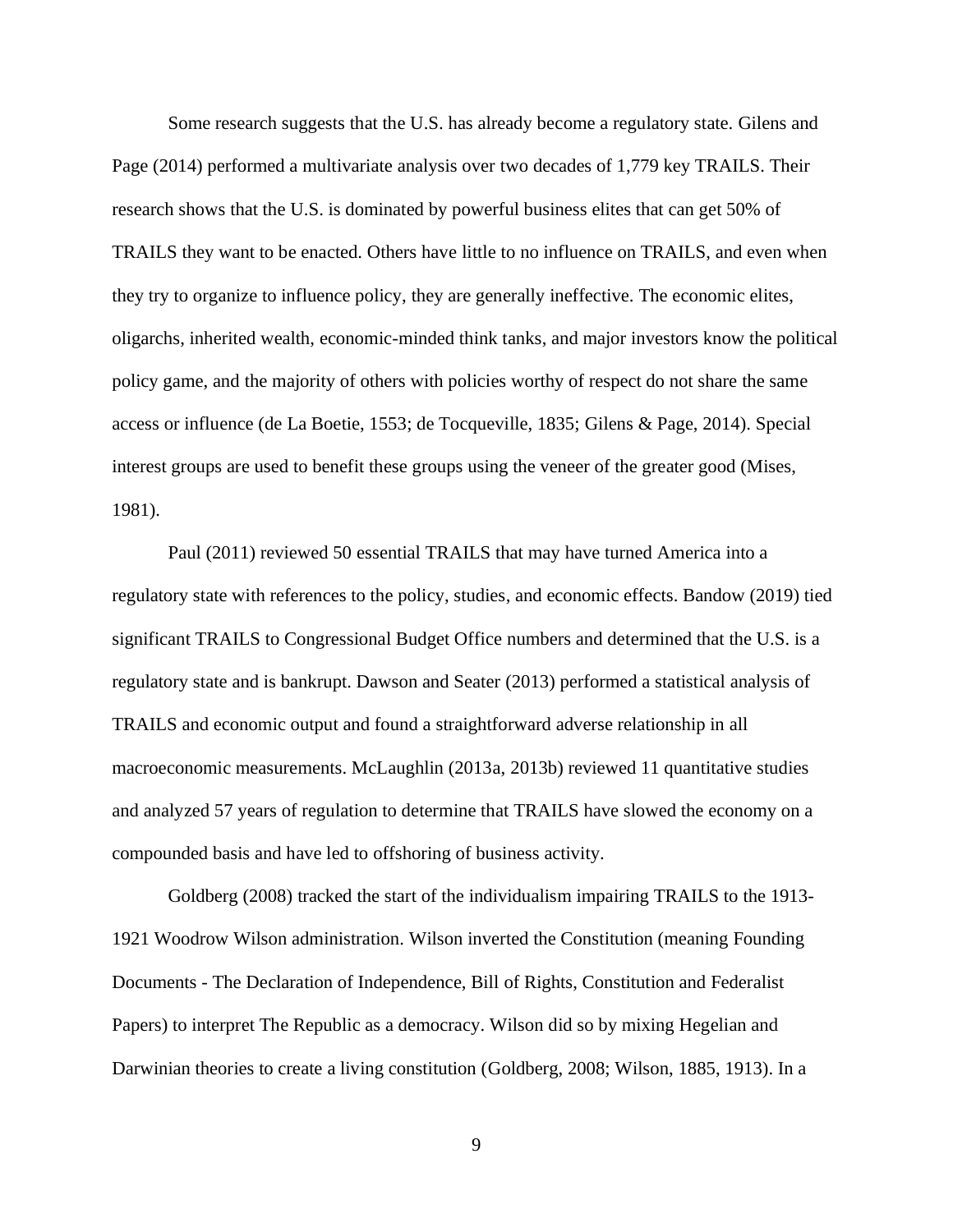democracy, the individual and business serve the government (Goldberg, 2008; Quigley, 1966, 1981; Shlaes, 2009; Wilson, 1885, 1913), which is the opposite intention of the Founding Documents (Yoo, 2020). Wilson accomplished this inversion through the creation of the permanent, unelected administrative class to rule over business and individuals, aka the dual state construct of governance (Blum, 1956; Fraenkel, 1941; Goldberg, 2008; Griffin, 2002; Quigley, 1966, 1981; Shlaes, 2009; Throntveit, 2017; Wilson, 1913). The administrative class is a separate TRAILS vector from elected officials (i.e., political class or normative class) due to a Supreme Court Decision that gave the administrative class primacy over the political class in many TRAILS matters. The administrative class includes over 1,000 departments including the Federal Reserve, Department of Labor, the IRS, and generally all business oversight and intelligence agencies (Crews, 2019; Dentchev et al., 2017). These departments issue over 25 times the number of TRAILS that the political class does (Strassel, 2019; Stoller, 2019).

Other researchers contend that the observed dissipating business and economic trends over the last 60 years are due to the nature of individualism having a focus on capital rather than individuals and the solution is more TRAILS to curb that trend (Alvarado et al., 2018; Boushey et al., 2017; Piketty, 2014; Soros, 2008; Marcuse, 1958, 1961,1966, 1969, 2013 &2017). Individualists contend that individuals set the price of capital by pricing in the invisible hand of the market. Thus, the consumer has primacy, not capital nor owners of capital (Read, 2018; Sowell, 2015, 2016). Said differently, capital (assets) only has value if individuals are willing to pay the capital value charge. Capital does not set the price for capital, individuals and markets do. Instead, in collectivism, central planners set the price for capital, using cost-plus pricing and mathematical models for quantity and insert TRAILS to adjust the value of capital to steer society to equal individual outcomes (Delsol et al., 2017). The models may or may not reflect the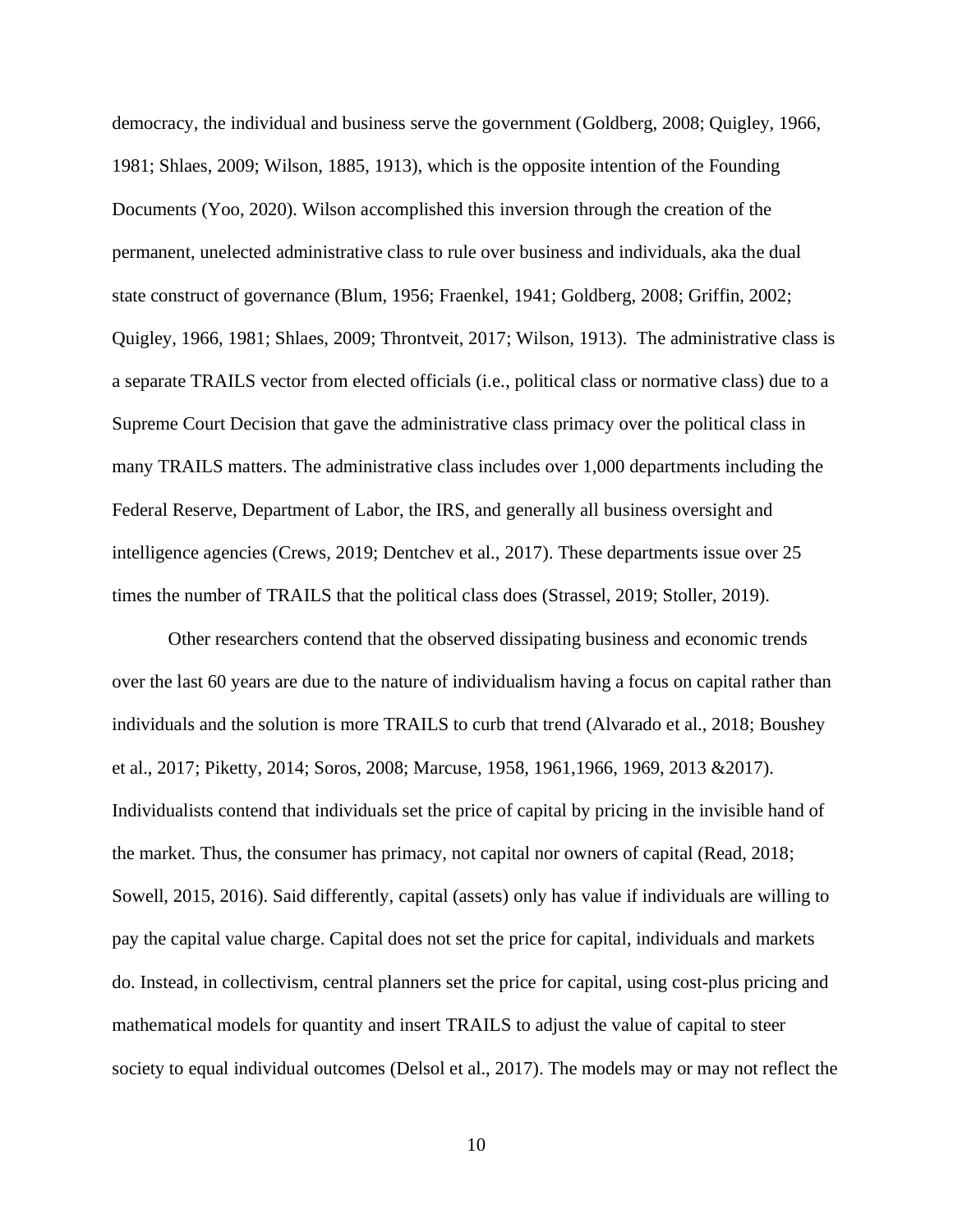real world, and individualists would argue that the model would not incorporate Smith's (1776) invisible hand. Further, for collectivism, since the government owns all property there is no way to properly value it as it has no market price. Thus, one of the most material cost inputs cannot properly be evaluated in the sale pricing discovery mechanism (von Mises, 2015)

For collectivists, unequal outcomes are the correlation that proves the causation of injustice. Thus, government regulation must be employed to correct unequal outcomes (Alvardo et al., 2018; Keynes, 1926, 1935; Piketty, 2014; Soros, 2008; van Hees, 1997; Wolff, 2016). One explanation for gaps in outcomes is the collectivist tool of 'sounds plausible is a truth.' Still, there may be many reasons why individual outcomes differ. Attempts to enforce TRAILS to make outcomes equitable can result in the degradation of people into the lowest common economic denominator (Hazelitt, 1959, 1988). In the business environment, this unintended consequence often occurs when governments try to create equality despite different businesses and across industries with different cycles (Schumpeter, 1934, 1939; Taleb, 2016).

#### **The Impact of TRAILS on Business Performance**

An adapted framework from the ABBO model (Edmondson, 1999) is the framing for this call for research (see Figure 2). The framework considers both individualism and collectivism as antecedents, a form of governance for a nation. Then, beliefs are understandings of TRAILS at the firm structure or operating level. Beliefs are followed by behaviors driven by TRAILSinduced incentives at the firm level, also referred to as team behaviors*,* and at the individual level. The individual interprets, evaluates, and internalizes TRAILS, motivating intentional behavior that affects business performance. The change from that calculus manifests results in outcomes (performance measures). At the A (Antecedents-Philosophy), B (Beliefs-TRAILS), and C (Behaviors-Incentives) levels, there are philosophically two dichotomous research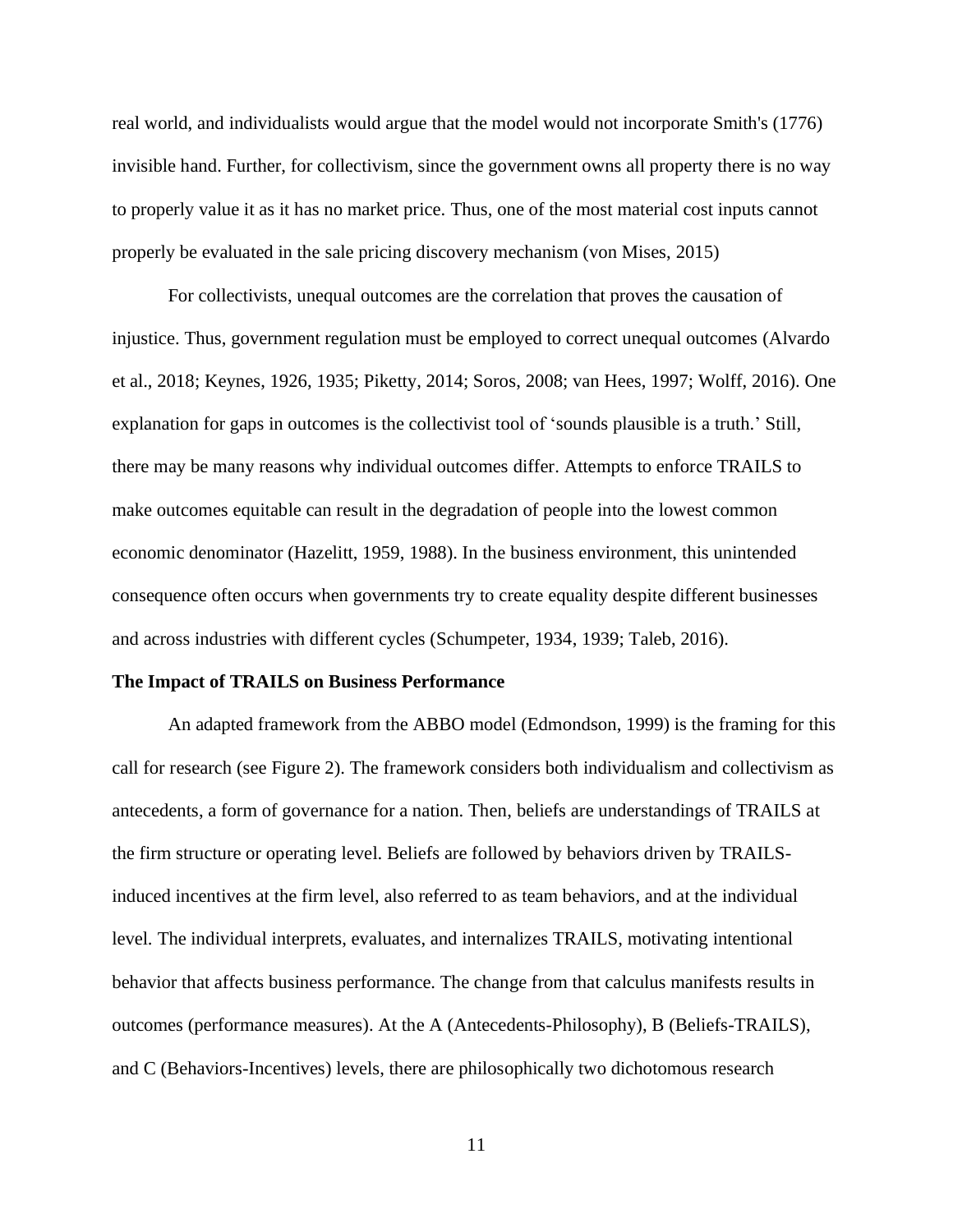positions that are rooted in either individualism or collectivism. Often not explicit in existing research is the function incentives have on behaviors and, thus, outcomes, although it is omnipresent in some form, especially for individualists (De Bottom, 2016; Hayek, 1945, 1948; Weber, 1922, 1930).



**Figure 2. Framework on Impact of TRAILS on Business Performance**

The ABBO model is not static. There is dynamism in business that occurs over time based on new TRAILS. Antecedents or the philosophy of government can change with a new administration and or personnel. Firms are continually evaluating TRAILS, changing and refining their beliefs and behaviors based on observed outcomes. Exogenous and endogenous factors are put into the calculus of prior antecedents, if applicable, and beliefs (intrinsic and extrinsic) are adjusted before determining adjustments to behaviors (incentives) to improve business outcomes.

TRAILS occur at three compounding and interconnected levels: (1) Constitutional level (Bastiat, 2007; Gyford, 1987), (2) Business formation level (Dent, 2014; Hoggett, 2006), and (3) Operating level (Bainbridge, 2002, 2015, 2019; Cioffi, 2004; Hayek, 1945, 1955, 1960; Paul, 2008, 2011, 2012; Rand & Peikoff, 1984, 1993, 1999; Rand et al., 1986).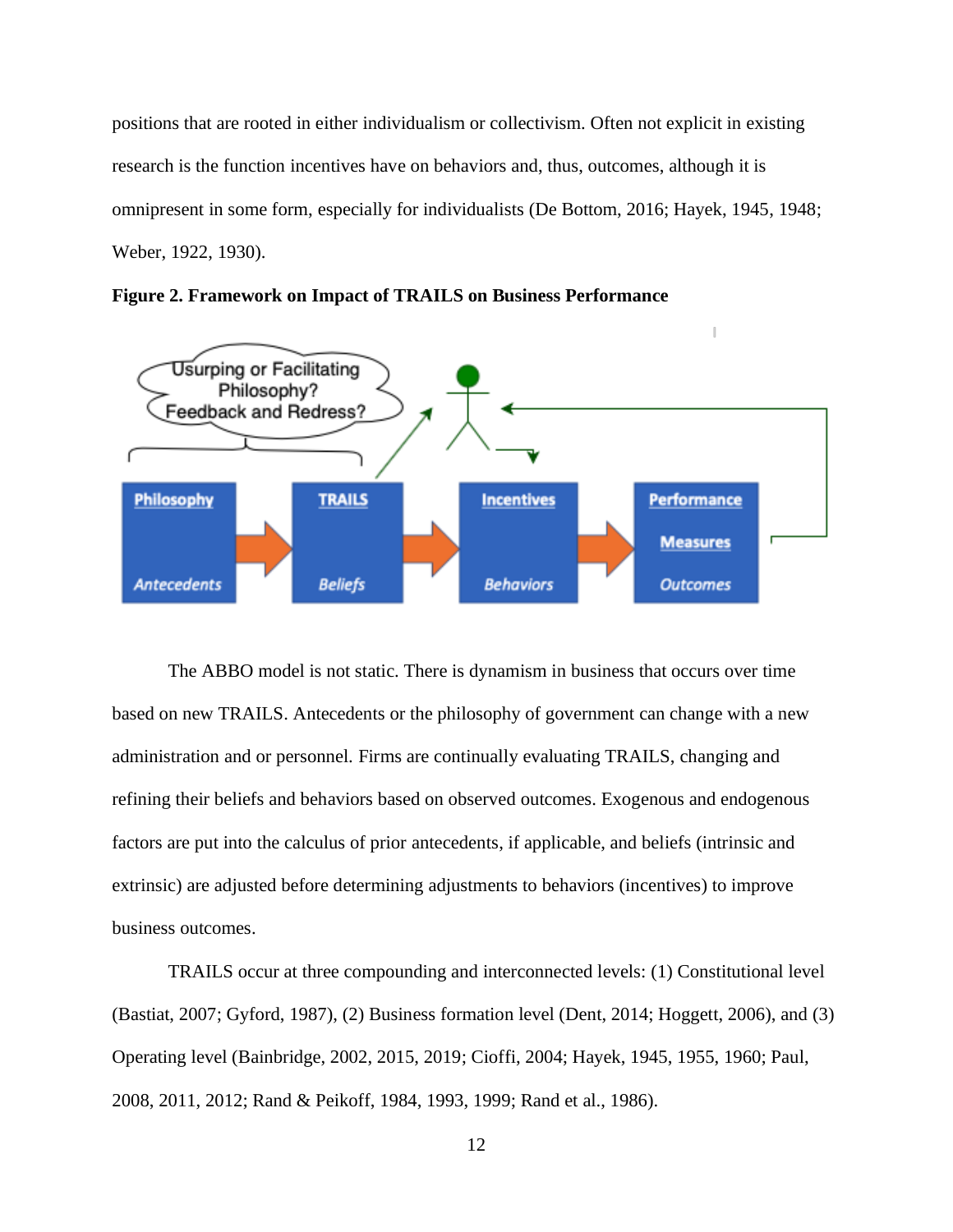Constitutional Choice: The antecedent choices in the ABBO model are individualism or collectivism. The philosophical choice will determine economic development and living standards (Hayek, 1943, 1960; Read, 2018; Schumpeter, 1942; Sowell, 2016). Individualists believe equality of outcome before freedom of individual results in neither and freedom of individual before equality gets both (Friedman, 1962, 1972). Collectivists believe equality of outcomes is fairer and provides more freedom. In collectivist philosophy, fairness in equity equals freedom.

Firm-Level Choice: The firm's choice is either shareholder primacy (associated with individualism) or stakeholder primacy (associated with collectivism). For shareholder primacy, Friedman (1962) states the purpose of the firm "is to maximize shareholder value that is fulfilling the firm's purpose because the firm can pay employees, pay taxes, and support charities. Deviating from this is stealing from the shareholder who the laws are to protect" (p. 53). Denis (2016) builds on Friedman's statement by promoting corporate social responsibility (CSR) or environmental social and corporate governance (ESG) matters by noting the importance of a firm's freedom to be responsive to the communities relevant to the firm.

Using the business form by stakeholder primacy can be leveraged by collectivist governments to attempt to steer society for the good of all (not just the individual), to achieve equal outcomes, and not necessarily maximize total outcome (Berman et al., 2016; Hayek, 1948, 1979, 1982, 1988, 1996; Lipton, 2017; Marz, 1991; Piketty, 2014; Schumpeter, 1942; Sowell, 1993, 2001, 2007, 2011, 2012 & 2015). Further, a key concept of some stakeholder primacy collectivists purports to believe a company should be a sovereign of the world, not just of the company's shareholders, stakeholders, and the nation (Scherer & Palazzo, 2009). Stakeholder theory is consistent with collectivist principles (Soros, 2008; Bainbridge, 2019; Doig, 2011;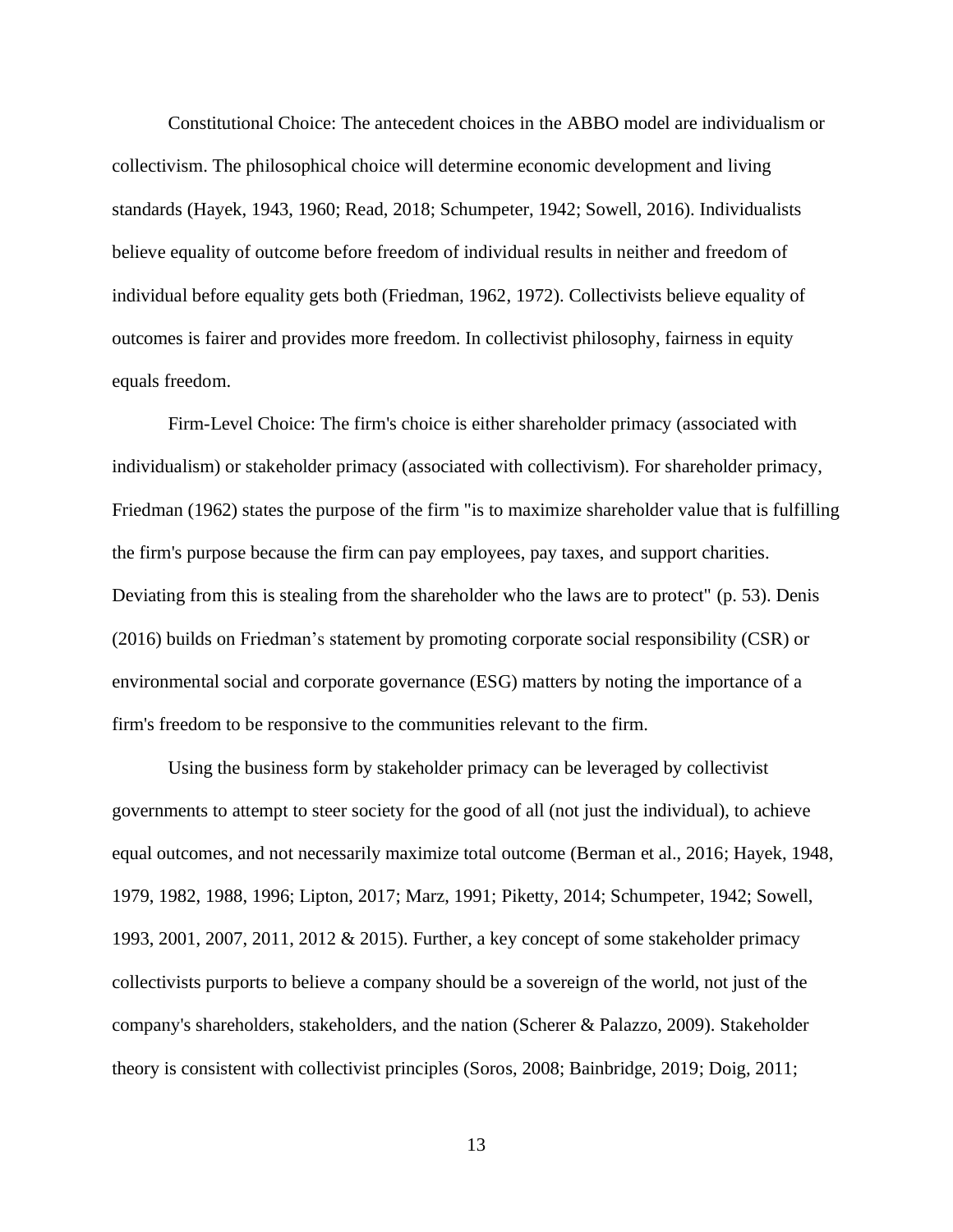Donaldson & Preston, 1995; Dodd & Merrick, 1932; Elson & Goossen, 2017; Ferrell et al., 2016; Wolff, 2016).

Stakeholder primacy typically gains traction in the U.S. with the public and politicos after a significant adverse event as the government correct matters and markets through central planning (Soros, 2008; von Mises, 2007; Wolff, 2016). However, substantial corrections due to government intervention in business and the markets can lead to deferment of small individualism market corrections until the government-created constricted markets implode (Rothbard, 1959, 1990, 2002, 2009; Schumpeter, 1939; Sowell, 2007, 2011a, 2011b, 2015; Taleb, 2005, 2007, 2012, 2016; Tacoma, 2020).

Operational Level: Some TRAILS directly impact industry or business operations. The analysis of the literature suggests that TRAILS requires right-sizing even at this level.

In the following section, 10 propositions emerge from an analytical framework of TRAILS' role on business performance, seeking to understand what the state of the U.S. is today and the implications for TRAILS right-sizing.

### **III. Frameworks, Propositions, and Research Questions**

This call for research seeks to examine the current TRAILS environment and its implications for the business environment. Thus, theoretical frameworks were developed based on a review of existing literature on TRAILS' impact on business performance and preliminary interviews with industry executives. Figure 3 is a theoretical model developed to determine the appropriate role of regulations on business performance. The red line is total GDP, the green line is small business GDP contribution, and big business GDP contribution is between them. The model starts with the thesis that an appropriate government regulation level favors business performance, expressed in TRAILS as a percent of GDP. We define right-sized TRAILS for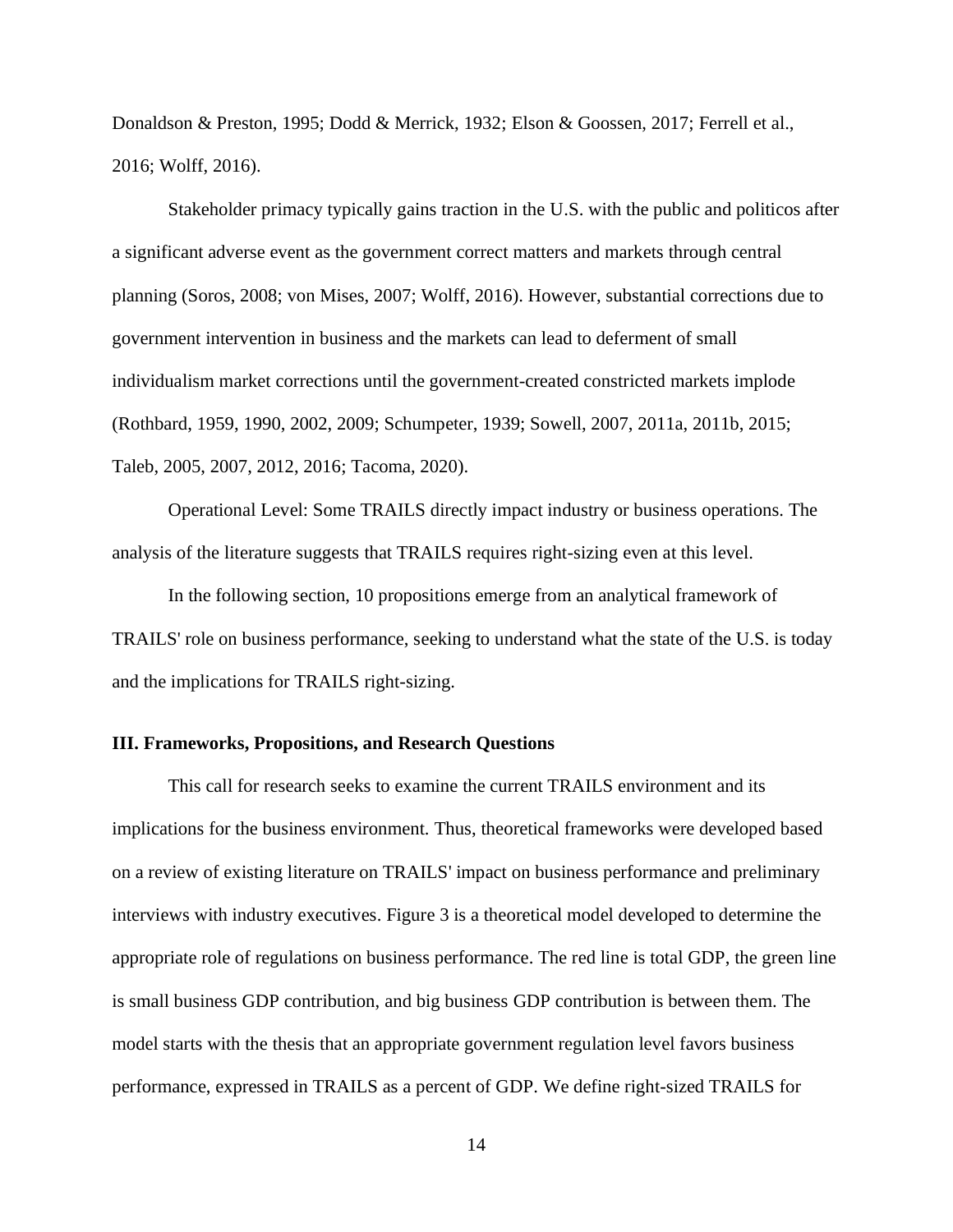business performance as the minimum set of rules that level the playing field to enable commerce. These rules are dynamic and may need to change over time as the business environment changes. Unnecessary TRAILS will lead to sub-optimal performance, up until the point of market failure.



**Figure 3. TRAILS Right-Sizing Model**

*Proposition 1: There is an appropriate level and set of TRAILS (right-sized) needed to enable commerce and that favors business performance (point r in x-axis).*

*Proposition 2: TRAILS beyond level r (henceforth wrong-sized TRAILS) harm business performance.*

*Proposition 3: Larger, more established firms pick up lost business by small firms due to wrongsized TRAILS.*

The U.S. is at some point on the curve in this model. It depends on how you measure and

calculate TRAILS and GDP, including methodologies such as cash basis, accrual basis, or

modified accrual, among other factors. The first set of proposed research questions stemming

from the model is in the spirit of developing, testing, and refining it.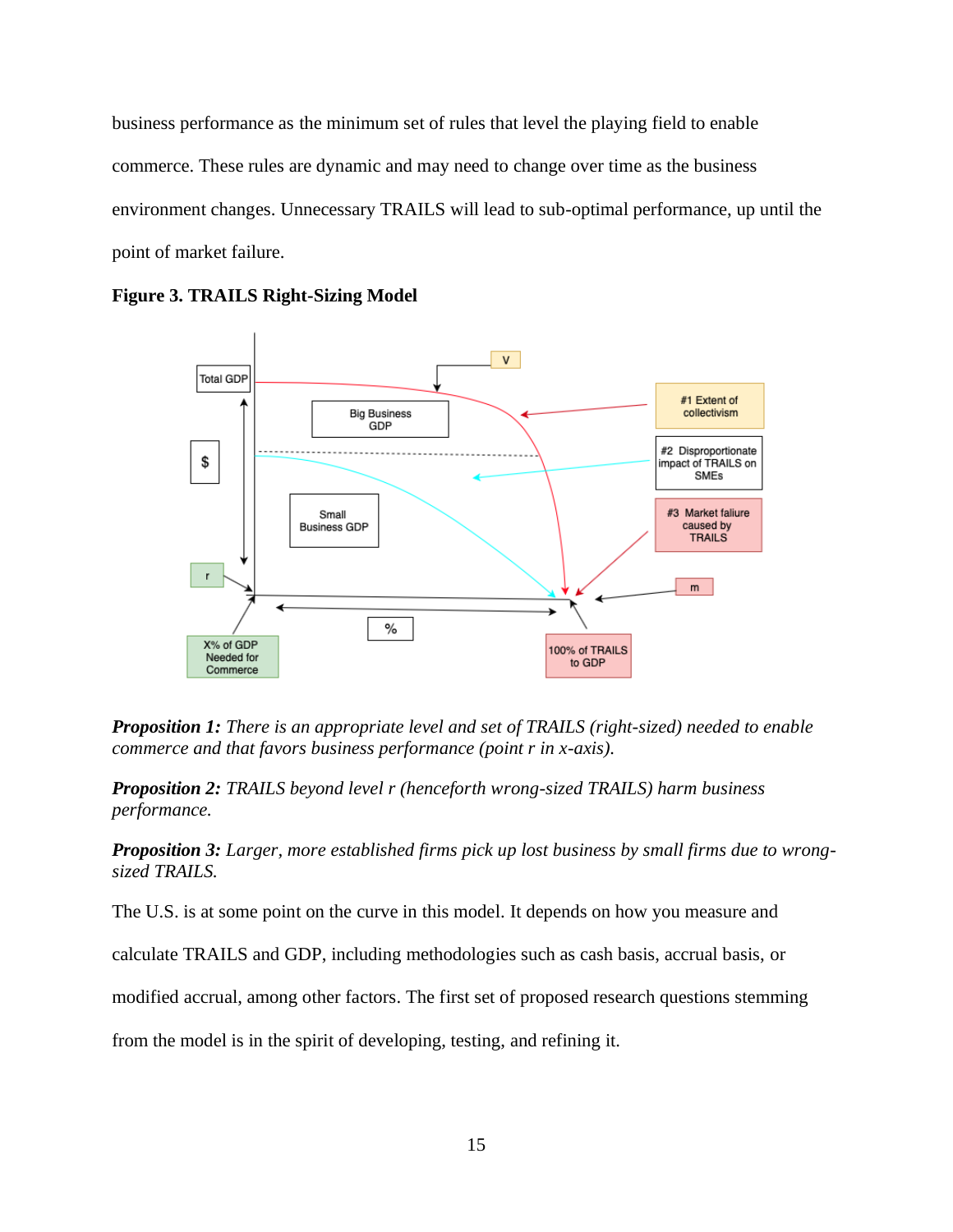**Research Question 1**: What is the most appropriate measurement methodology to determine where the U.S. is (point *v*) relative to right-sized TRAILS (point *r*) and market failure (point *m*)?

There are multiple possible measures to gauge the benefits of a country's regulatory environment, such as financial benefits (Elson et al., 2017), impacts on society (Carter, 2018; Goldin, 1992, 2014), innovation (Tsanova & Havenith, 2019), economy (Hannan, 2011, 2013), environment (Bracket, 2019), and stakeholders (Bainbridge, 1993, 2002, 2015, 2019; Bebchuk & Tallarita, 2020; Cornell & Damodaran, 2020).

Two macro reports provide interesting insights into what could be essential measures of TRAILS impact on business performance. The first was from the 2020 Heritage Foundation Index and IMF, which revealed that economic freedom brings higher business performance. The 2019 Human Freedom Index (HFI), global measurement of personal, civil, and financial freedom, with a focus on legal more than economic, complemented the Heritage Report information, of which the focus is more economical than legal, with virtually the same conclusions (Vásquez & Porčnik, 2019). HFI computes human freedom based on measures that encompass personal, civil, and economic freedom and defines freedom as the absence of coercive TRAILS. HFI views personal, civil, economic, and individual liberties as inseparable and paramount for human progress.

These measures are informative, but they are not directly related to TRAILS' impact on business performance. More research is necessary to identify the key measures that will correctly position countries in the continuum between right-sized TRAILS (point *r*) and the level of TRAILS that lead to market failure (point *m*).

**Research Question 2**: How can the impact of TRAILS on business performance be empirically derived, tested, and refined?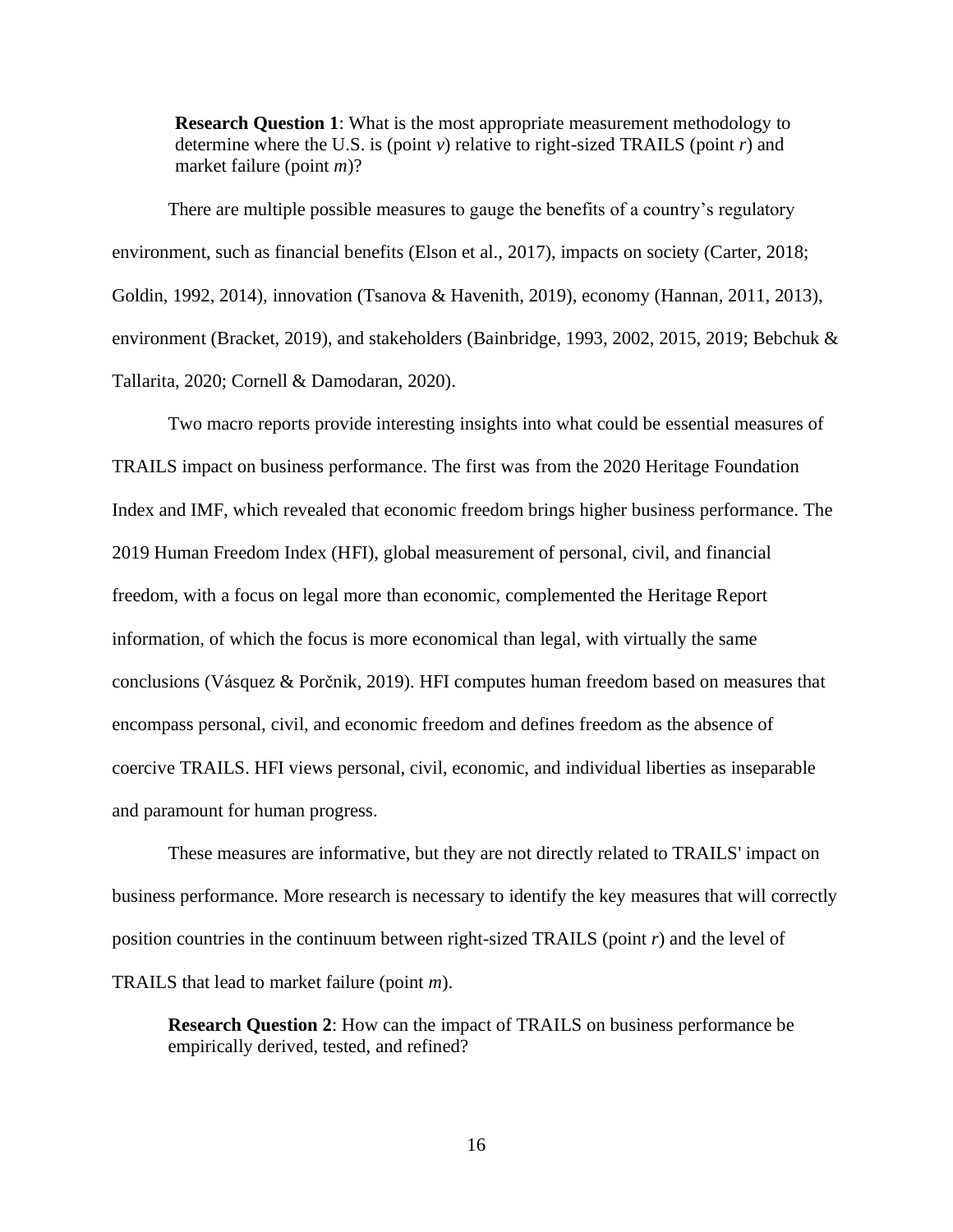Once TRAILS measures have been developed, research is needed to derive and refine the relationship between TRAILS and business performance for both large and small businesses. Concerning the model, research is required to establish the functional relationship between TRAILS and business performance, broken down for large businesses and SMEs.

#### *Proposition 4: TRAILS have a disproportionate impact on SMEs.*

Beyond a certain level, TRAILS can harm small businesses disproportionately more than big companies. This observation is based on specific TRAILS analysis of Sarbanes-Oxley (Bartlett, 2009; Carter, 2013; Cohen & Zarowin, 2010), Affordable Care Act (Silver & Hyman, 2018), Dodd-Frank Act (Allison, 2012 & 2014), and research such as Stigler's (1964, 1971, 1983) work on how TRAILS create oligarchies. The number of public companies has been more than halved since 2000 possibly due to an increase in TRAILS, so research is necessary to determine the impact of TRAILS on SMEs.

This theoretical proposition is not far-fetched when considering other signals in the U.S. business environment. Mitchell (2014), Fried (2009), and Lavecchia and Mitchell (2016) indicate that wrong-sized TRAILS are bankrupting SMEs and damaging cities of those bankrupt companies. This is based on the anti-competitive practices of companies that have benefited from TRAILS, for example, by acquiring and exerting predatory pricing power. They often use that anti-competitive power to eliminate competition, which lowers the tax base of municipalities. These analyses rely on the registry of new U.S. laws at the Federal, state, and local level of approximately 200,000 new TRAILS a year, the uptake of claims made at each court level, and economics statistics from entities such as the Institute of Local Self Reliance, the Bureau of Labor Statistics, the Bureau of Economic Analysis, the quarterly Beige Book, financial budget reports of government entities, and testimonies under oath at the Federal, state, and municipal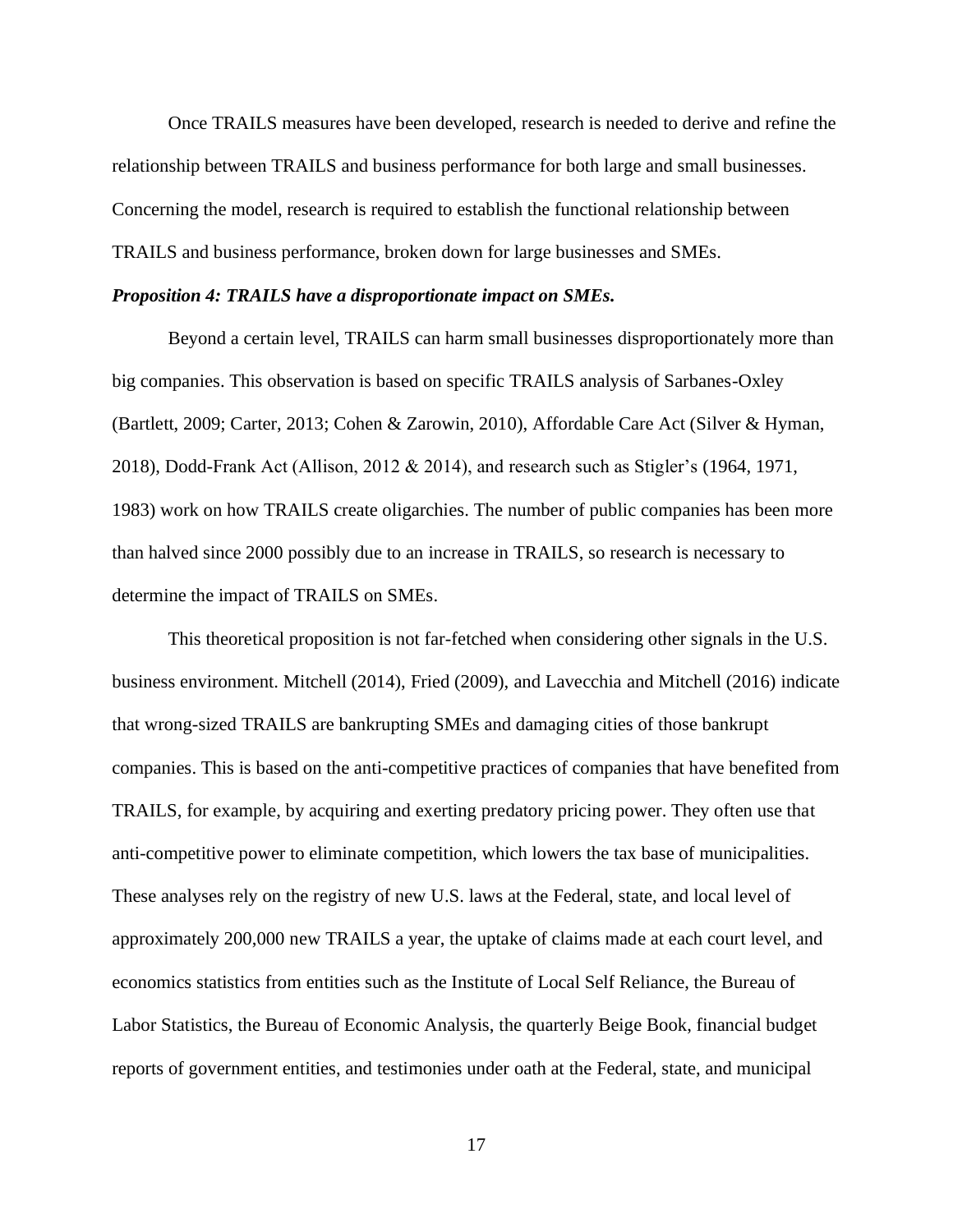levels (Mclaughlin, 2013a, 2013b; The Economist 2013, 2016, 2017). This leads to the following research question:

**Research Question 3**: What TRAILS impact SMEs disproportionally compared to large businesses?

To illustrate the importance of Research Question 3, a prominent company executive, when asked about the disproportionate impact of TRAILS on small business, used the phrase that if you are not at the table, you are the meal (Mulligan, 2021). The CEO's company grew to be one of the world's largest in its industry due to his close relationship with every U.S. administration over the last 30 years. The company supported every scientism, technocracy solutionism for more government control, and wealth transfer propaganda of every Presidential administration. The company was a significant beneficiary of TRAILS. The company strategically became best-in-class at exploiting government agencies that accelerated wildly under many administrations (Aitken, 1996 & 2015; Berman, 1989; Bernays, 2005, 2015; Hayward, 2004; Kadlec, 2011).

This anecdotal example is one where TRAILS may advertently disadvantage SMEs. However, there are other cases of possibly inadvertent impact of TRAILS on SMEs. For example, SMEs were hurt significantly more than large businesses during COVID-19, and TRAILS introduced to push the economy forward may have left SMEs relatively worse off. After the pandemic started, within seven months, there was a massive transfer of wealth. The top 22 billionaires increased their net worth from \$7.9 trillion in April 2020 to \$10.2 trillion in September 2020 (Thubron, 2020). Amazon, Microsoft, Google, Walmart, and Facebook accounted for the bulk of the beneficial transfer (Schwab, 2020; Thubron, 2020). A natural experiment may be occurring in real-time, where there is a major transfer of wealth to big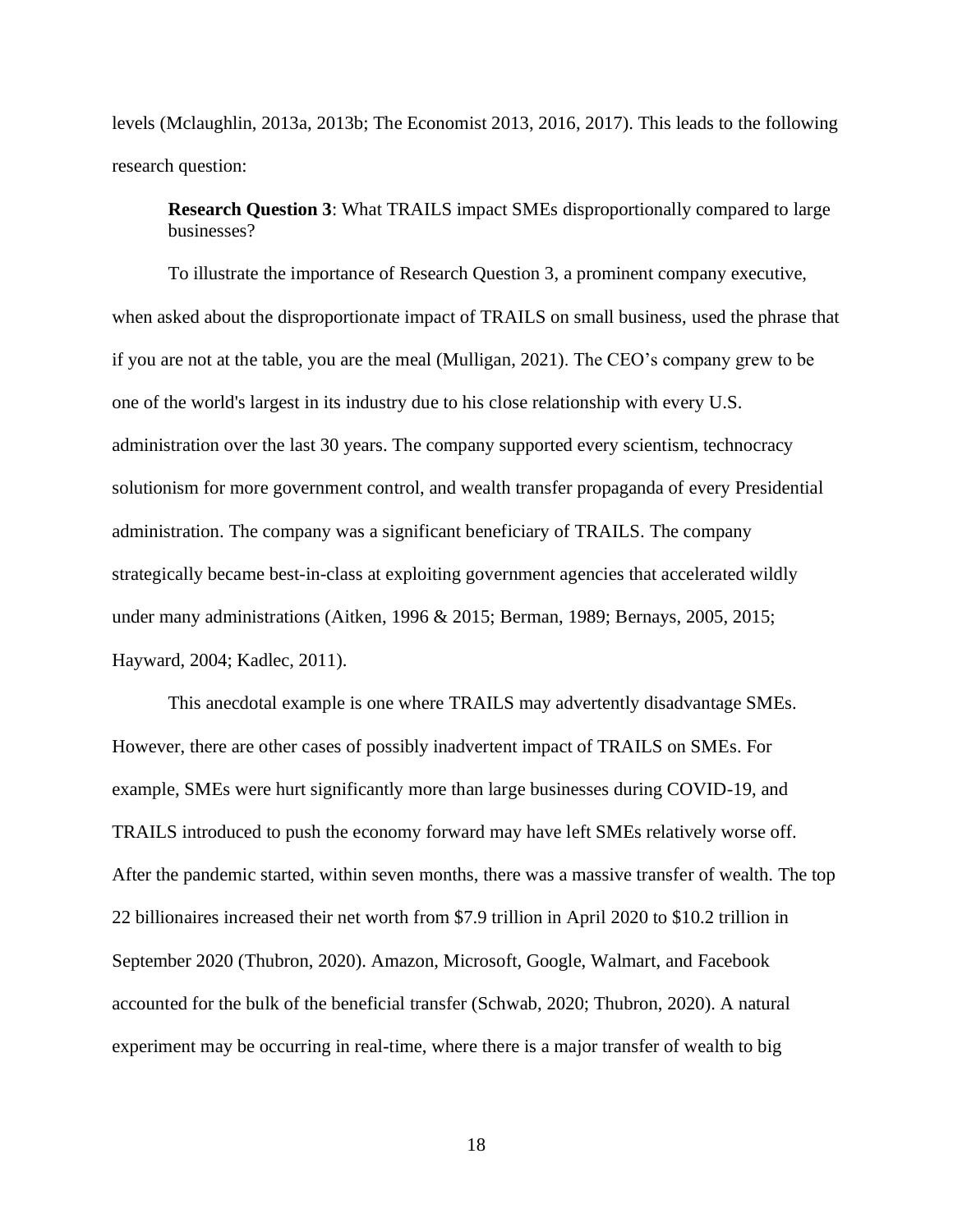companies at the expense of SMEs. This leads to a question that will be very interesting to examine as the pandemic's economic outcomes transpire (Deist, 2020a, 2020b, 2020c).

**Research Question 4**: What is the impact and implications of pandemic-induced TRAILS on large businesses vs. SMEs?

## *Proposition 5. Overregulation can lead to market failure.*

At some point, TRAILS reach a position of overregulation and undermine GDP, also known as market failure (Caldwell, 2008; Hayek, 1943, 1960; Murray, 2016; Schumpeter, 1943; Whitehead, 2013, 2016, 2019). There are numerous paths to market failure, including unsound money (Salerno, 1994; Fitts, 2020), regulatory overreach, lack of transparency, loss of property rights, intervention by government, unfair markets, interference with disruptive innovation, unequal opportunities, lack of individual justice, and interference with shareholder primacy (Dunford, 2020). Overregulation or wrong regulations in any one of these areas could contribute to systemic market failure.

**Research Question 5**: How close is the U.S. business environment to market failure (point *m*)?

# *Proposition 6. Non-enforcement of appropriate TRAILS is detrimental to business performance.*

The framework in this call for research proposes a point *r* (see Figure 3) in the state of TRAILS that is optimal for business performance, for both large firms and SMEs. Proposition 1 states that there is a minimum of TRAILS and rules of the game needed to ensure fair competition, which implies there are points to the left of *r* that leave room for TRAILS to be enacted and enforced. An essential way in which government influences business performance is by inaction, not creating or enforcing right-sized TRAILS. While not as evident as direct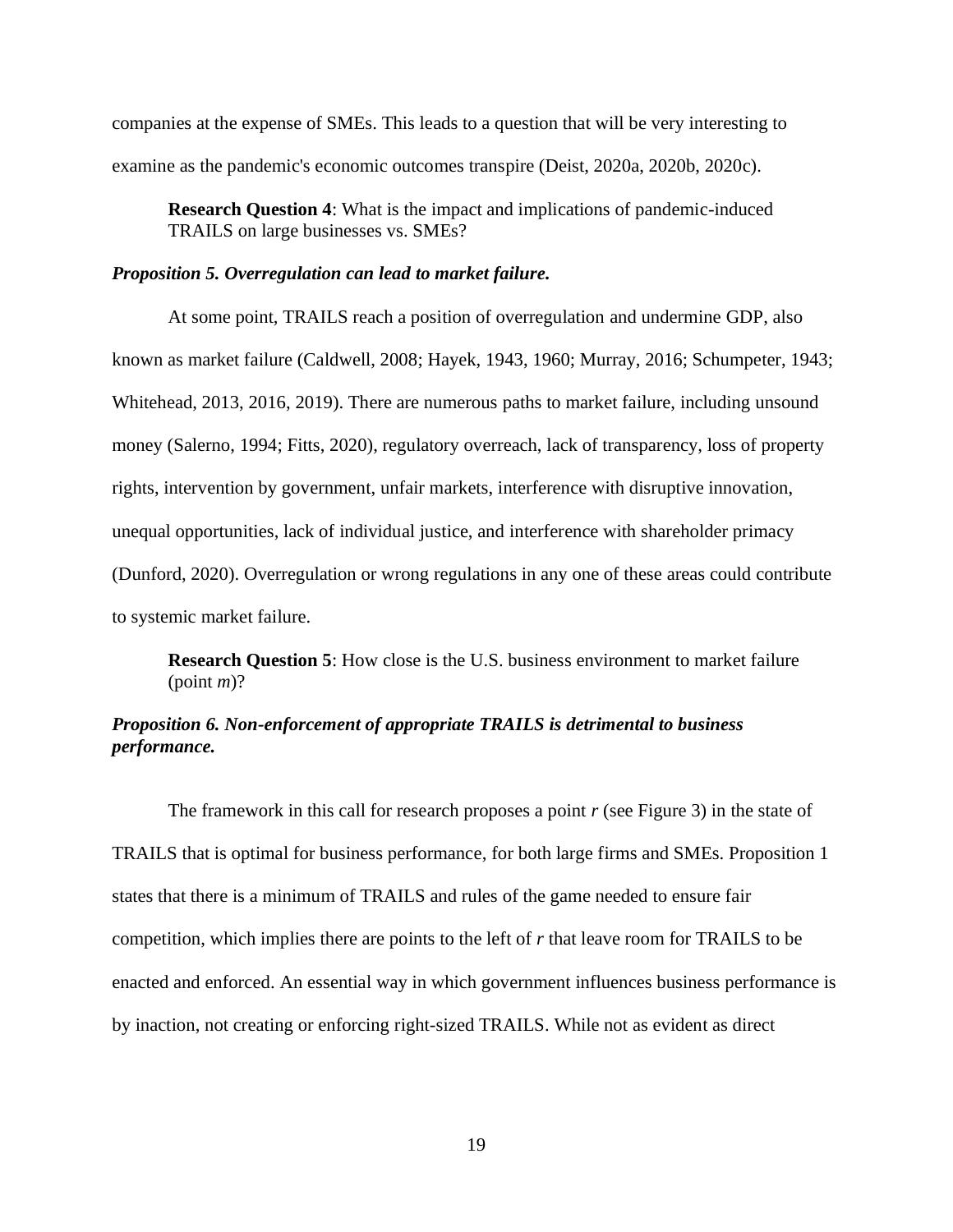investment and proactive legislation, government inaction can be as detrimental for business performance as TRAILS that hurt business performance (Rand et al., 1984).

For example, this inaction is seen in the government not enforcing anti-competitive regulations and enabling Amazon to become a monopoly in several categories by acquisition (LaVecchia & Mitchell, 2016). This lack of enforcement is evidenced by over 500 FAANG (Facebook, Amazon, Apple, Netflix, Google) acquisitions with no antitrust impediments and thousands of filed antitrust complaints with no review or quick review (The Economist, 2017). This lack of enforcement of TRAILS should be explored at the industry level. For example, one could argue that the lack of enforcement of intellectual property protection in media and entertainment is detrimental to business performance for both large businesses and SMEs.

Figure 4 helps illustrate the problem of both action and inaction by the government that impacts business performance, as a visualization of the dynamic and complex phenomena of regulatory action and inaction. The matrix figure shows two ways the government helps business (i.e., green boxes) and how they harm business (i.e., red boxes). On the Y-axis of the diagram is whether the appropriate regulation level in place. On the X-axis is the government creating and enforcing (action) or not (inaction).

### **Figure 4. Regulatory Action and Inaction and the Impact on Business Performance**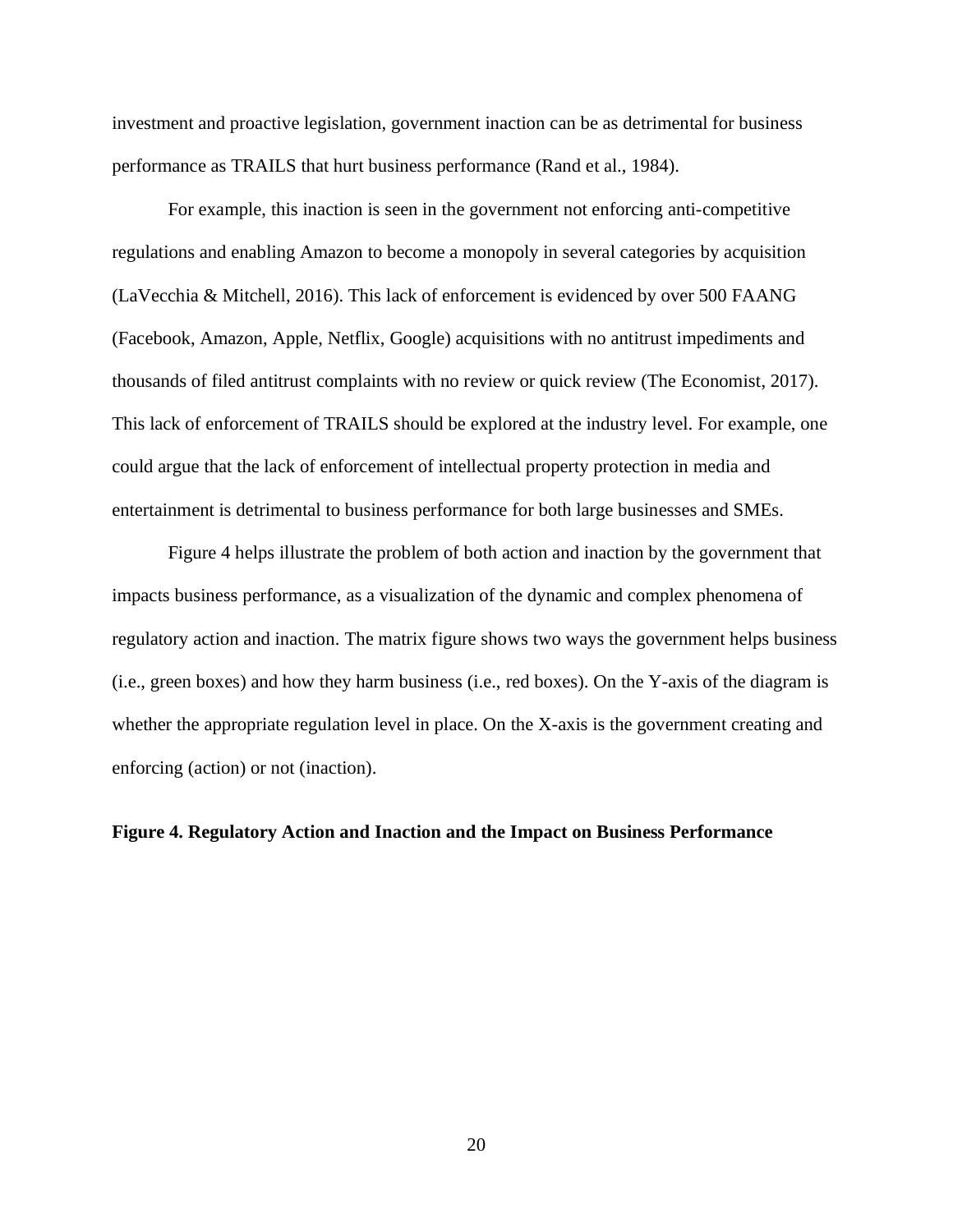

# **Government Regulations and Enforcement**

TRAILS can harm businesses if there is inappropriate regulation. The government can also harm businesses by not enforcing appropriate regulations or unequal enforcement of applicable laws (Edwards, 2014; LaVecchia & Mitchell, 2016; Strassel, 2019). The universe of possible positive (negative) TRAILS outcomes depends upon the appropriate TRAILS along these dimensions of a favorable business environment:

- Competitive (anti-competitive) markets (LaVecchia & Mitchell, 2016; The Economist, 2017; Shepsle, 1982),
- Commerce to succeed (fail) (Rand & Peikoff, 1984, 1993; Wilson, 1989),
- Equal (unequal) opportunity (Hargadon & Kenney, 2012), and
- High (low) trust between government and commerce, leading to optimal (sub-optimal) business performance (Boaz, 2015; Boettke, 1997; Hayek, 1943,1945, 1955, 1960; Marz, 1991; Roth, 2010).

This analysis leads to the following research question:

**Research Question 6**: What is the minimum set of TRAILS that can favor business performance?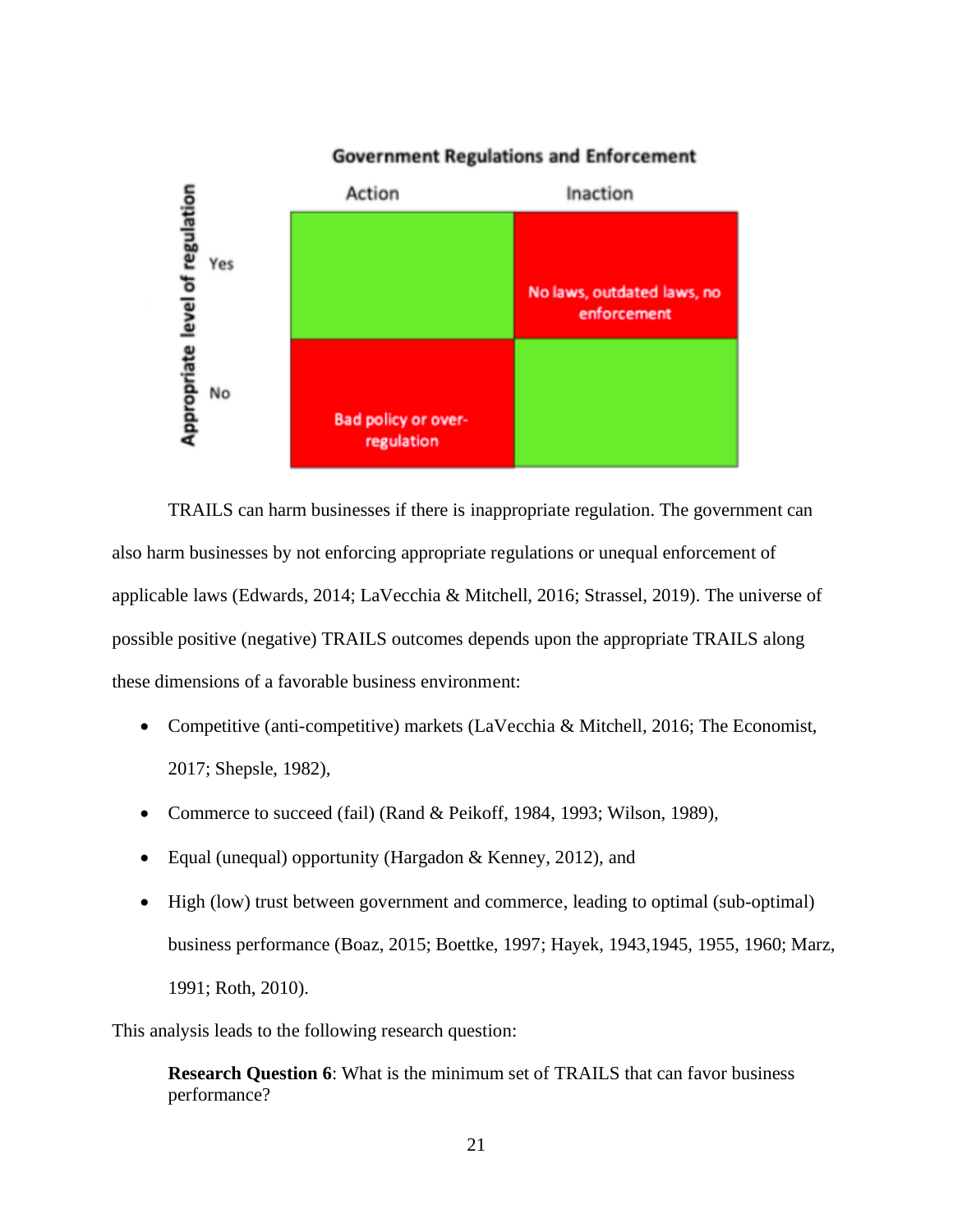### *Proposition 7. TRAILS that foster innovation will favor business performance.*

Wrong-sized TRAILS can flatten, straighten, or retard the innovation growth curve (Marz, 1991; Schumpeter, 1939; The Economist, 2017; Tsanova & Havenith, 2019; van dev Berg, 2011). Entrepreneurial innovation is the economic engine of successful economies, based on a business cycle of continuous innovation and creative destruction (Aghion et al., 2016; Birkinshaw et al., 2016; Blokland & Van Weesep, 2006; King & Levine, 1993; Mintzberg, 1990; Schumpeter, 1939; Zenter, 2010). Flattening or flat lining the innovation curve can cause economies to become stagnant, constricted, or collapsed (Aghion et al., 2016; Aghion et al., 2018; Aghion et al., 2019; Chesbrough, 2003; Christensen et al., 2015; Ebeling, 1993; Sweezy, 1943; Shepsle, 1982; Swedberg, 1991; Taleb, 2007, 2012; Tavierne, 2018).

Disruptive innovation emerges from the optionality of making asymmetrical, usually decentralized, investments that allow individual firms to ideate through trial and error, risk and reward of creativity, search for new innovative spaces, virtuous cycles of knowledge, entrepreneurial activity, and consequent wealth creation (Aghion et al., 2016; Aghion et al., 2018; Aghion et al., 2019; Freedman, 1957; Hayek, 1948, 1982; Marz, 1991; Schumpeter, 1939 & 1943; Taleb, 2012; von Mises, 2006, 2007; Weber, 1922, 1930). A key policy question is the appropriate TRAILS that foster innovation in general and disruptive innovation in particular.

**Research Question 7**: What is the appropriate role for TRAILS in entrepreneurial innovation?

Propositions 5-7 suggest that over-regulation and under-regulation are sub-optimal for business performance and that there should be appropriate TRAILS that promote innovation. This search for a balance in TRAILS should lead to improved business performance. Research is needed to determine the optimal TRAILS level for business performance that provides equal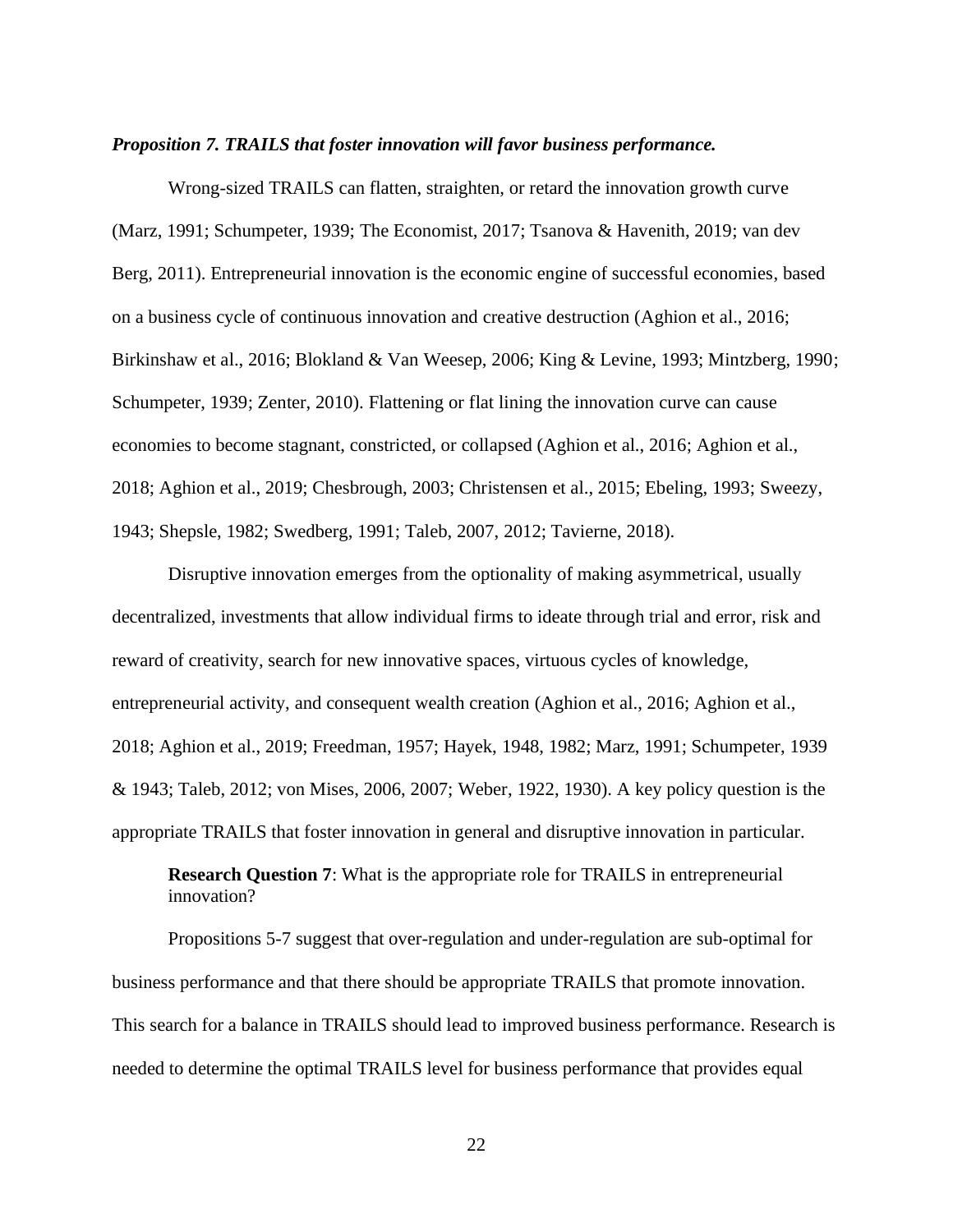opportunity for large businesses and SMEs and that at the same time fosters innovation. Ultimately, answering these questions will help direct policy-making and lobbying efforts by firms. One feature of the ABBO model suggests that there should be set beliefs that guide how TRAILS should be enacted to favor business performance. This set of beliefs are reflected in the U.S. Constitution. Therefore, the Founding Documents of Liberty and Individualism are the antecedent foundation and framing supporting and holding the blocks in place to right-size TRAILS (see Figure 5).

**Figure 5. Constitution-based and Contemporary TRAILS Paradigm for TRAILS**

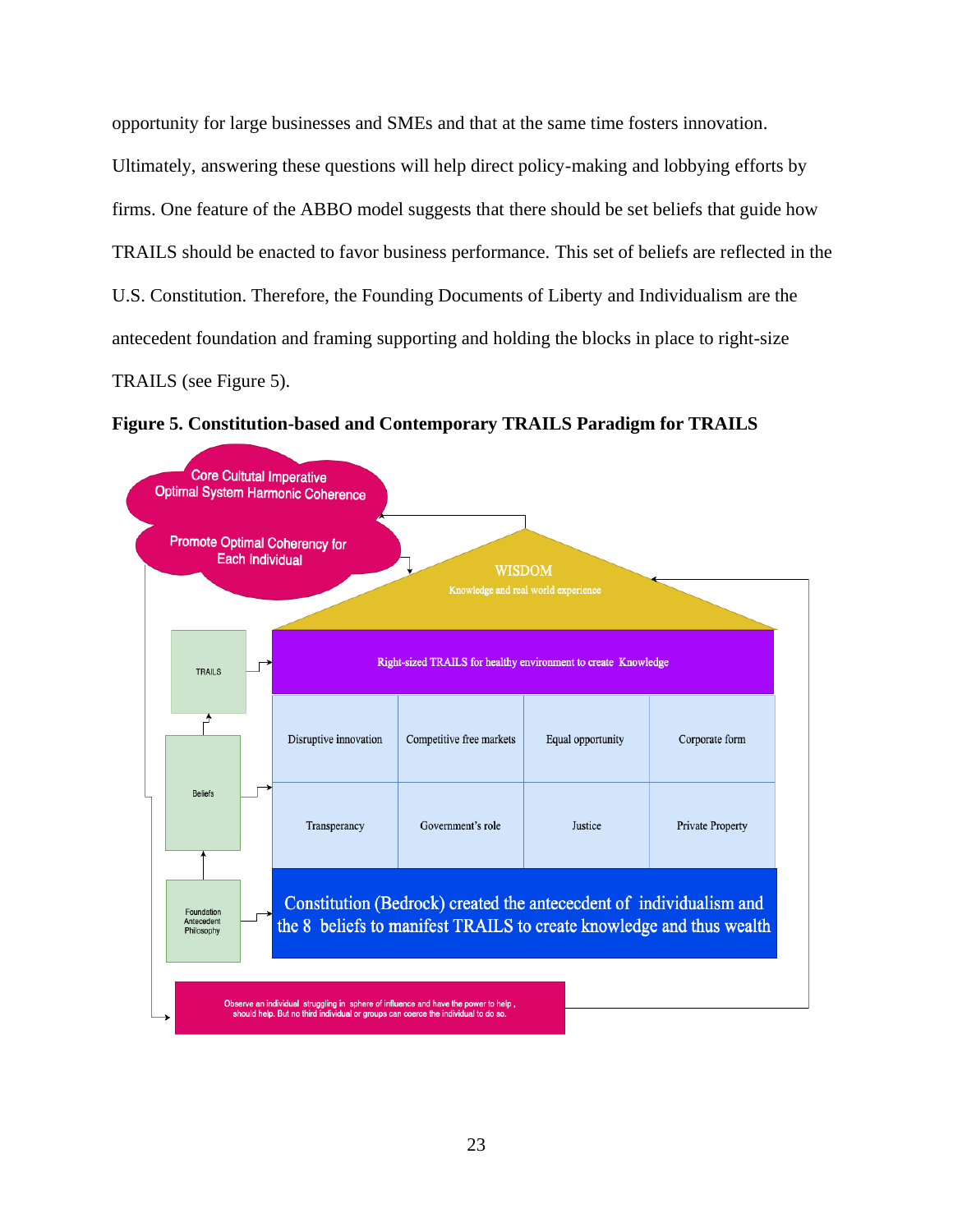The framers of the Constitution were scholars who had real-world business experience, so their wisdom is in the Founding Documents. The following list summarizes eight beliefs for individuals to create knowledge (Stigler, 1961) and thus wealth (Gilder, 2013 & 2018).

(1) Transparency (in Appropriations and Statement and Account Clauses of the Constitution, Article I, Section 9, Clause 7 of the Constitution) (Skidmore & Fitts, 2019; Solari, 2019; Skidmore & Kotlikoff, 2019).

(2) Government's role provides for the protection of security and inalienable individual's rights (Bork & Hayek, 1978; Hamilton & Madison, 2018).

(3) Justice (of the smallest minority, the individual) or 'the first duty of society' (Hamilton & Madison, 2018; Jefferson & Yarbrough, 1963).

(4) Private property, the cornerstone of liberty (Hamilton & Madison, 2018; Hinkle, 2014; Jefferson, & Yarbrough, 1963; Sandefur & Sandefur, 2016).

(5) Disruptive innovation (Aghion et al., 2018; Aghion et al., 2019; Hamilton & Madison, 2018; Hayek, 1948, 1982; Jefferson & Yarbrough, 1963; Marz, 1991; Schumpeter, 1939).

(6) Competitive free markets (Boaz, 2015; Bork & Hayek, 1978; Hamilton & Madison, 2018; Hazlitt, 1959, 1988; Jefferson & Yarbrough, 1963).

(7) Equal opportunity (Boaz, 2015; Hamilton & Madison, 2018; Jefferson, & Yarbrough, 1963; Palmer 2011, 2013, 2014).

(8) Business form (Bork & Hayek, 1978; Ebeling, 1993; Friedman, 1962, 1970; Hamilton & Madison, 2018; Jefferson, & Yarbrough, 1963; Mocsary, 2017).

Business form, constitutionally, is contractual and natural law between persons and entities. Governments adjudicate contractual disputes between private parties and negotiate foreign trade tariffs to pay for government cost (Hamilton & Madison, 2018; Jefferson, &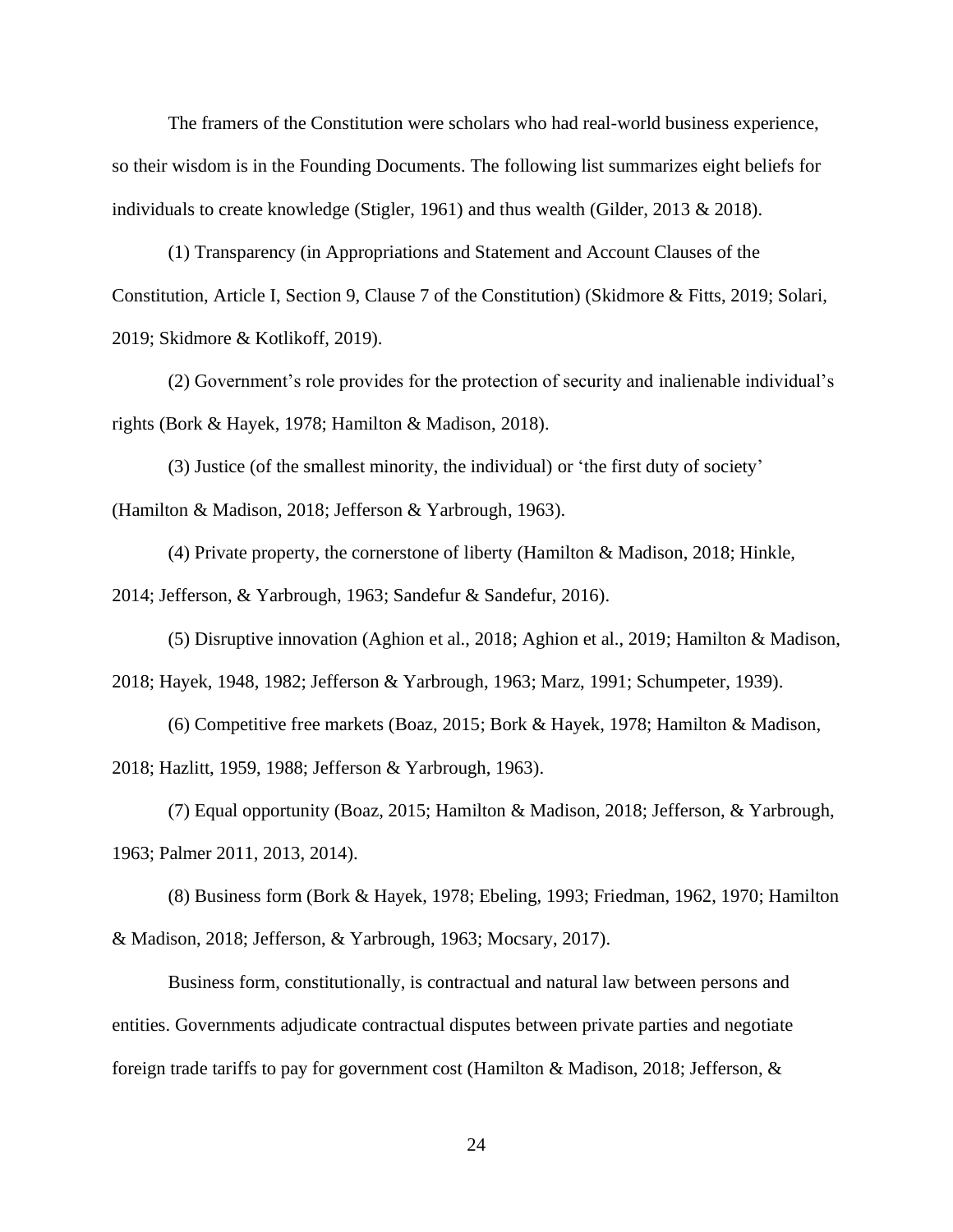Yarbrough, 1963). This business form-built American business values into what is known as a trust society (Boaz, 2015), and the unique structure made for efficient markets and cohesive and values-driven society (Weber, 1930).

**Research Questions 8**: What are the appropriate measures and assumptions to right-size TRAILS and to monitor and assess TRAILS right-sizing?

TRAILS right-sizing starts with philosophical dilemmas in the first two boxes of the ABBO model (Antecedents/Philosophy to Beliefs/TRAILS). The last two boxes encompass a social phenomenon (i.e., incentives and behaviors respond to the philosophy and beliefs in the first two boxes, resulting in business performance outcomes). Outcomes, which ultimately are knowledge creation, loopback and are compared for suitableness for propriety with the antecedents, beliefs, and behaviors and modifying, changing, or adapting human action (Hayek, 1945, 1955; Schumpeter, 1909, 1939; von Mises, 1940, 1957, 1990, 2005, 2006, 2015).

To understand incentives and behaviors and how they lead to business outcomes, getting input from business executives is necessary. In essence, as victims and beneficiaries of the incentives, behaviors, and outcomes that follow from TRAILS, business executives' perspectives are essential. Further, executives can also provide substance to the concept formulation of the first two boxes: philosophy and beliefs (Rand, 1990). Business practitioners are not often TRAILS advisors. They are seldom consulted for TRAILS development and primarily ignored when included (Chambers et al., 2019) unless they are lobbyists financed by special interests (Gilens & Page, 2014).

Fully understanding TRAILS impact requires the input of those impacted by the phenomena, which can see both the big and small picture. Business executives can provide completeness to knowledge creation for TRAILS right-sizing. The approach of executive involvement is consistent with the Greek definition of a philosopher: warrior with wisdom of the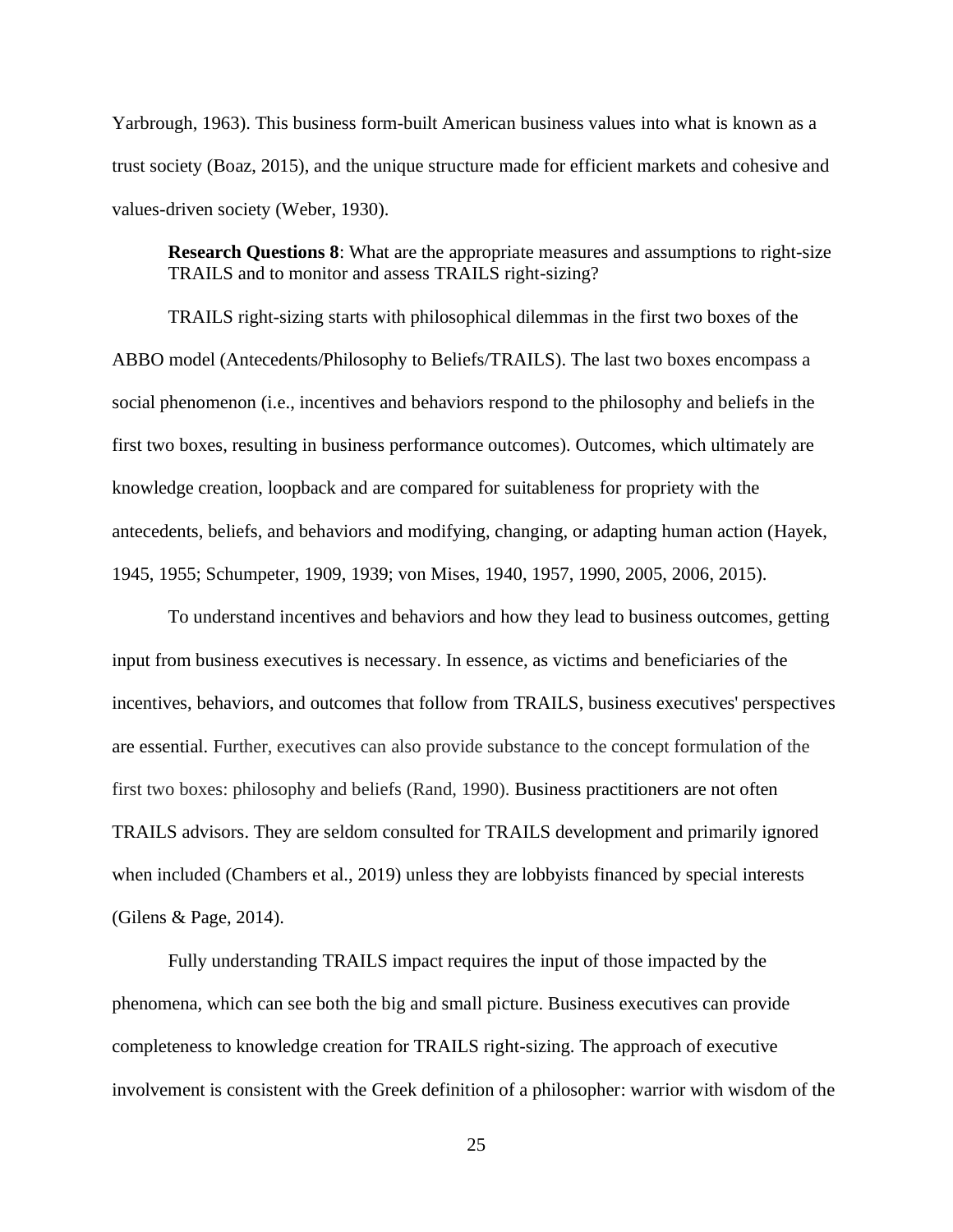mind (Salzgeber & Salzgeber, 2019). A philosopher examines their philosophies in the real world to refine them. Moreover, the approach addresses, in part, Hayek's knowledge problem for TRAILS by obtaining deterministic and some indeterministic data from those individuals who are knowledgeable of the effects of TRAILS (Bainbridge, 1993, 2019; Broome et al., 2011; Hayek, 1945, 1955, 1996, 2013; Kiesling, 2015). This leads to the following research question:

**Research Question 9**: What are the real-world perspectives, insights, clarity, and understanding of business executives that can assist in TRAILS right- sizing?

# *Proposition 8. All businesses in the same industry should be subject to the same TRAILS applied consistently.*

The issue of disparity in business performance for large businesses vs. SMEs has been discussed already. But size is just one dimension of heterogeneity that must be considered when developing and enacting right-sized TRAILS. Another critical measurement is the distinction between private and public companies. With no systemic competitive advantage, private companies out-perform public companies by 6% to 8% per year, implying an annual loss of wealth creation of \$1.9 trillion for American business, and research shows private equity has the advantage because they have fewer TRAILS to adhere to compared to public companies (Acharya et al., 2018; Alles, 2007; Bargeron et al., 2008; Bartlett, 2009; Barton et al., 2015; Barton et al., 2017; Barton et al., 2019; Bernstein et al., 2018; Bradshaw & Sloan, 2002; Cochrane, 2004; Leslie & Oyer, 2008; Ljungquvist & Richardson, 2003; Meddaugh, 2017; Mocsary, 2017; Terry et al., 2018; The Economist, 2016).

**Research Question 10**: What mechanisms can be incorporated into TRAILS processes to ensure that they are implemented equally for all types of businesses, including large vs. SMEs and private vs. public companies?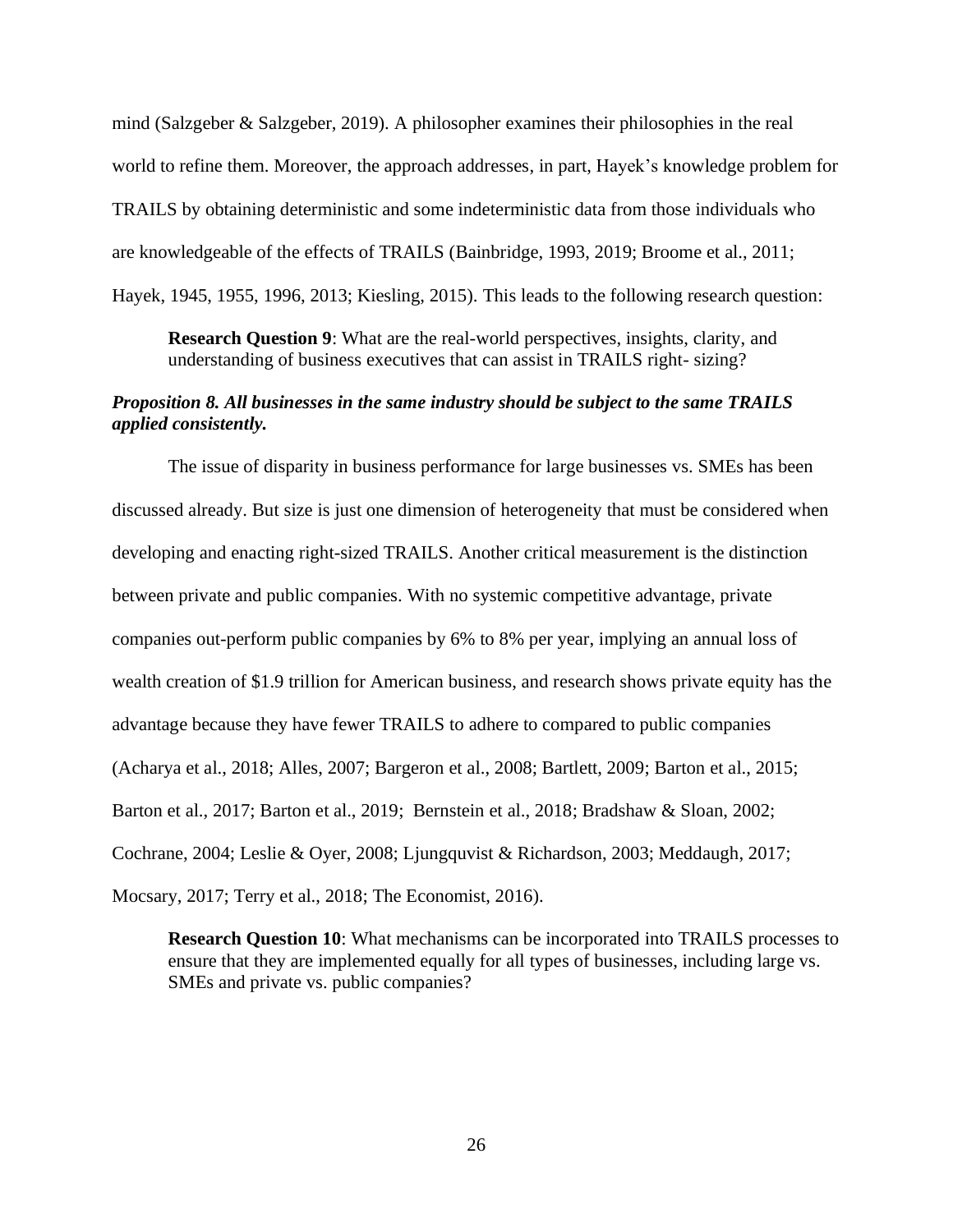# *Proposition 9. The government's intentional stance that leads to overregulation has implications on how to right-size TRAILS.*

Bork and Hayek (1978) theorized that the shift to the regulatory state due to TRAILS would be unplanned as people in government gradually introduced TRAILS until over-regulation was reached. Some argue that individuals in government and their corporatist and globalist codependents simply care about abnormal rent-seeking and are therefore less concerned about the Founding Documents, liberty, and natural law economics (Buchanan, 1969, 1975, 1992; Buchannan & Musgrave, 1999; Buchanan & Tullock, 1962; Buchanan & Wagner, 1977; Schweizer, 2013, 2019; Whitehead, 2013, 2019).

Some historical developments suggest that excessive regulations are at least partially planned. President Wilson planned the creation of an administrative class of government in addition to the political class (Blum, 1956; Fraenkel, 1941; Horowitz, 1997, 2013, 2019). Wilson also planned for but did not live long enough to create the United Nations system (Pestritto, 2005). Shivakumar (2007) stated that the U.N. plans and coordinates TRAILS often with corporatists, administrative, and political classes to the detriment of individualism. By the nature of the U.N., TRAILS across countries tend to be collectivist as they seek equality of outcomes for business performance and individuals, despite the different national regulatory, economic, business environments, cultures, skill sets, priorities, and values (De Weaver, 2020; Koire, 2011; Postman, 2011; Wood, 2016, 2018). For example, the U.N. is seeking a global one-world government with a proposal known as 'the great reset' to be run by collectivists, bureaucrats, and technocrats (Charlton, 2018; Schwab, 2016; Schwab & Malleret, 2020).

If there is underlying orchestration to seek similar conditions for business performance, or whether they are the product of conversations and negotiations between independent country representatives, that will lead to different avenues towards TRAILS right-sizing. If cross-country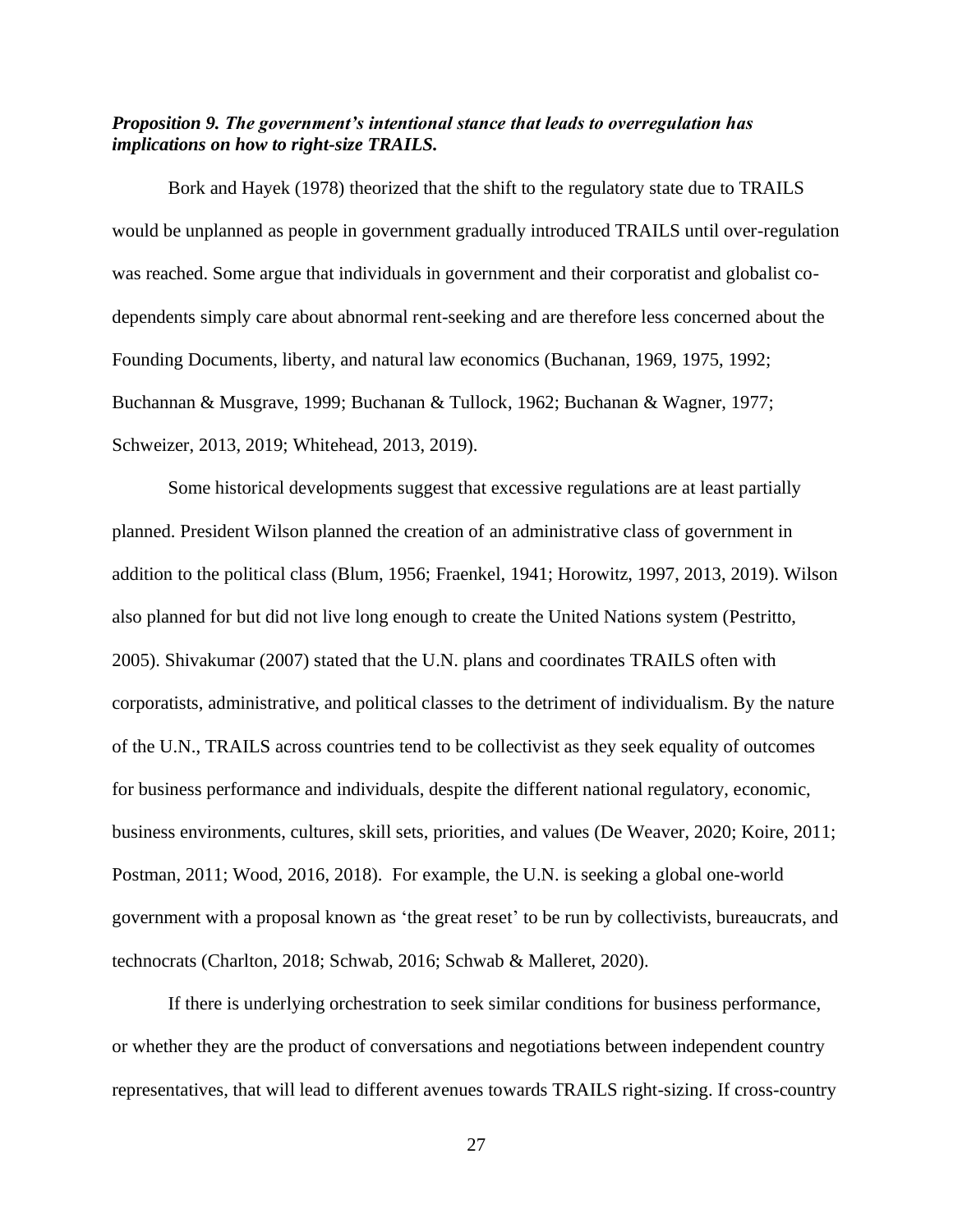regulations have orchestration and planning, new controls should be embedded into U.N. processes to avoid these kinds of influences. Suppose these projects are the product of independents representatives coming together. In that case, the research proposed in this paper can help inform agreements made to ensure that the appropriate TRAILS are enacted for business performance (DiLorenzo, 2015, 2020).

**Research Question 11:** What are the implications for TRAILS right-sizing depending on whether wrong-sized TRAILS are unplanned or planned?

# **Refining Frameworks for Right-sizing TRAILS**

Theoretical frameworks were developed to clarify the goal of right-sizing TRAILS.

Specifically, the framework contemplates a sweet spot of right-sized TRAILS that maximizes knowledge and fair game for large companies and small ones. The framework also asserts that all else being equal, wrong-sized TRAILS harms small companies disproportionately. Such effect is often unseen in macro-aggregation as the lost business performance of the SME's due to wrong-

size TRAILS is subsumed by large companies.

In summary, this call for research is based on the set of propositions and research

questions in Table 2.

| Proposition                  | <b>Related Research Questions</b>         | <b>Comments</b>                         |
|------------------------------|-------------------------------------------|-----------------------------------------|
| 1. Right-sizing: There is an |                                           | Fundamental assumption that drives      |
| appropriate level of TRAILS  |                                           | the call for research and theory        |
| for business performance     |                                           | building.                               |
| 2. Wrong-sizing: TRAILS      |                                           | TRAILS beyond government charter        |
| above or below level r       |                                           | harm knowledge, thus growth.            |
| harm the business            |                                           |                                         |
| environment.                 |                                           |                                         |
| 3. Wrong-sized TRAILS        | 1. What is the most appropriate           | There is no universal agreement on      |
| favor larger firms over      | measurement methodology to determine      | measurements or propriety, resulting in |
| smaller firms.               | where the U.S. is relative to right-sized | an inadequate TRAILS phenomena and      |
|                              | <b>TRAILS and market failure</b>          | business environment assessment. Lack   |
|                              | 2. How can the impact of TRAILS on        | of transparency and accountability can  |
|                              | business performance be empirically       | lead to market failure.                 |
|                              | derived, tested, and refined?             |                                         |

**Table 2. Call for Research: Propositions and Research Questions**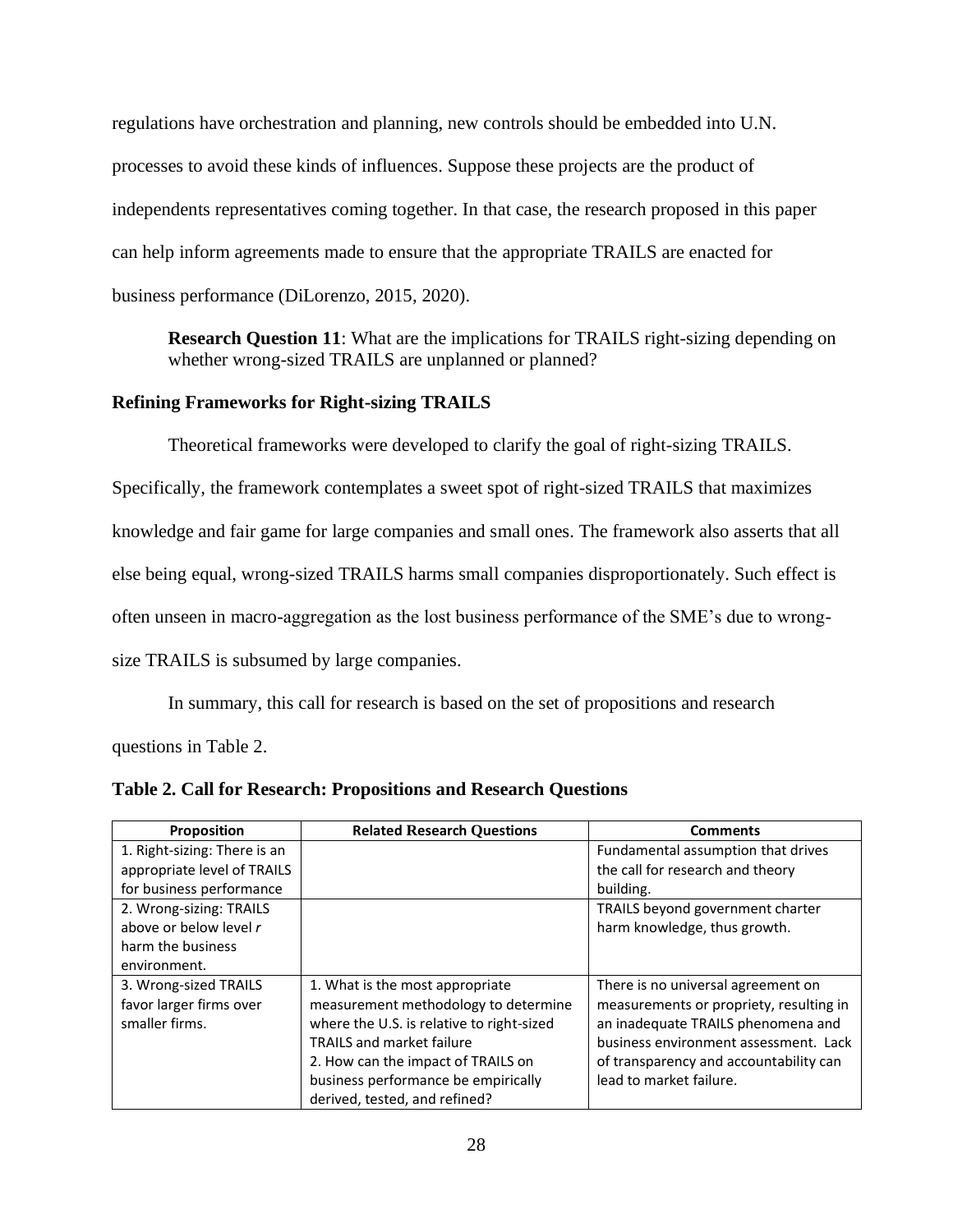| 4. TRAILS have a           | 3. What TRAILS impact SMEs                   | Right-sizing evaluates the longer-term    |
|----------------------------|----------------------------------------------|-------------------------------------------|
| disproportionate impact    | disproportionally compared to large          | consequences of TRAILS and links the      |
| on SMEs                    | businesses.                                  | effects of that policy to all groups, not |
|                            | 4. What is the impact and implications of    | just the intended beneficiary group. No   |
|                            | pandemic-induced TRAILS on large             | group should be unfairly harmed for the   |
|                            | businesses vs. SMEs?                         | benefit of others.                        |
| 5. Overregulation can lead | 5. How close is the U.S. business            | Government cannot create                  |
| to market failure          | environment to market failure?               | consequential knowledge at some point     |
|                            |                                              | of TRAILS causes market failure           |
| 6. Nonenforcement of       | 6. What is the minimum set of TRAILS that    | Government inaction to create and         |
| appropriate TRAILS will be | can favor business performance?              | enforce right-sized TRAILS, can be        |
| detrimental to business    |                                              | destructive to the business environment   |
| performance.               |                                              | as much as wrong-sized TRAILS.            |
| 7. TRAILS that foster      | 7. What is the appropriate role for TRAILS   | TRAILS disruption causes the "unseen"     |
| innovation will favor      | in entrepreneurial innovation?               | compounding damage to knowledge;          |
| business performance.      | 8. What are the appropriate measures and     | thus, entrepreneurial innovation          |
|                            | assumptions to right-size TRAILS and to      | regresses, and markets are less           |
|                            | monitor and assess TRAILS right-sizing?      | efficient.                                |
| 8. All businesses in the   | 9. What are the real-world perspectives,     | Get perspectives of elite executives on   |
| same industry should be    | insights, clarity, and understanding of      | TRAILS right-sizing, who have not had a   |
| subject to the same TRAILS | business executives to assist TRAILS right-  | significant voice in the literature.      |
| applied consistently.      | sizing?                                      |                                           |
|                            | 10. What mechanisms can be                   | Uneven or noncompetitive application      |
|                            | incorporated into TRAILS processes to        | of TRAILS creates sub-optimal markets,    |
|                            | ensure that they are implemented equally     | thus knowledge disruption, which          |
|                            | for all types of businesses, including large | harms innovation.                         |
|                            | vs. SMEs and private vs. public              |                                           |
|                            | companies?                                   |                                           |
| 9. The Government's        | 11. What are the differing implications of   | Hayek contended regulatory capture        |
| intentional stance that    | whether wrong-sized TRAILS are               | would be "unplanned;" others believe it   |
| leads to over-regulation   | "unplanned" or "planned"?                    | to be proactive.                          |
| has implications on how to |                                              |                                           |
| right-size TRAILS          |                                              |                                           |

# **IV. Conclusions**

The broad agenda in this call for research is to understand the impact of TRAILS on business performance and to create knowledge that allows for TRAILS right-sizing for a healthy business environment. First, a model was developed to capture the complexity of this phenomenon (i.e., the ABBO model) from the macro-level philosophies (rooted in individualism and collectivism) and beliefs that influence a regulatory environment and the consequent incentives, behaviors, and outcomes for business performance that tend to follow. The structure of the philosophy of government or antecedent, followed by the resultant TRAILS beliefs at the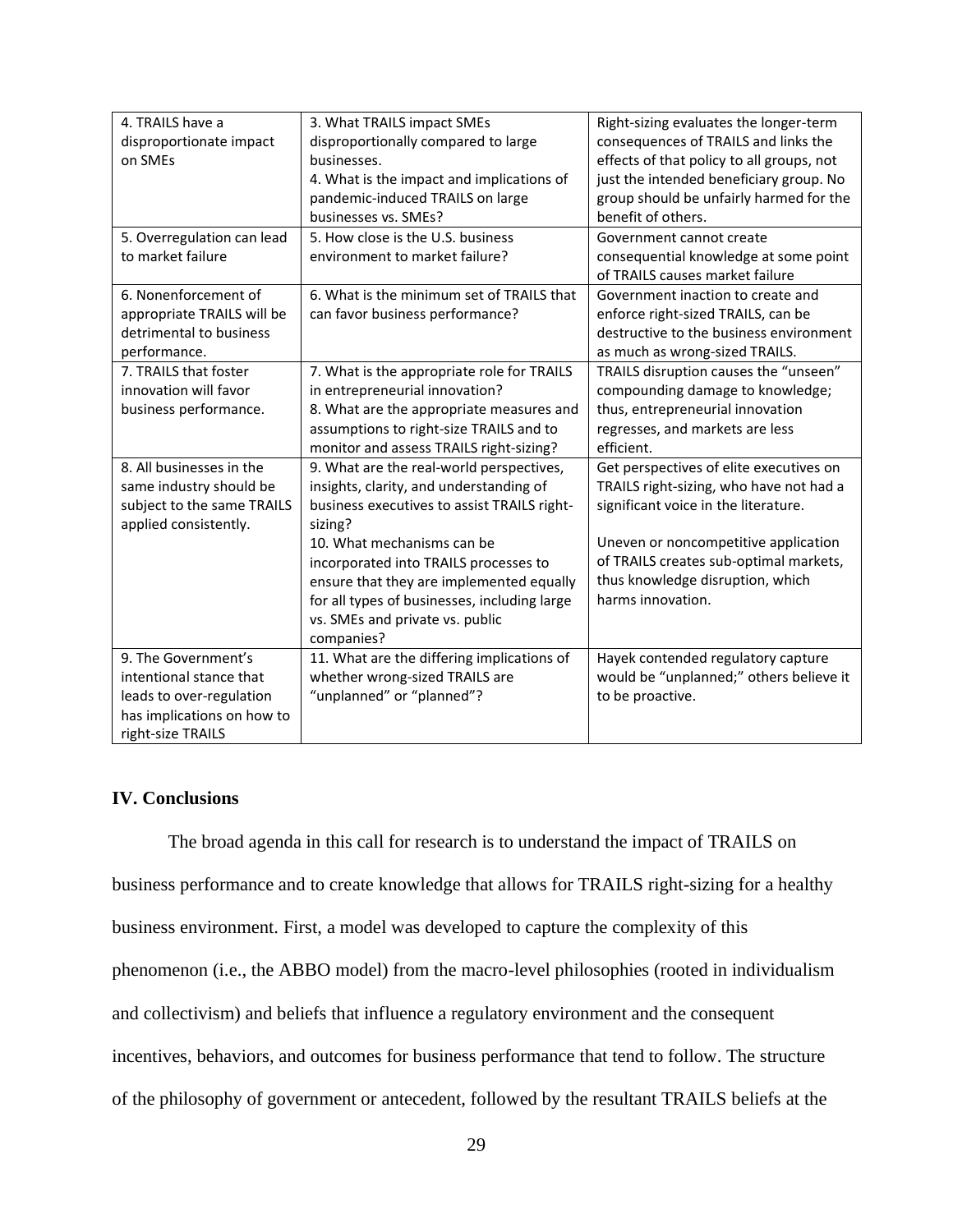individual, firm, or operational level, incentivizes the behaviors. Business executives bring the dynamic to the business environment as they interpret, evaluate, and internalize TRAILS, which become incentives that motivate intentional behavior, leading to business outcomes.

The call for research identified 11 research questions that ring-fence the contemporary TRAILS phenomena. Any business executive concerned about the business's regulatory environment's future should benefit from the answers. This research represents a call to examine the impact of TRAILS on business performance, the impact of TRAILS on different types of businesses (e.g., large vs. SMEs, public vs. private), the proper role for the government to rightsize TRAILS, a grounding on evidence to right-size TRAILS, the need to understand intended and unintended consequences of TRAILS actions and inactions, TRAILS impact on entrepreneurial innovation, whether the U.S. has reached or not a state of over-regulation, and the extent to which getting to this state has been or is being planned.

The proposal is to answer these questions based on the individual rights reflected in the eight cornerstones for business from the U.S. Constitution. Either way, whether regulators and business executives believe these cornerstones are the right ones or not, they are constraints for TRAILS right-sizing that cannot be ignored because they are sealed in the Constitution. The Constitution calls for a TRAILS system that aims to create a business environment of optimal system coherence for the individual to promote equal opportunity and to develop their talent to maximize their pursuit of happiness. The core cultural imperative is the risk-adjusted, antifragile, maximized pursuit of happiness of the individual that optimizes the business system.

The literature review suggests that the U.S. may have reached a stage of over-regulation that hurts business performance. This concern influences the resulting propositions and research questions. Whether the state is one of overregulation or not, any business executive and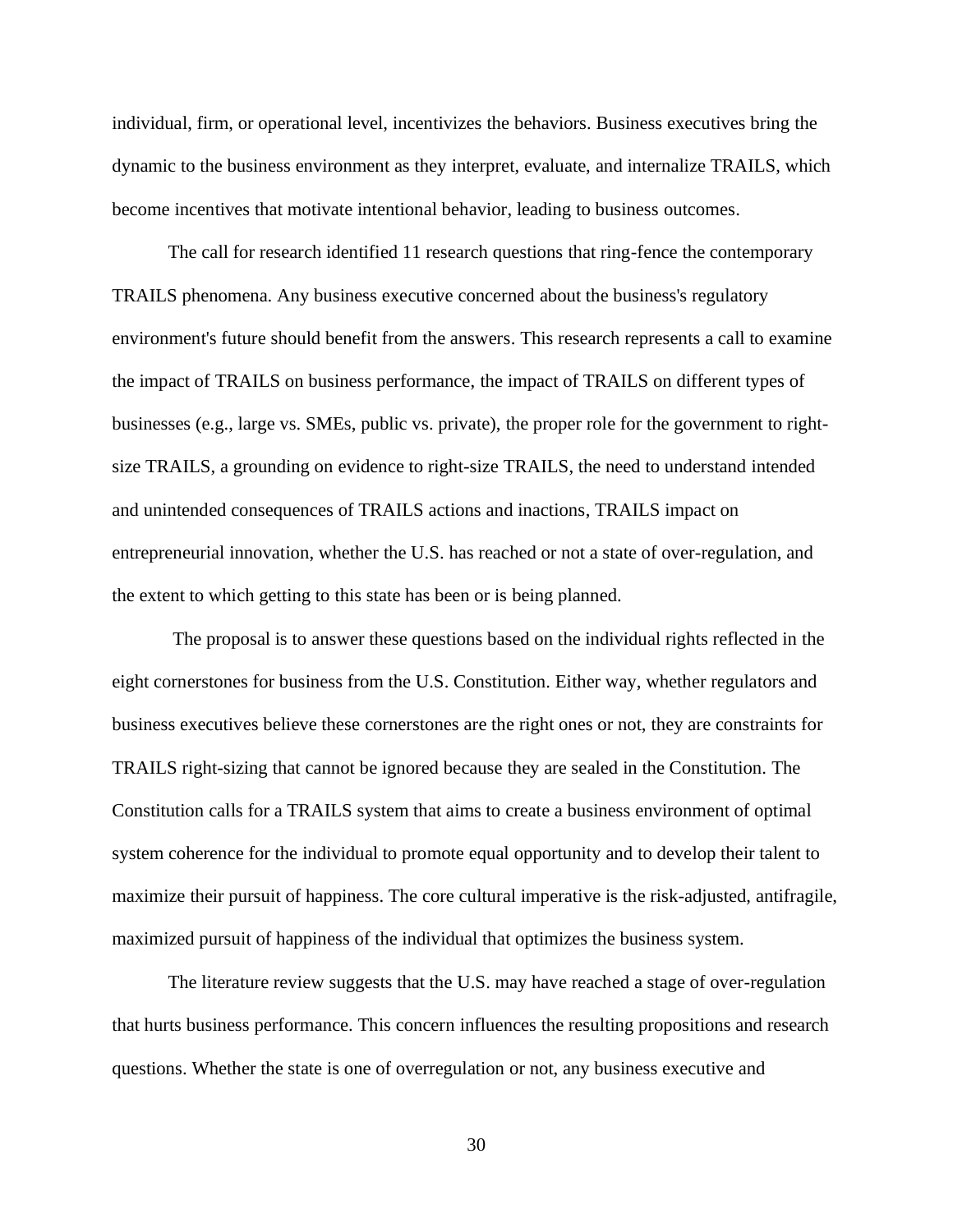policymaker should be interested in the findings from research to answer the questions proposed. The paradigm presented is not about whether the government should play a role in regulating a business environment, but to what extent it should perform that role and what are the analytical methods that will enable regulators to right-size TRAILS based on evidence-based rationale.

Further research should examine all TRAILS outcomes based on fair competition and incentives for innovation. TRAILS right-sizing should seek a healthy business environment that creates fair and free markets for all competitors and a government that works for the people and makes a level-playing field for businesses across industries. We optimistically trust human nature in that most business executives will want this kind of regulatory environment for fairness and the path back to preeminent economic and civil growth for individuals and following generations.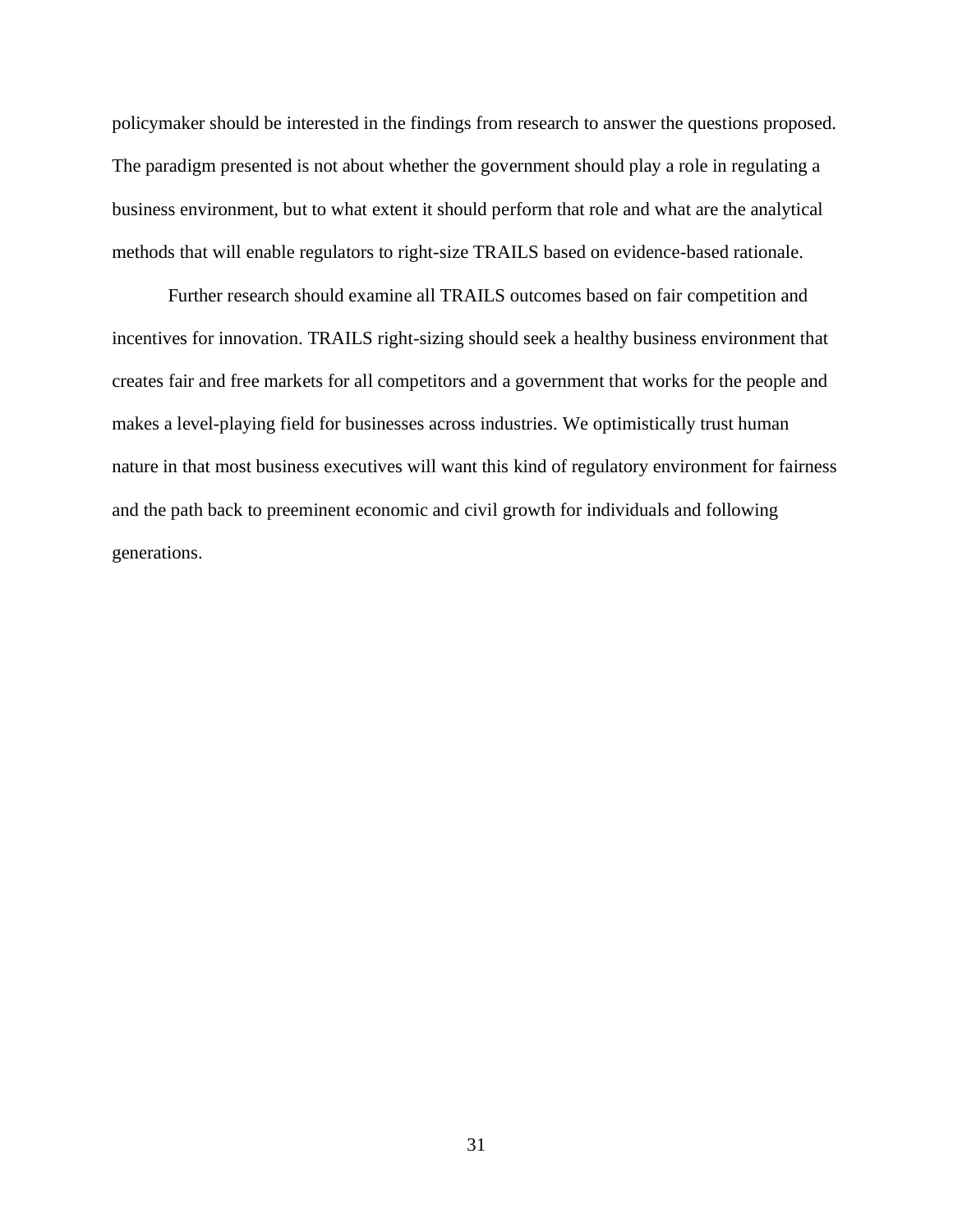#### **REFERENCES**

- Aghion, P., Akcigit, U., Cagé, J., & Kerr, W. R. (2016). Taxation, corruption, and growth. *European Economic Review, 86,* 24-51.
- Aghion, P., Bechtold, S., Cassar, L. & Herz, H. (2018). The causal effects of competition on innovation: Experimental evidence. *The Journal of Law, Economics, and Organization, 34*(2), 162-195.
- Aghion, P., Bergeaud, A. & Van Reenen, J. (2019). The impact of regulation on innovation. Working Paper. Harvard University.
	- https://scholar.harvard.edu/aghion/publications/impact-regulation-innovation
- Aitken, J. (1996). The Nixon character. *Presidential Studies Quarterly, 26*(1), 239-247.
- Aitken, J. (2015). *Nixon: A life.* Simon and Schuster.
- Alles, M. (2007). Private equity funds: Champions of governance and disclosure? *International Journal of Disclosure & Governance*, *4*(4), 217-220.
- Allison, J. (2012). *The financial crisis and the free market cure: Why pure capitalism is the world economy only hope*. McGraw Hill Professional.
- Allison, J. (2014). Market discipline beats regulatory discipline. *Cato Journal*, *34*(2), 345-352.
- Alvaredo, F., Chancel, L., Piketty, T., Saez, E. & Zucman, G. (2018). The elephant curve of global inequality and growth. *AEA Papers and Proceedings*, *108*, 103-108.
- Appleby, J. (2010*). The relentless revolution: A history of capitalism.* W.W. Norton and Co.
- Bailey, R., & Tupy, M. L. (2020*). Ten global trends every smart person should know: And many others you will find interesting*. Cato Institute.
- Bainbridge, S. (1993). Interpreting non-shareholder constituency statutes: *Pepperdine Law Review, 19,* 991-1025.
- Bainbridge, S. (2002). The bishops and the corporate stakeholder debate: *Villanova Journal of Law and Investment Management, 4*(1), 3.
- Bainbridge, S. (2015). Preserving director primacy by managing shareholder interventions. In *Research Handbook on Shareholder Power*. Edward Elgar Publishing.
- Bainbridge, S. (2019). Corporate purpose in a populist era. *Nebraska Law Review*, *98*, 543.
- Bandow, D. (2019). *America is bankrupt, republicans could not care less*. Cato Institute. [https://www.theamericanconservative.com/articles/america-is-bankrupt-and-republicans](https://www.theamericanconservative.com/articles/america-is-bankrupt-and-republicans-couldnt-care-less/)[couldnt-care-less/](https://www.theamericanconservative.com/articles/america-is-bankrupt-and-republicans-couldnt-care-less/)
- Bartlett, I. (2009). Going private but staying public: Reexamining the effect of Sarbanes-Oxley on firms' going-private decisions. *University of Chicago Law Review, 76,* 7.
- Barton, D., Manyika, J., Koller, T., Patler, R., Godsall, J., & Zoffer, J. (2015). Measuring the impact of short-termism. *McKinsey Global Institute*, 1-16. https://www.mckinsey.com/featured-insights/long-term-capitalism/where-companieswith-a-long-term-view-outperform-their-peers
- Barton, D., Manyika, J., Koller, T., Patler, R., Godsall, J., Zoffer, J. & Kaplan. (2017). The rise and rise of private equity. *McKinsey Global Institute*, 1-36. https://www.mckinsey.com/~/media/McKinsey/Industries/Private%20Equity%20and%20 Principal%20Investors/Our%20Insights/The%20rise%20and%20rise%20of%20private% 20equity/The-rise-and-rise-of-private-markets-McKinsey-Global-Private-Markets-Review-2018.ashx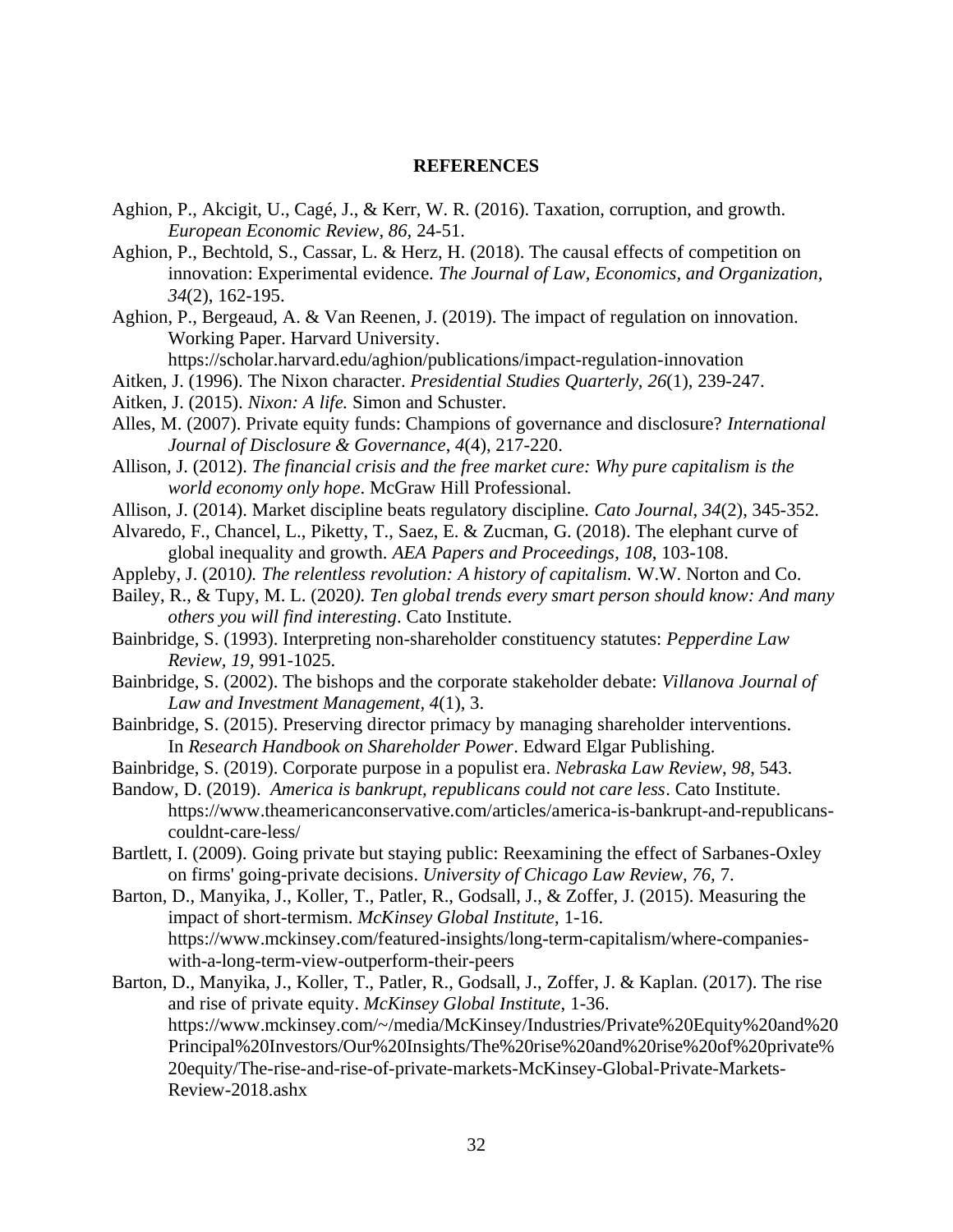- Barton, D., Manyika, J., Koller, T. & Williamson, S. (2019). Finally, evidence that managing for the long term pays off. *Harvard Business Review, 9.*
- Bastiat, F. (2007). *The Bastiat collection.* Ludwig von Mises Institute.
- Bebchuk, L. & Tallarita, R. (2020). The illusory promise of stakeholder governance. *Cornell Law Review*, *106*, 91.
- Berman, L. (1989). *Lyndon Johnson's war: The road to stalemate in Vietnam*. W. Norton & Co.
- Berman, Y., Ben-Jacob, E. & Shapira, Y. (2016). The dynamics of wealth inequality and the effect of income distribution. *PloS one, 11(4),* e0154196.
- Bernays, E. L. (2005). *Propaganda*. IG publishing.
- Bernays, E. L. (2015). *Crystallizing public opinion.* Open Road Media
- Bernstein, S., Lerner, J. & Mezzanotti, F. (2018). Private equity helped firms weather the great recession. A new study shows that debt is not always a liability during a financial crisis. *Kellogg Insight.*

https://www.nber.org/system/files/working\_papers/w23626/w23626.pdf

- Birkinshaw, J., Zimmermann, A. & Raisch, S. (2016). How do firms adapt to discontinuous change? Bridging the dynamic capabilities and ambidexterity perspectives. *California Management Review, 58*(4), 36-58.
- Blokland, H. & Van Weesep, N. (2006*). Modernization and its political consequences: Weber, Mannheim, and Schumpeter.* Yale University Press.
- Blum, J. (1956) *Woodrow Wilson and the politics of morality*. Little, Brown, and Company.
- Blumenfeld, S. & Newman, A. (2015). *Crimes of the educators: How utopians are using government schools to destroy America's children*. WND Books.
- Blumenthal, S. (1984). *NEA: Trojan horse in American education*. Woodbury Book LLC.
- Boaz, D. (2015). *The libertarian mind: a manifesto for freedom.* Simon and Schuster.
- Boettke, P. J. (1997). Where did economics go wrong? Modern economics as a flight from reality. *Critical Review, 11*(1), 11-64.
- Bork, R. & Hayek, F. A. (1978). Transcript of the economic theories developed in Hayek's law, legislation, and liberty. *Free To Choose Network.*  <https://www.freetochoosenetwork.org/podcasts/> 97-98
- Boushey, H., DeLong, J. B. & Steinbaum, M. (2017). *After Piketty: The agenda for economics and inequality*. Harvard University Press.
- Boyack, C. (2014). *Feardom: How politicians exploit your emotions and what you can do to stop them.* Libertas Press.
- Bracket, R. (2019). *18 Countries show a decrease in carbon emissions from fossil fuels for over ten years, and the U.S. is one*. Weather Inc*.* [https://weather.com/news/news/2019-02-26-](https://weather.com/news/news/2019-02-26-18-countries-show-decrease-in-fossil-fuel-carbon-emissions) [18-countries-show-decrease-in-fossil-fuel-carbon-emissions](https://weather.com/news/news/2019-02-26-18-countries-show-decrease-in-fossil-fuel-carbon-emissions)

Bradshaw, M. & Sloan, R. (2002). GAAP versus the street: An empirical assessment of two alternative definitions of earnings*: Journal of Accounting Research, 40*(1), 41-66*.*

- Broome, L., Conley, J. & Krawiec, K. (2011). Dangerous categories: Narratives of corporate board diversity. *North Carolina Law Review, 89,* 759.
- Buchanan, J. & Tullock, G. (1962). *The calculus of consent.* University of Michigan Press.
- Buchanan, J. (1969). *Cost and choice: An inquiry in economic theory*. Liberty Fund.
- Buchanan, J. (1975*). The Collected Works of James Buchanan: The Limits of Liberty–Between Anarchy and Leviathan*. The Liberty Fund*.*
- Buchanan, J. (1992). *From the inside looking out.* In Eminent Economists: Their life philosophies. Cambridge University Press.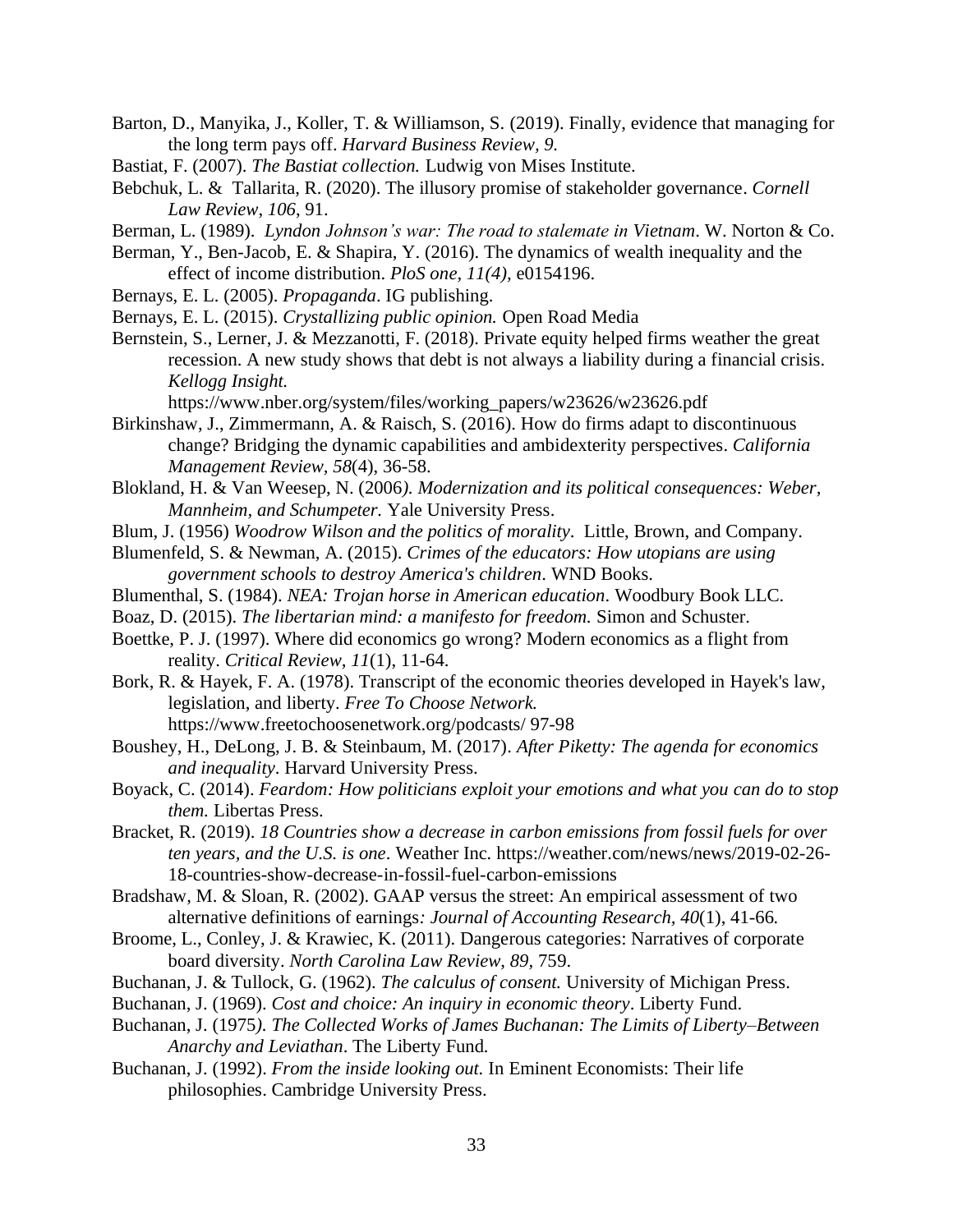- Buchanan, J. & Musgrave, R. (1999). *Public finance and public choice: Two contrasting visions of the state*. MIT Publishing.
- Buchanan, J. & Wagner, R. (1977). *Democracy in deficit: The political legacy of Lord Keynes*. Academic Press.
- Caldwell, B. (2008). Hayek on socialism and on the welfare state: A comment on Farrant and McPhail's "Does F. A. Hayek's road to serfdom deserves to make a comeback?" *Challenge, 54*(1), 82-97.
- Carpenter, M. (2019). *Undermining democracy: Kremlin tools of malign political influence.* Penn Biden Center for Diplomacy and Global Engagement, University of Pennsylvania. https://docs.house.gov/meetings/FA/FA14/20190521/109537/HHRG-116-FA14-Wstate-CarpenterM-20190521.pdf
- Carroll, L. (1865). Alice's Adventures in Wonderland. Wisehouse Classics.
- Carter, K. (2013). Capital structure, earnings management, and Sarbanes-Oxley: Evidence from Canada and U.S. firms. *Accounting Horizons, 27*(2), 301-318.
- Carter, K. (2018 June 25). Do Shareholders Prefer Political Connectedness or Corporate Social Responsibility? Evidence from Letting Trump Be Trump. *Evidence from Letting Trump Be Trump*.
- Chambers, D., McLaughlin, P. A., & Stanley, L. (2019). Barriers to prosperity: the harmful impact of entry regulations on income inequality*. Public Choice, 180*(1), 165-190.
- Charlton, E. (2018). *The great reset proposal document.* World Economic Forum. https://www.weforum.org/great-reset
- Chesbrough, H. W. (2003). *Open innovation: The new imperative for creating and profiting from technology*. Harvard Business Press.
- Christensen, C., Raynor, M. & McDonald, R. (2015). What is disruptive innovation? *Harvard Business Review, 93*(12), 44-53.
- Cioffi, J. (2004). Impact of Corporate Governance on economic performance. *The American Journal of Comparative Law, 52*(3), 763-770.
- Cochrane, J. (2004). The risk and return of venture capital. *Journal of Financial Economics*, *75*(1), 3-52.
- Cogan, J. F. (2017). *The high cost of good intentions: A history of US Federal entitlement programs*. Stanford University Press.
- Cohen, D. & Zarowin, P. (2010). Real and accrual base management pre- and post-Sarbanes-Oxley ("SOX") periods: *The Accounting Review, 50,* 2-19.
- Cornell, B., & Damodaran, A. (2020). Valuing ESG: Doing good or sounding good? *NYU Stern School of Business*.
- Crews, C. W. (2019). *Ten thousand commandments. The unknowable costs of regulation and intervention*. Competitive Enterprise Institute.
- Cudenec, P. (2020). *Wrong kind of green*. Winter Oak.
- D'Amato, D. (2018). America may be increasingly polarized–but the split is cultural, not ideological. Libertarianism.org. [https://www.libertarianism.org/columns/culture-war](https://www.libertarianism.org/columns/culture-war-partisanship-its-discontents)[partisanship-its-discontents](https://www.libertarianism.org/columns/culture-war-partisanship-its-discontents)
- Dawson, J. & Seater, J. (2013). Federal regulation and aggregate economic growth. *Journal of Economic Growth*, 18(2), 137-177.
- De Bottom, A. (2016*). Great thinkers: sociology Max Weber*. The School of Life Press.
- de La Boétie, E. (1553). *The Politics of obedience: The discourse of voluntary servitude*. Free Life Editions, 1975.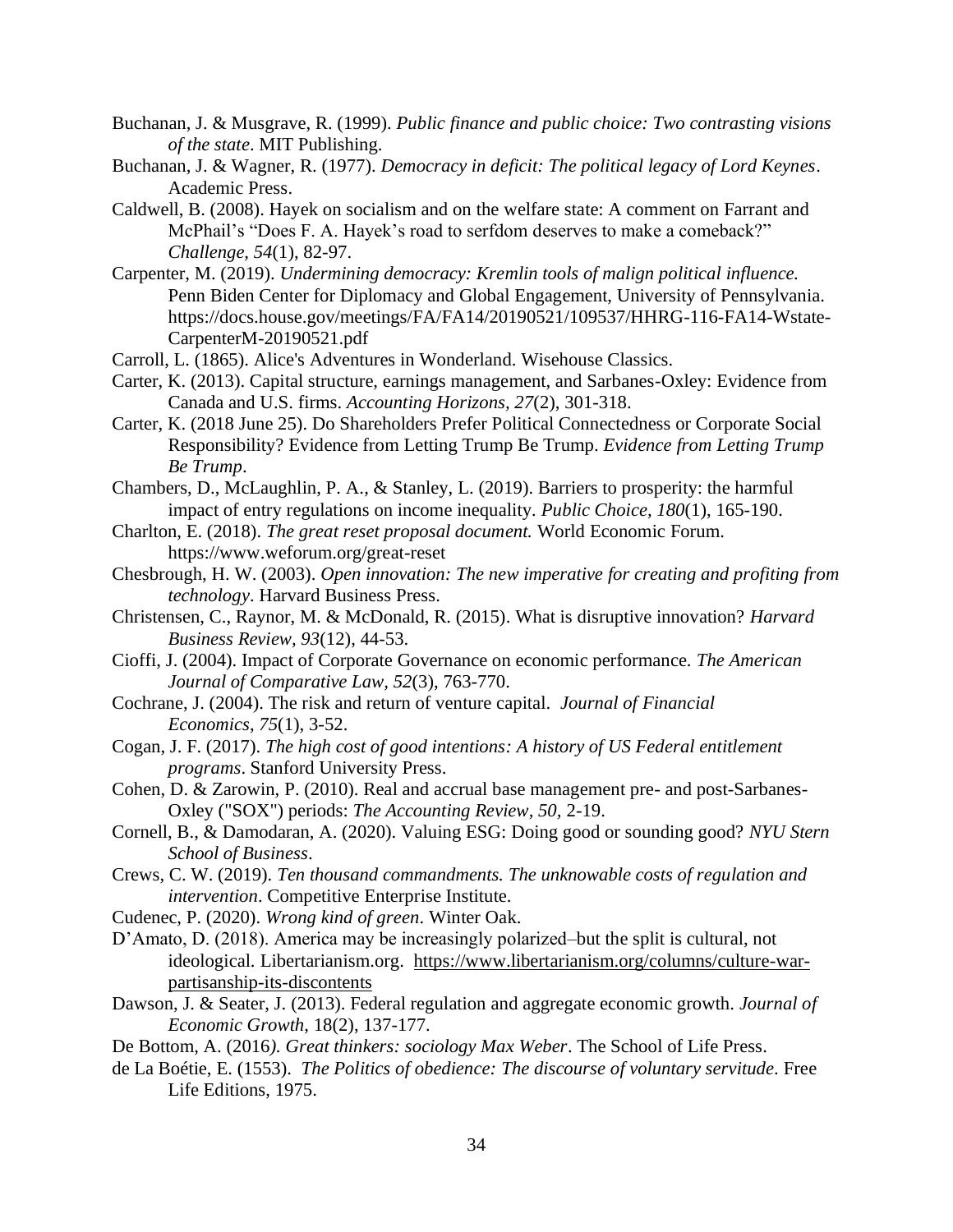- de Tocqueville, A. (1835). *Democracy in America.* New York: A Mentor Book from New American Library.
- De Weaver, M. (Host) (2020). Why smarter computers Won't make socialism more workable [Audio Podcast]. Mises Institute*.*

https://mises.org/wire/why-smarter-computers-wont-make-socialism-more-workable

- Deist, J. (Host). (2020a). Our national psychosis [Audio Podcast]. Mises Institute. https://mises.org/wire/our-national-psychosis
- Deist, J. (Host). (2020b). Imposers and the imposed upon [Audio Podcast]. Mises Institute. https://mises.org/library/imposers-and-imposed-upon
- Deist, J. (Host). (2020c). The Absurdity of covid cases [Audio Podcast]. Mises Institute. https://mises.org/library/absurdity-covid-cases
- Denis, D. (2016). Corporate governance and the goal of the firm: In defense of shareholder wealth maximization. *Financial Review, 51*(4), 467-480.
- Dent Jr., G. (2014). Corporate governance without shareholders: A cautionary lesson from nonprofit organizations. *Delaware Journal of Corporate Law, 39*(1), 93.
- Dentchev, N. A., Haezendonck, E. & Van Balen, M. (2017). The role of governments in the business and society debate. *Business & Society, 56*(4), 527-544.
- Dharapala, D., McAdams, R. & Rappaport, J. (2019). Collective bargaining and police misconduct. *University of Chicago Coase-Sandor Institute for Law & Economics Research Paper*, 831.
- DiLorenzo, T. (2015, October 19). The new cultural marxism and the infantilization of college students. *Information Liberation*.<http://www.informationliberation.com/?id=52659>
- DiLorenzo, T. (Host) (2020). A mises' theory of socialist destructionism: The American reality [Audio Podcast]. Mises Institute.

https://mises.org/library/mises-theory-socialist-destructionism-american-reality

- Doig, C. (2011). Socialism: Not just for Europeans anymore. *Review-Institute of Public Affairs, 63*(1), 62.
- Donaldson, T. & Preston, L. (1995). The stakeholder theory of the corporation: Concepts, evidence, and implications. *Academy of Management Review, 20*(1), 65-91.
- Dunford, O. (2020). *The new deal made the great depression worse. Let's not repeat It.* Foundation for Economic Education*.* 
	- https://fee.org/articles/the-new-deal-made-the-great-depression-worse-lets-not-repeat-it/
- Ebeling, R. (1993). Liberalism and collectivism in the 20th century*. Political Studies, 41*, 66-77.
- Edmondson, A. (1999). Psychological safety and learning behavior in work teams. *Administrative Science Quarterly, 44*(2), 350-383.
- Edwards, C. (2014). *Why the Federal government fails*. Cato Institute. 1-45.
- Edwards, C. & Kaeding N. (2015). *Federal government cost overruns*. Cato Institute.
- Elson S., Berglund T., Rapp, M., Bessler, W. & Chew, D. (2017). FMA roundtable on new developments in European Corporate Governance: *Journal of Applied Corporate Finance, Columbia Business School 29*(1), 50-75.
- Elson, C. & Goossen, N. (2017). E. Merrick Dodd & the rise and fall of corporate shareholder theory. *Business Lawyer*, *72,* 735*.*
- Elster, J. (1982). The case for methodological individualism. *Theory and Society, 11,* 453–482.
- Ferrell, A., Liang, H., & Renneboog, L. (2016). Socially Responsible Firms. European Corporate Governance Institute - Finance Working Paper 432/2014.

https://papers.ssrn.com/sol3/papers.cfm?abstract\_id=2464561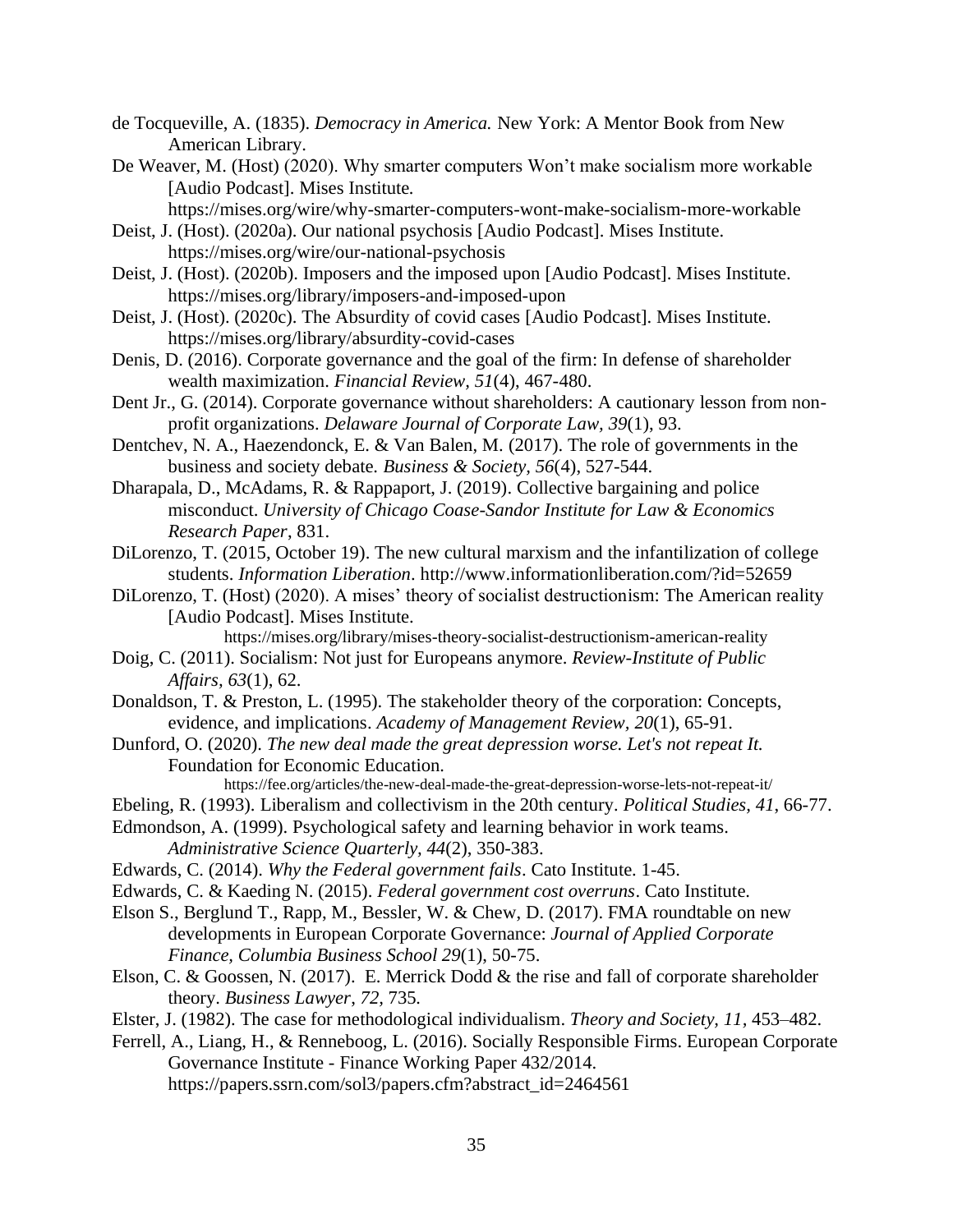- Fitts, C. (2020). *The state of our currencies – Take two*. The Solari Report. <https://home.solari.com/the-state-of-our-currencies-take-two/>
- Flynn, J. R. (1987). Massive IQ gains in 14 nations: What IQ tests really measure. *Psychological Bulletin, 101*(2), 171-191.
- Fraenkel, E. (1941). *The dual state: A contribution to the theory of dictatorship*. Edition Oxford Press.
- Fried, J. (2009). Firms gone dark*. University of Chicago Law Review, 76*(1), 135-160.
- Friedman, M. (1957). *The permanent income hypothesis. In a theory of the consumption function*. Princeton University Press.
- Friedman, M. (1962*). Capitalism and freedom.* The University of Chicago Press.
- Friedman, M., (1970). The social responsibility of business to increase profits, *The New York Time Magazine.* <http://www.umich.edu/~thecore/doc/Friedman.pdf>
- Friedman, M. & Schwartz, A. (1963). *A Monetary History of the United States.* Princeton.
- Gattuso, J. & Katz, D. (2016). Red tape rising 2016: Obama regs top \$100 billion annually. *Heritage Foundation Backgrounder*, (3127).
- Gilder, G. (2013). *Knowledge and power: The information theory of capitalism and how it is revolutionizing our world*. Regnery Publishing.
- Gilder, G. (2018). *Life after google*. Regency publishing.
- Gilens, M. & Page, B. (2014). Testing theories of American politics: Elites, interest groups, and average citizens. *Perspectives on Politics, 12*(3), 564-581.
- Giridharadas, A. (2018). *Winners take all: The elite charade of changing the world*. Knopf.
- Goldberg, J. (2008). *Liberal fascism: The secret history of the American left*. Doubleday.
- Goldin, C. (1992). *Understanding the gender gap: An economic history of American women*. Oxford University Press.
- Goldin, C. (2014). A grand gender convergence. Its last chapter. *American Economic Review. 104*(4), 1091-1119.
- Griffin, G. (2002). *The creature from jekyll island: A second look at the federal reserve*. America Media.
- Gwartney, J., Lawson, R. & Hall, J. (2018). *2017 economic freedom dataset*. Frazier Institute. https://www.fraserinstitute.org/studies/economic-freedom-of-the-world-2018-annualreport
- Gyford, J. (1987). Paul Hoggett & Robin Hambleton (eds), Decentralization and democracy: localizing Public services. *Journal of Social Policy*, *16*(4), 608-610.
- Hamilton, A. & Madison, J. (2018). *The federalist papers*. Books on Demand.
- Hannan, D. (2011)*. The new road to serfdom.* Harper Collins.
- Hannan, D. (2013). *How we invented freedom & why it matters.* Head of Zeus.
- Hargadon, A. B., & Kenney, M. (2012). Misguided policy? Following venture capital into clean technology. *California Management Review*, *54*(2), 118-139.
- Hayek, F. (1943). *The road to serfdom*. The University of Chicago Press.
- Hayek, F. (1945). The use of knowledge of in society. *The Library of Economics and Liberty*. <https://www.econlib.org/library/Essays/hykKnw.html>
- Hayek, F. (1948). *Individualism and economic order*. University of Chicago Press.
- Hayek, F. (1955). *The counter-revolution of science*. Free Press.
- Hayek, F. (1960)*. The constitution of liberty: The definitive edition.* Routledge.
- Hayek, F. (1979). *Social Justice, Socialism, and Democracy*. South Australian Post-Graduate Medical Education Association.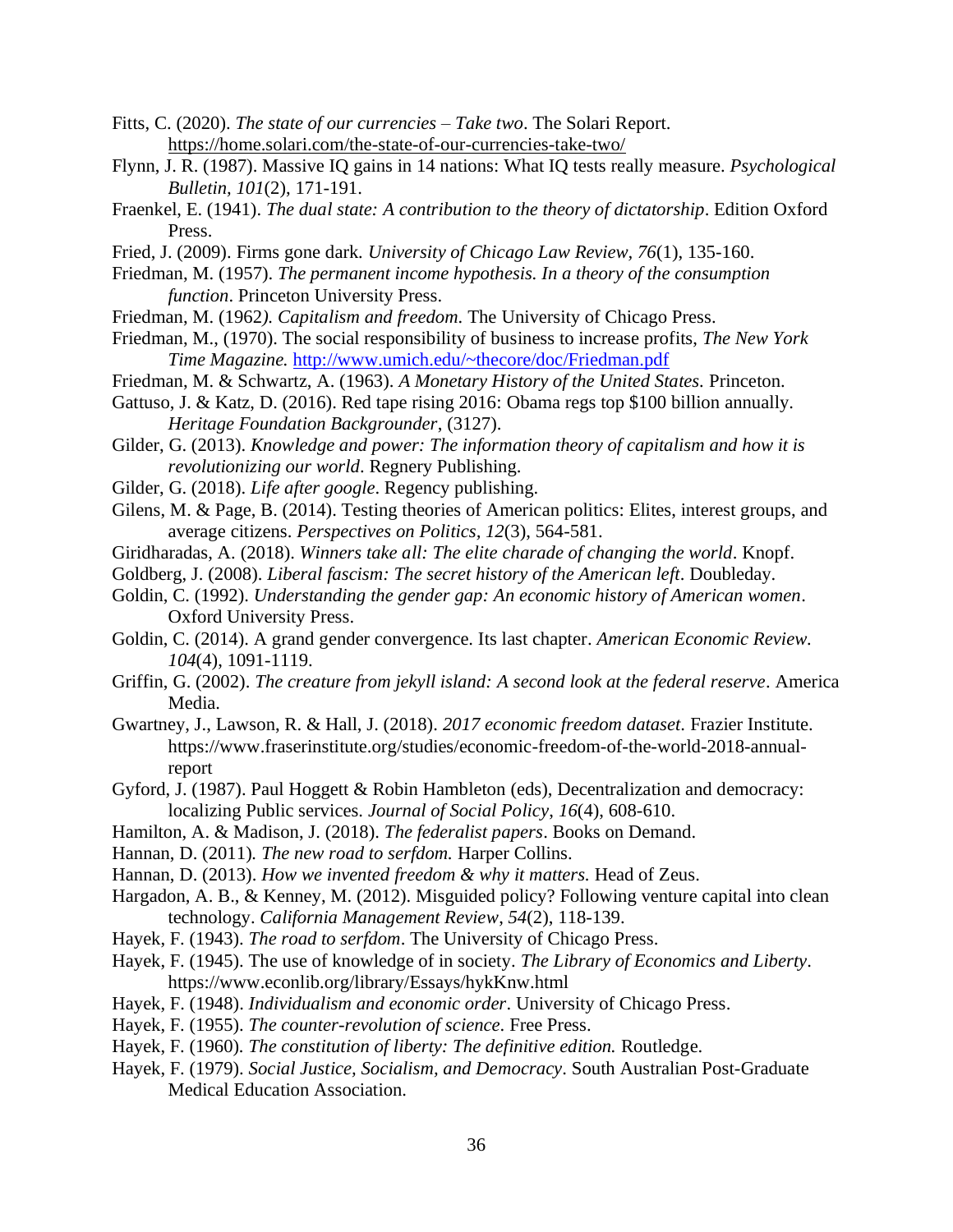- Hayek, F. (1982) *Law, legislation, and liberty: A new statement of the liberal principles of justice and political economy.* Routledge.
- Hayek, F. (1988). *The fatal conceit*. University of Chicago Press.
- Hayek, F. (1996). *Studies in philosophy, politics, and economics*. University of Chicago Press.
- Hayek, F. (2013). *Capitalism and historians.* Routledge.
- Hayward, S. F. (2004). *The real Jimmy Carter: How our worst ex-president undermines American foreign policy, coddles dictators, and created the party of Clinton and Kerry*. Regency Publishing.
- Hazlitt, H. (1959). *The failures of the new economics.* Van Nostrand Co, Inc.
- Hazlitt, H. (1988). *Economics in one lesson*. Three Rivers Press.
- Higgs, R. (1993). *Crisis and leviathan: Critical episodes in the growth of American government.* Independent Publishing.
- Hinkle, B. (2014, March 26). *Government power rests on violence and coercion. From police brutality to the events in Ukraine, we're reminded daily that government power is based on violence*. Reason*.* [https://reason.com/2014/03/26/government-power-rests-on](https://reason.com/2014/03/26/government-power-rests-on-violence-and-c/)[violence-and-c/](https://reason.com/2014/03/26/government-power-rests-on-violence-and-c/)
- Hockerts, K. & Wüstenhagen, R. (2010). Greening goliaths versus emerging Davids— Theorizing about the role of incumbents and new entrants in sustainable entrepreneurship. *Journal of Business Venturing, 25*(5), 481-492.
- Hoggett, P. (2006). Conflict, ambivalence, and the contested purpose of public organizations. *Human Relations 59*(2), 175-194.
- Hoppe, H. (2002). *Democracy-the God that failed: the economics and politics of monarchy, democracy, and natural order.* Transaction Publishers.
- Hoppe, H. (2019). The Western State as a Paradigm: Learning from History. *In Politics & Regimes (pp. 1-26).* Routledge.
- Horowitz, D. (1997*). Radical son: A journey through our time*s. Free Press.
- Horowitz, D. (2013*). The black book of the american left*. Progressives.
- Horowitz, D. (2019). *Dark agenda: The war to destroy Christian America*. Humanix Books.
- International Monetary Fund (2021). Fiscal Affairs Department Data.
- Jefferson, T. & Yarbrough, M. (1963). *The essential Jefferson.* Hackett Publishing.
- Jones, G. (2015*). Hive mind: how your nation's I.Q. matters so much more than your own*. Stanford University Press.
- Keynes, J. (1926). *The end of Laissez-faire.* Reprinted (1963) in J.M. Keynes, Essays in Persuasion. W.W. Norton.
- Keynes, J. (1935). *The general theory of employment, Interest, and money*. Prometheus Books.
- Kiesling, L. (2015). The knowledge problem. *Oxford handbook of Austrian economics*, 45-64.
- King, R. G., & Levine, R. (1993). Finance and growth: Schumpeter might be right. *The quarterly Journal of Economics, 108*(3), 717-737.
- Koire, R. (2011). *Behind the green mask: U.N. Agenda 21.* Post Sustainability Institute Press.
- LaVecchia, O. & Mitchell S. (2016). Amazon's stranglehold: How the company's tightening grip is stifling competition, eroding jobs, and threatening communities. *Institute for Local Self Reliance.* <https://ilsr.org/fighting-monopoly-power/>
- Leslie, P. & Oyer, P. (2008). Managerial incentives and value creation: Evidence from private equity. Working Paper 14331. *National Bureau of Economic Research.*
- Levy, R. & Reynolds, A. (2000). Microsoft appealing case. *Cato Institute,* 1-20. <https://www.cato.org/policy-analysis/microsofts-appealing-case>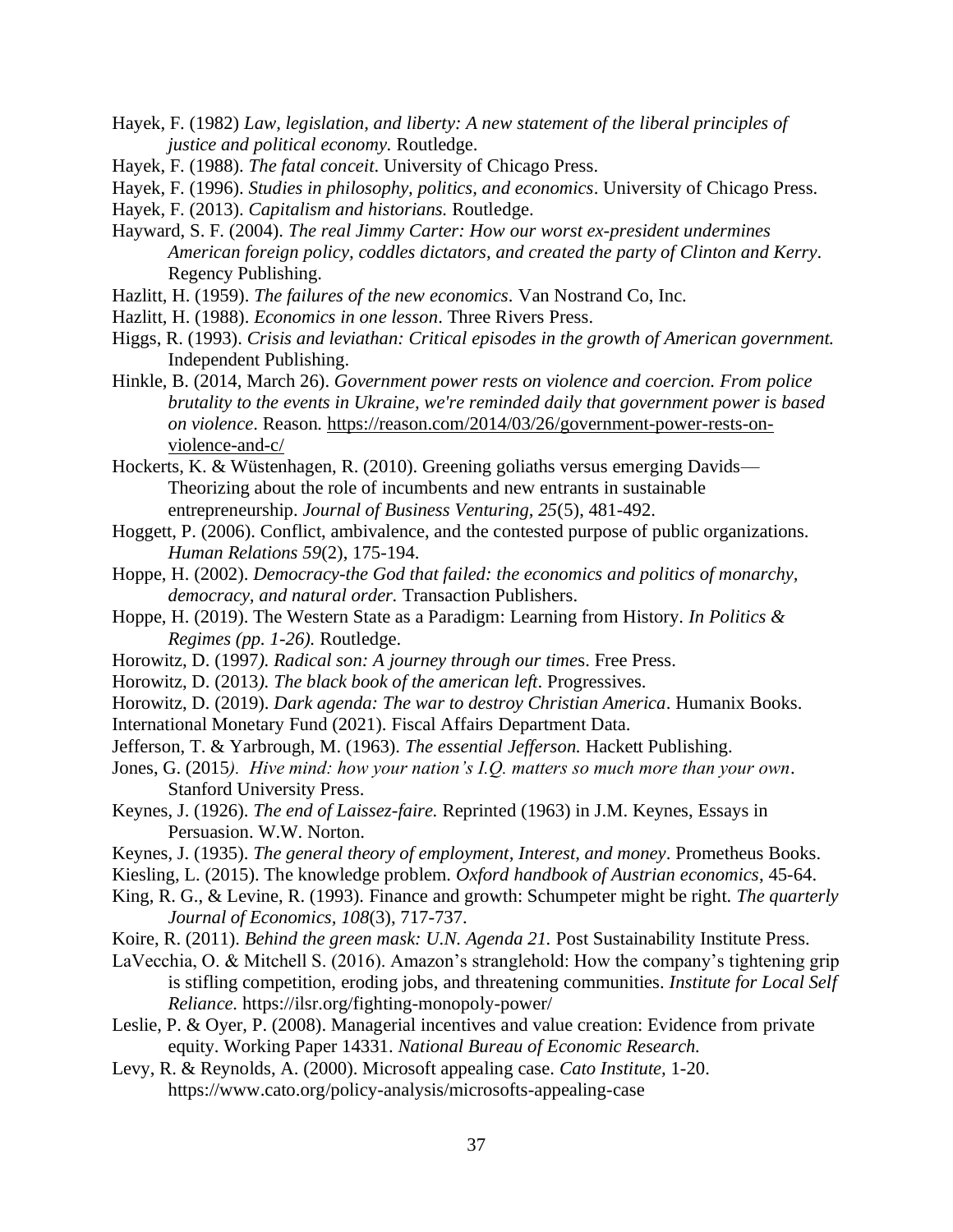- Lipton, M. (2017). *A synthesized paradigm for corporate governance, investor Stewardship, and engagement.* Harvard Law School Forum on Corporate Governance. [https://corpgov.law.harvard.edu/2017/04/17/a-synthesized-paradigm-for-corporate](https://corpgov.law.harvard.edu/2017/04/17/a-synthesized-paradigm-for-corporate-governance-investor-stewardship-and-engagement/)[governance-investor-stewardship-and-engagement/](https://corpgov.law.harvard.edu/2017/04/17/a-synthesized-paradigm-for-corporate-governance-investor-stewardship-and-engagement/)
- Lipton, M. & Podolsky, Z. (2019). *Wachtel Lipton on the state of activism at year-end 2018, The CLS Blue Sky.* Columbia Law School on Corporations and Capital Markets. <https://corpgov.law.harvard.edu/2019/01/02/activism-the-state-of-play-at-year-end-2018/>
- Low, M. & MacMillan, C. (1988). Entrepreneurship: Past research and future challenges. *Journal of Management, 14*(2), 139-161.
- Maltsev, Y. N. (2017). The Soviet Experience: Mass Murder and Public Slavery. *The Independent Review, 22(2)*, 183-189.
- Marcuse, H. (1958*). Soviet marxism: A critical analysis*. Columbia University Press,
- Marcuse, H. (1961). *Soviet Marxism: A critical analysis*. Columbia University Press.
- Marcuse, H. (1966). *Eros and civilization: A philosophical inquiry into Freud*. Beacon Press.
- Marcuse, H. (1969). *An essay on liberation* (Vol. 319). Beacon Press.
- Marcuse, H. (2013). *Reason and revolution.* Routledge.
- Marcuse, H. (2017). Repressive tolerance. *In Political Elites in a Democracy* (pp. 138-169). Routledge.
- Marx, K. & Engels, F. (1848). *The communist manifesto.* International Publishers.
- Marz, E. (1991). *Joseph Schumpeter; scholar, teacher, and politician.* Yale University Press.
- McLaughlin, P. (2013a). *The economics of regulation Part 1: A New Study Shows That Regulatory Accumulation Hurts the Economy*. Mercatus Center at George Mason University. https://neighborhoodeffects.mercatus.org/2013/07/16/the-economics-ofregulation-part-1-a-new-study-shows-that-regulatory-accumulation-hurts-the-economy/
- Mclaughlin, P. (2013b). *The economics of regulation Part 2: Quantifying regulation, why regulations fail*. Mercatus Center at George Mason University. https://neighborhoodeffects.mercatus.org/2013/07/24/the-economics-of-regulation-part-2 quantifying-regulation
- Meddaugh, C. (2017). *An Event Study Analysis of the Dell-EMC Merger* (Doctoral dissertation, Clemson University).
- Mintzberg, H. (1990). The design school: Reconsidering the basic premises of strategic management. *Strategic Management Journal, 11*(3), 171-195.
- Miron, J. (2010). The case against the fiscal stimulus. *Harvard JL & Public Policy*, 33, 519.
- Mitchell, D. (2019). *How high does the death toll need to get before people realize that communism, like its sister ideology of nazism, is despicably evil?* Foundation for Economic Education*.*

https://fee.org/articles/the-battle-isnt-right-vs-left-it-s-statism-vs-individualism/

- Mitchell, D. (2020). *The bottom line is that rich nations can consistently out-perform poor nations if they allow more economic freedom*. Foundation for Economic Education. https://fee.org/articles/thanks-to-economic-freedom-america-still-outperforms-othernations-in-standard-of-living/
- Mitchell, S. (2014). Amazon's Big Assist from Government. *Institute for Local Self Reliance.*  <https://ilsr.org/fighting-monopoly-power/>
- Mitchell, M. & Farren, M. (2019). *Government spending: The economics of a targeted development subsidy.* George Mason Univrsity.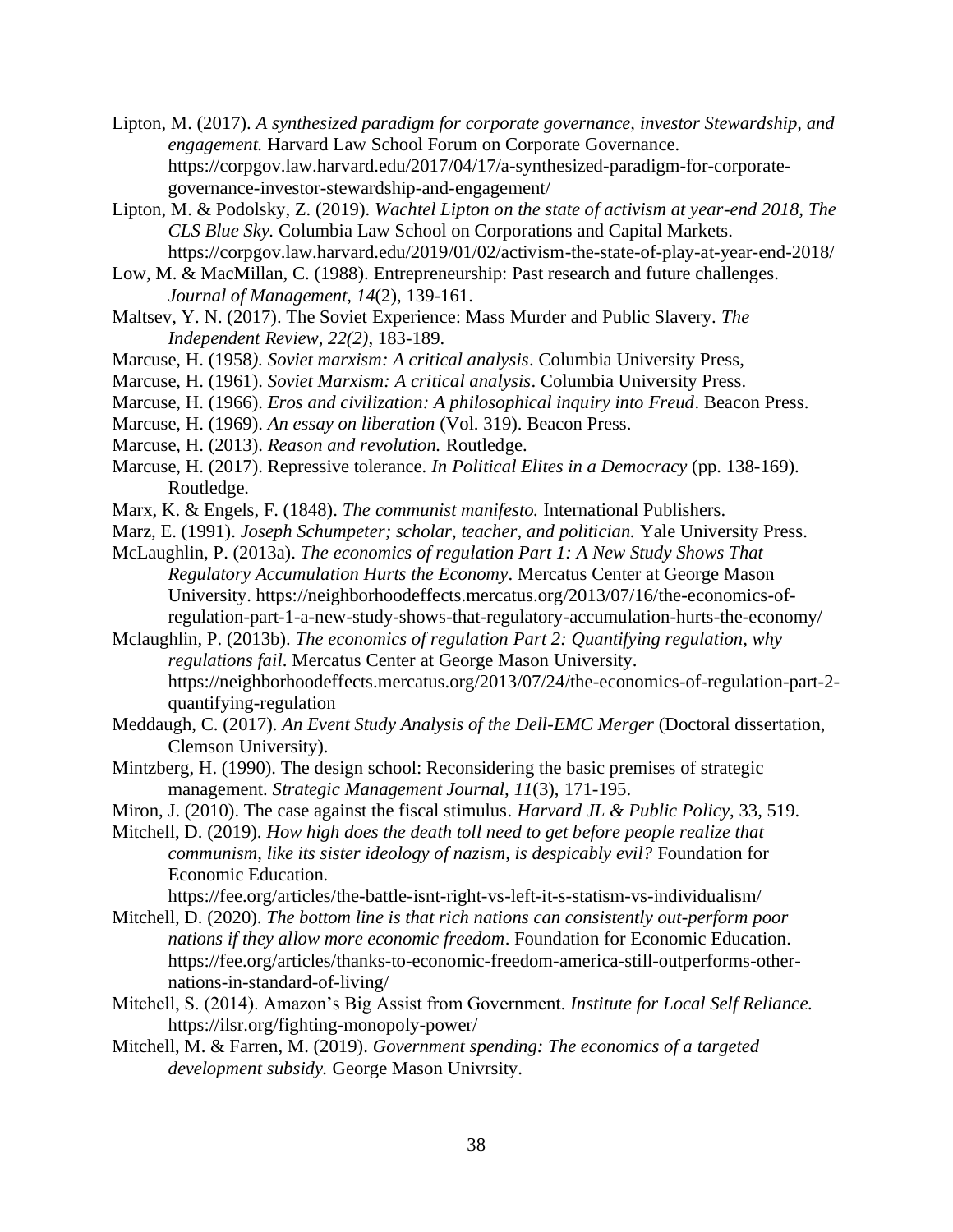https://www.mercatus.org/system/files/mitchell-targeted-development-mercatus-specialstudy-v3.pdf

Mocsary, G. A. (2017). Freedom of corporate purpose. *Brigham Young University Law Review*, *2016*(5), 1319-1394.

Murray, C. (2016). *In our hands: A plan to replace the welfare state*. Rowman & Littlefield.

- Mulligan, B. C. (2021). A Contemporary Study on the Impact of Regulations on Business Performance (Doctoral dissertation, Pepperdine University).
- Palmer, T. (2011). *The morality of capitalism*. Jameson Books.
- Palmer, T. (2013). *After the welfare state.* Jameson Books.
- Palmer, T. (2014). *Realizing freedom: libertarian theory, history, and practice*. Cato Institute.
- Paul, R. (2008). *The revolution, a manifesto*. Grand Central Publishing.
- Paul, R. (2011). *Liberty defined: 50 essential issues that affect our freedom.* Grand Central Publishing.
- Paul, R. (2012) *Liberty defined.* Grand Central publishing.
- Peikoff, L. (1983). *Ominous parallels*. Penguin.
- Peikoff, L. (1993). *Objectivism: the philosophy of Ayn Rand*. Penguin.
- Peters, A. & Fisher, P. (2004) The Failures of Economic Development Incentives, Journal of the American Planning Association, 70:1, 27-37.
- Pestritto, R. (2005). *Woodrow Wilson and the roots of modern liberalism.* Rowman & Littlefield.
- Piketty, T. (2014). *Capital in the 21 century.* Trans. Arthur Goldhammer. Belknap Press.
- Postman, N. (2011). *Technopoly: The surrender of culture to technology*. Vintage.
- Priest, D., & Arkin, W. M. (2010). A hidden world, growing beyond control. *Washington Post*, *19*, 2010.
- Quigley, C. (1966). *Tragedy & Hope*. Macmillan Publishing.
- Quigley, C. (1981). *Anglo-american establishment*. Books in Focus.
- Rand, A. (1965). *The Objectivist Newsletter* (p. 142912). N. Branden (Ed.). Ayn Rand and Nathaniel Branden.
- Rand, A. (1990). *Introduction to objectivist epistemology*. Penguin.
- Rand, A. & Peikoff, L. (1984). *Philosophy: Who needs it*. Penguin.
- Rand, A. & Peikoff, L. (1993). *Objectivism: the philosophy of Ayn Rand.* Penguin.
- Rand, A. & Peikoff, L. (1999). *Why businessmen need philosophy*. Ayn Rand Institute Press.
- Rand, A., Branden, N., Greenspan, A., & Hessen, R. (1986). *Capitalism: The unknown ideal*. Penguin.
- Read, L. (2018)*. Elements of libertarian leadership: Notes on the theory, methods, and practice of freedom.* Partners Publishing. The Foundation for Economic Education.
- Reisman, G. (1979). *The government against the economy*. Ludwig von Mises Institute.
- Reisman, G. (2012*). Capitalism: A treatise on econ*omics. Jameson Books.
- Robert, G. & Ross, L. (1993). Finance and growth: Schumpeter might be right: *The Quarterly Journal of Economics, 108*(3), 717-737.
- Rothbard, M. N. (1959). *Science, technology, and government*. Ludwig von Mises Institute.
- Rothbard, M. N. (1990). *What has government done with our money*, LvMi.
- Rothbard, M. N. (2002a). Milton Friedman unraveled. *Journal of Libertarian Studies, 16*(4), 37- 54.
- Rothbard, M. N. (2002b). *The ethics of Liberty.* NYU Press.
- Rothbard, M. N. (2007). *Betrayal of the american right*. The Ludwig von Mises Institute.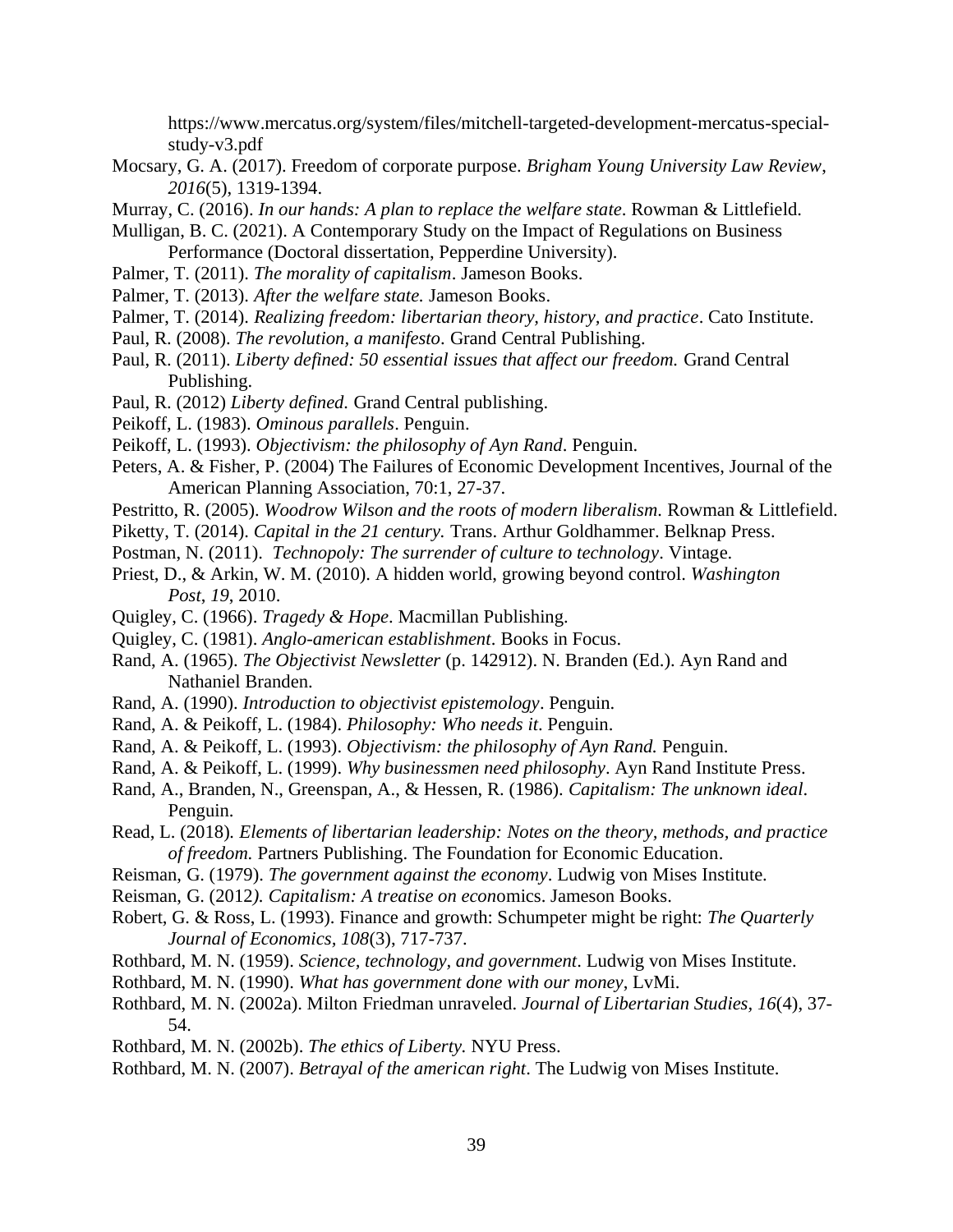- Rothbard, M. N. (2009a). *Economic depressions their causes and cures.* Ludwig von Mises **Institute**
- Rothbard, M. N. (2009b). *Man, economy, and state.* Ludwig von Mises Institute.
- Salerno, J. T. (1994). Ludwig von Mises's monetary theory in light of modern monetary thought. *The Review of Austrian Economic*s, *8*(1), 71-115.
- Salzgeber, J. & Salzgeber, Z. (2019). *The little book of stoicism: Timeless wisdom to gain resilience, confidence, and calmness.* Life Hack Publishing.
- Sandefur, T. & Sandefur, C. (2016). *The cornerstone of Liberty*, Library of Congress.
- Scherer, A. G., & Palazzo, G. (2008). *Globalization and corporate social responsibility*. The Oxford Handbook of Corporate Social Responsibility.
- Schuck, P. (2014). *Why the government fails so often*. Princeton University Press.
- Schumpeter, J. (1909). On the concept of social value. *The Quarterly Journal of Economics, 23*(2), 213-232.
- Schumpeter, J. (1934). *The Theory of Economic Development*. Harvard University Press.
- Schumpeter, J. (1939). *Business cycles*. McGraw-Hill.
- Schumpeter, J. (1942). *Capitalism, socialism, and democracy.* George Allen & Unwin Ltd.
- Schwab, K. (2016). *The fourth industrial revolution*. Currency.
- Schwab, K. & Malleret, T. (2020). *COVID-19: The great reset.* Geneva: World Economic Forum.
- Schweizer, P. (2013). *Extortion: How politicians extract your money, buy, votes and line their pockets.* Harper Collins.
- Schweizer, P. (2019). *Secret empires: How the American political class hides corruption and enriches family and friends*. Harper Collins.
- Shepsle, K. A. (1982). The politics of regulation. Wilson J.Q. *Journal of Political Economy Journal of Political Economy, 90*(1), 216-221.
- Shivakumar, S. (2005). *The constitution of development: crafting capabilities for selfgovernance.* Springer.
- Shlaes, A. (2009). *The forgotten man: A new history of the great depression*. Random House.
- Shlaes, A. (2013). *Coolidge.* Harper Collins.
- Silver, C. & Hyman, D. (2018). *Overcharged: Why Americans pay too much for health care*: Cato Institute.
- Skidmore, M. & Fitts, C. (2019). Should we care about secrecy in financial reporting? The Solari Report. https://hudmissingmoney.solari.com
- Skidmore, M. & Kotlikoff, L. (2019). Holding U.S. Treasuries? Beware: Uncle Sam cannot account for \$21 trillion*: NEBR, Boston University & Michigan State.*
- Smith, A. (1776). *An inquiry into the nature and causes of the wealth of nations:* Volume One. London: printed for W. Strahan; and T. Cadell, 1776.
- Soros, G. (2008*). The new paradigm for financial markets: The credit crisis of 2008 and what it means.* Public Affairs.
- Sowell, T. (1993). *Is reality optional? and other essays*. Hoover Inst Press.
- Sowell, T. (2001). *The quest for cosmic justice*. Simon and Schuster.
- Sowell, T. (2007). *A conflict of visions: Ideological origins of political struggles*. Basic Books.
- Sowell, T. (2011a). *Economic facts and fallacies*. Basic Books.
- Sowell, T. (2011b). *The housing boom and bust.* Read How You Want. Surry Hills.
- Sowell, T. (2012). *Intellectuals and society*. Hachette UK.
- Sowell, T. (2015). *Basic economics*. Basic Books, Perseus Books Group.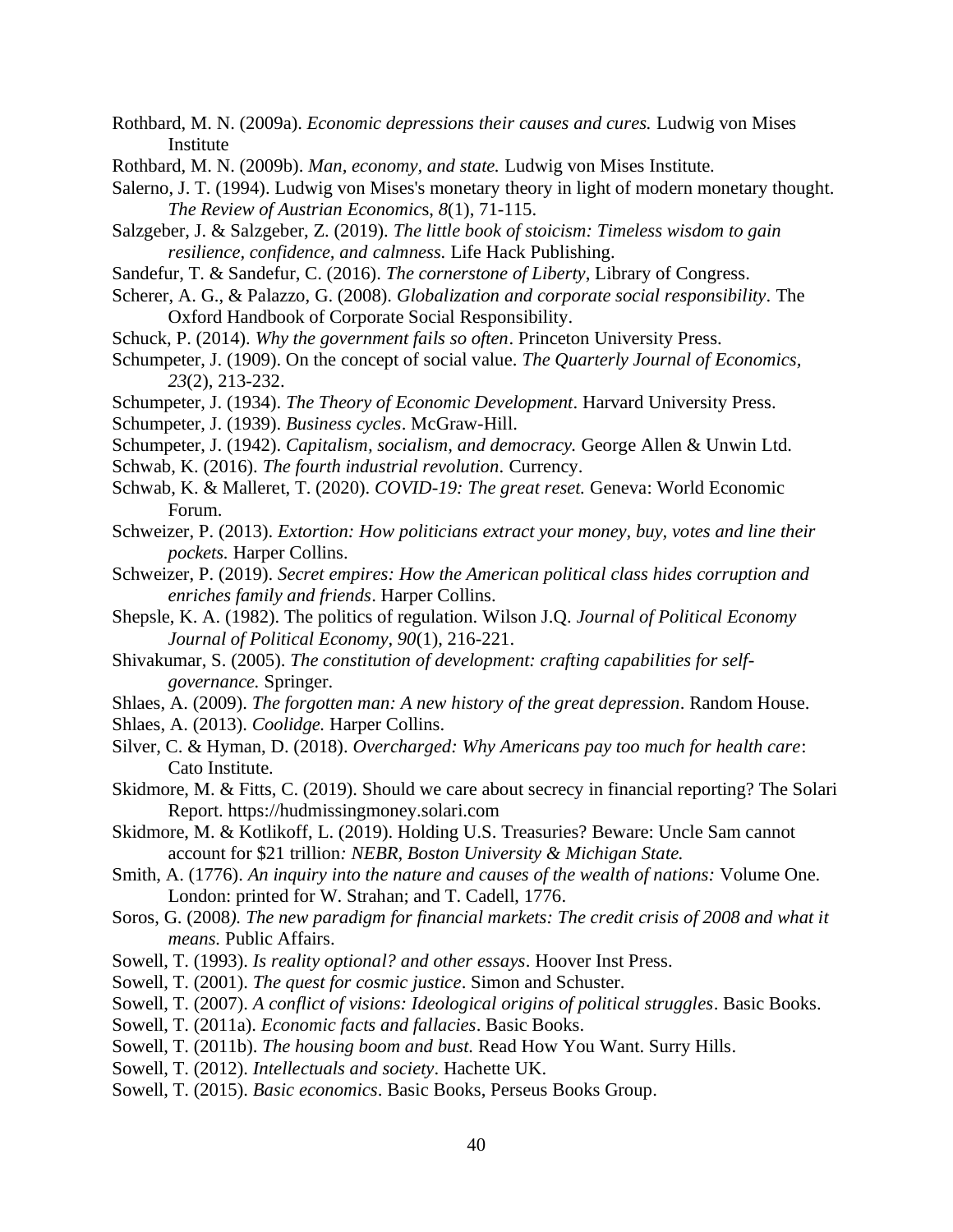Sowell, T. (2016). *Wealth, poverty, and politics.* Hachette UK.

- Sowell, T. (2019). *The vision of the anointed: Self-congratulation as a basis for social policy.* Hachette UK.
- Spooner, L. (1999). *Natural Law, Or, The Science of Justice*. Lysander Spooner Society.
- Stigler, G. (1961). The economics of information. *Journal of Political Economy, 69*(3), 213-225.
- Stigler, G. (1964). A theory of oligopoly. *Journal of Political Economy, 72*(1), 44-61.
- Stigler, G. (1971). The theory of economic regulation, *The Bell Journal of Economics and Management Science*. 3-21.
- Stigler, G. (1983). *The organization of industry*. University of Chicago Press.
- Stiglitz, J. E. (2015). *The price of inequality: How today's divided society endangers our future*. WW Norton & Company.
- Stoller, M. (2019). *Goliath: The 100-year war between monopoly power and democracy*. Simon & Schuster
- Strassel, K. (2019). *Resistance (at all costs*). Hachette Book Group.
- Swedberg, S., ed. (1991). *Joseph schumpeter "The crisis of the tax state," The Economics and Sociology of Capitalism.* Princeton University Press.
- Sweezy, P. M. (1943). Professor Schumpeter's theory of innovation. *The Review of Economic Statistics*, 93-96.
- Tacoma, T. J. (2020). *The political thought of calvin coolidge: Burkean americanist.* Lexington Books.
- Taleb, N. (2005). *Fooled by randomness: The hidden role of chance in life and in the markets*. Random House Incorporated.
- Taleb, N. (2007). *The black swan: The impact of the highly improbable*. Random House Incorporated.
- Taleb, N. N. (2012). *Antifragile: things that gain from* disorder. Random House Incorporated.
- Taleb, N. N. (2016). *The bed of Procrustes: Philosophical and practical aphorisms*. Random House Incorporated.
- Taleb, N. N. (2020). *Skin in the game: Hidden asymmetries in daily life*. Random House Trade Paperbacks.
- Terry, S., Whited, T. M., & Zakolyukina, A. A. (2018). Information versus investment. *Chicago Booth Research Paper*, (19-02).
- The Economist. (2013). The examined life, The OECD's latest measure of well-being, *The Economist.* <https://www.economist.com/graphic-detail/2013/05/28/the-examined-life>
- The Economist. (2016). The barbarian establishment. Private equity has prospered while almost every other approach to business has stumbled. That is both good and disturbing. *The Economist.* <https://www.economist.com/briefing/2016/10/22/the-barbarian-establishment>
- The Economist. (2017). Schumpeter The University of Chicago worries about a lack of competition. Its economists used to champion big firms, but the mood has shifted. *The Economist.* [https://www.economist.com/business/2017/04/12/the-university-of-chicago](https://www.economist.com/business/2017/04/12/the-university-of-chicago-worries-about-a-lack-of-competition)[worries-about-a-lack-of-competition](https://www.economist.com/business/2017/04/12/the-university-of-chicago-worries-about-a-lack-of-competition)
- Throntveit, T. (2017). *Power without victory: Woodrow Wilson and the American internationalist experiment*. University of Chicago Press.
- Thubron, R. (2020) *The rich got a lot richer this year. Billionaires' combined wealth has reached a record \$10.2 trillion, thanks to Covid-19.* Techspot. https://www.techspot.com/news/87015-pandemic-has-seen-billionaires-wealth-reach
	- record-102.html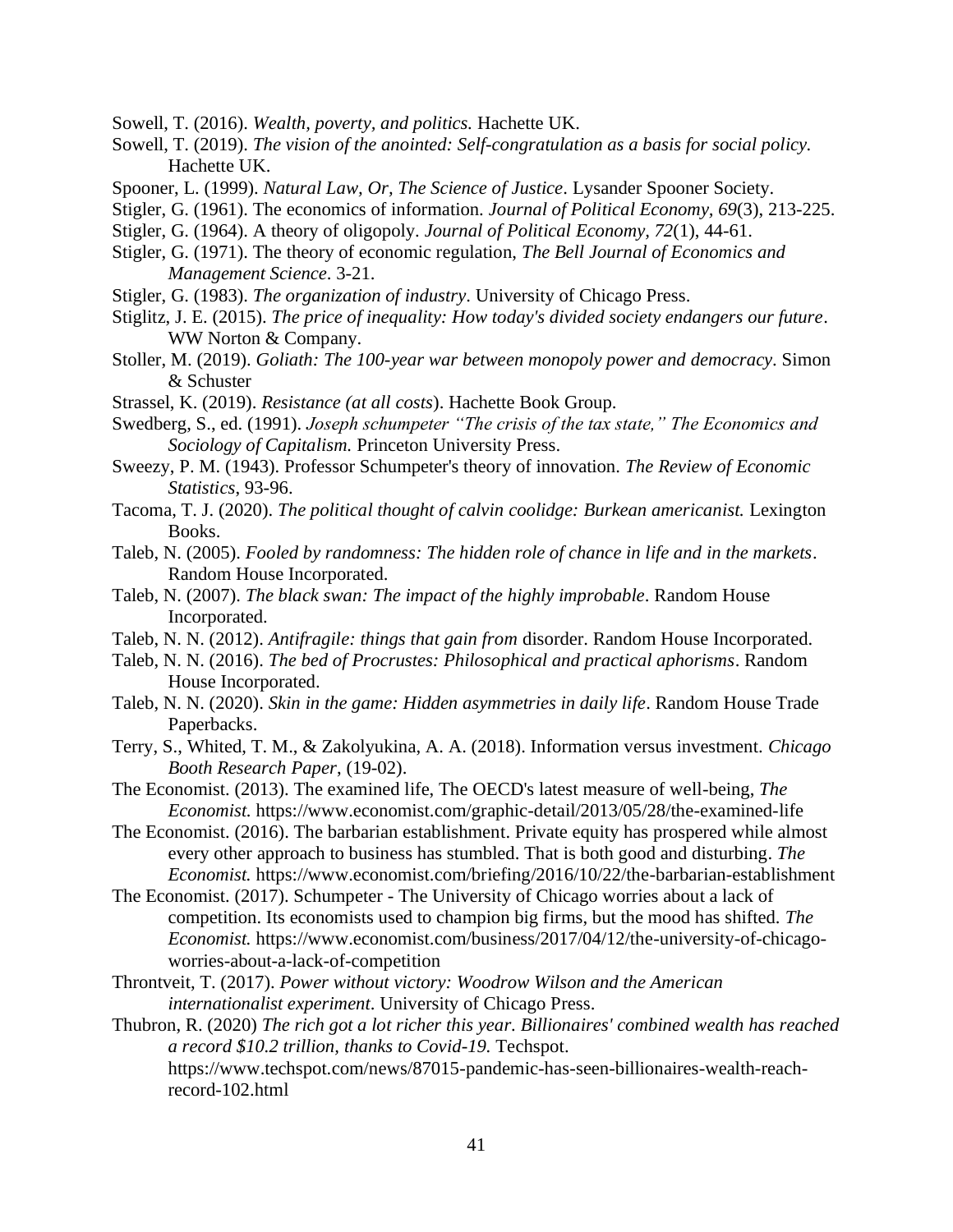- Tsanova, I. & Havenith, R. (2019). *Europe is no longer an innovation leader.* World Trade Council. https://www.weforum.org/agenda/2019/03/europe-is-no-longer-an-innovationleader-heres-how-it-can-get-ahead/
- U.S. Bureau of Economic Analysis (2021). https://www.bea.gov
- van Hees, M. (1997). Explaining institutions: A defense of reductionism. *European Journal of Political Research, 32*(1), 51-69.
- Vásquez, I. & Porčnik, T. (2019). *Human Freedom Index 2019. A Global Measurement of Personal, Civil, and Economic Freedom.* Cato Institute, Fraser Institute, and Friedrich Naumann Foundation for Freedom.
- von Mises, L. (1940). *Interventionism: An Economic Analysis, Booms, and Busts Business Cycles.* Liberty Fun.
- von Mises, L. (1957). *An interpretation of social and economic revolution.* Yale University Press.
- von Mises, L. (1961). *Epistemological relativism in the science of human action*. H. Schoek y JW.
- von Mises, L. (1981). *The Theory of Money and Credit*. Liberty Fund
- von Mises, L. (1990). *Economic freedom and interventionism: an anthology of articles and essays.* Liberty Fund.
- von Mises, L. (2005). *Liberalism.* Liberty Fund.
- von Mises, L. (2006). *The causes of the economic crisis and other essays before and after the great depression.* The Ludwig von Mises Institute.
- von Mises, L. (2007). *Bureaucracy*. Liberty Fund.
- von Mises, L. (2012). *Nation, state, and economy.* Liberty Fund.
- von Mises, L. (2015). *Socialism: An economic and sociological analysis*. Lulu Press, Inc.
- von Mises, L. (2016). *Human action*. Lulu Press, Inc.
- Weber, M. (1922). *Economy and society: An outline of interpretive sociology, trans. Ephraim Fischoff Et Al.* University of California Press, 29.
- Weber, M. (1930). *The protestant ethic and the spirit of capitalism*. University of California Press.
- Wheelan, C. (2013). *Naked statistics: Stripping the dread from the data.* WW Norton & Company.
- Wheelan, C. (2019*). Naked economics: Undressing the dismal science:* WW Norton & Company.
- Whitehead, J. (2013). *A government of wolves: The emerging American police state.* Select Books, Inc.
- Whitehead, J. (2016). *What happens to a dream deferred? Ask Martin Luther King, Jr. Select* Books, Inc.
- Whitehead, J. (2019). *Battlefield America: The war on the American people*. Select books, Inc.
- Williams, J. (2021). Shadow government statistics, analysis behind and beyond government economic reporting. Shadow Government Statistics.

[http://www.shadowstats.com/alternate\\_data/gross-domestic-product-charts](http://www.shadowstats.com/alternate_data/gross-domestic-product-charts)

- Wilson, J. Q., Levendusky, M., Dilulio, J. J., Bose, M. (2017). *American government: Institutions & policies*. Houghton Mifflin
- Wilson, J. Q. (1989). *Bureaucracy: What government agencies do and why they do it*. Basic Books.
- Wilson, W. (1885). *Congressional government: A study in American politics.* Houghton.